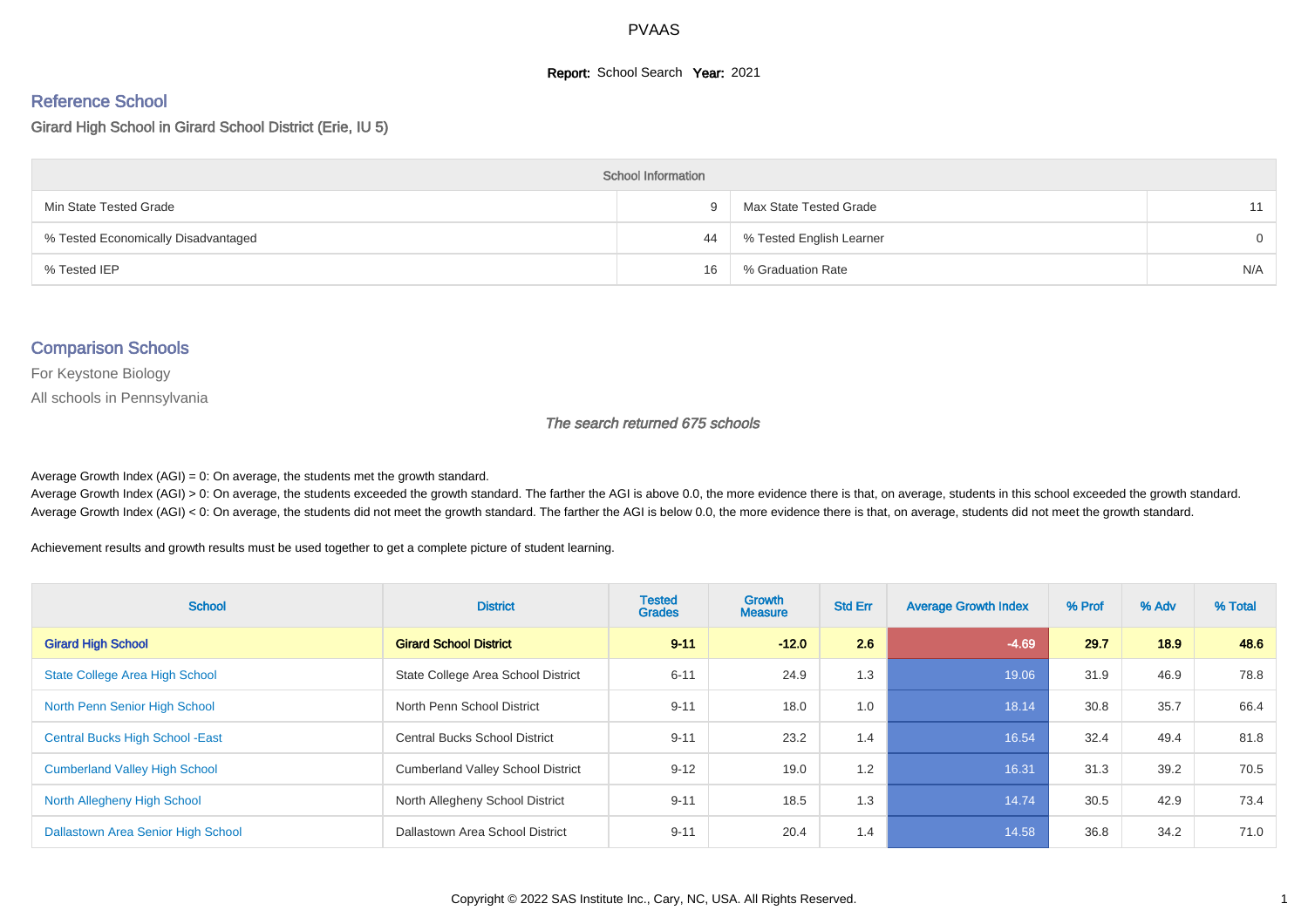| <b>School</b>                              | <b>District</b>                                  | <b>Tested</b><br><b>Grades</b> | <b>Growth</b><br><b>Measure</b> | <b>Std Err</b> | <b>Average Growth Index</b> | % Prof | % Adv | % Total |
|--------------------------------------------|--------------------------------------------------|--------------------------------|---------------------------------|----------------|-----------------------------|--------|-------|---------|
| <b>Girard High School</b>                  | <b>Girard School District</b>                    | $9 - 11$                       | $-12.0$                         | 2.6            | $-4.69$                     | 29.7   | 18.9  | 48.6    |
| Spring-Ford Senior High School 9-12 Center | Spring-Ford Area School District                 | $9 - 11$                       | 17.0                            | 1.2            | 14.46                       | 30.4   | 45.3  | 75.7    |
| Plymouth-Whitemarsh Senior High School     | <b>Colonial School District</b>                  | $9 - 11$                       | 22.6                            | 1.6            | 13.93                       | 27.2   | 43.5  | 70.6    |
| Souderton Area Senior High School          | Souderton Area School District                   | $9 - 11$                       | 19.0                            | 1.4            | 13.32                       | 39.2   | 31.2  | 70.4    |
| <b>Tyrone Area High School</b>             | Tyrone Area School District                      | $9 - 12$                       | 29.8                            | 2.3            | 13.19                       | 36.6   | 29.1  | 65.7    |
| <b>Lower Merion High School</b>            | <b>Lower Merion School District</b>              | $8 - 10$                       | 21.5                            | 1.7            | 12.55                       | 31.1   | 48.2  | 79.3    |
| <b>Littlestown Senior High School</b>      | Littlestown Area School District                 | $9 - 11$                       | 29.5                            | 2.4            | 12.16                       | 38.4   | 29.3  | 67.7    |
| <b>Warwick Senior High School</b>          | <b>Warwick School District</b>                   | $9 - 11$                       | 22.2                            | 1.8            | 12.11                       | 27.7   | 36.3  | 64.0    |
| <b>Hempfield Senior High School</b>        | <b>Hempfield School District</b>                 | $9 - 11$                       | 13.8                            | 1.3            | 10.94                       | 29.9   | 36.8  | 66.7    |
| Downingtown Stem Academy                   | Downingtown Area School District                 | $9 - 10$                       | 21.4                            | 2.0            | 10.84                       | 24.5   | 70.9  | 95.4    |
| <b>Hershey High School</b>                 | Derry Township School District                   | $9 - 10$                       | 20.6                            | 2.0            | 10.49                       | 32.8   | 46.9  | 79.7    |
| <b>Central Bucks High School -South</b>    | <b>Central Bucks School District</b>             | $10 - 11$                      | 13.2                            | 1.3            | 10.25                       | 38.1   | 36.3  | 74.4    |
| Loyalsock Township Senior High School      | Loyalsock Township School District               | $8 - 12$                       | 27.3                            | 2.7            | 10.16                       | 36.8   | 35.1  | 71.9    |
| New Hope-Solebury High School              | New Hope-Solebury School District                | $9 - 11$                       | 29.4                            | 2.9            | 10.00                       | 31.6   | 50.0  | 81.6    |
| <b>Delaware Valley High School</b>         | Delaware Valley School District                  | $9 - 11$                       | 16.2                            | 1.6            | 9.99                        | 36.7   | 32.1  | 68.8    |
| Fox Chapel Area High School                | Fox Chapel Area School District                  | $9 - 11$                       | 18.1                            | 1.9            | 9.75                        | 22.9   | 52.0  | 74.9    |
| <b>Unionville High School</b>              | Unionville-Chadds Ford School<br><b>District</b> | $8 - 11$                       | 16.3                            | 1.7            | 9.43                        | 31.2   | 48.0  | 79.2    |
| <b>Honesdale High School</b>               | Wayne Highlands School District                  | $9 - 11$                       | 23.1                            | 2.5            | 9.41                        | 33.8   | 40.4  | 74.2    |
| <b>Council Rock High School South</b>      | <b>Council Rock School District</b>              | $9 - 11$                       | 13.3                            | 1.4            | 9.36                        | 35.2   | 29.8  | 65.0    |
| Palmyra Area Senior High School            | Palmyra Area School District                     | $9 - 11$                       | 16.6                            | 1.8            | 9.33                        | 38.8   | 34.0  | 72.8    |
| Council Rock High School - North           | <b>Council Rock School District</b>              | $9 - 11$                       | 14.3                            | 1.5            | 9.28                        | 28.3   | 41.8  | 70.1    |
| <b>Marple Newtown Senior High School</b>   | Marple Newtown School District                   | $9 - 11$                       | 21.1                            | 2.3            | 9.18                        | 31.1   | 42.7  | 73.8    |
| <b>Central York High School</b>            | Central York School District                     | $9 - 12$                       | 13.4                            | 1.5            | 9.03                        | 31.4   | 24.1  | 55.5    |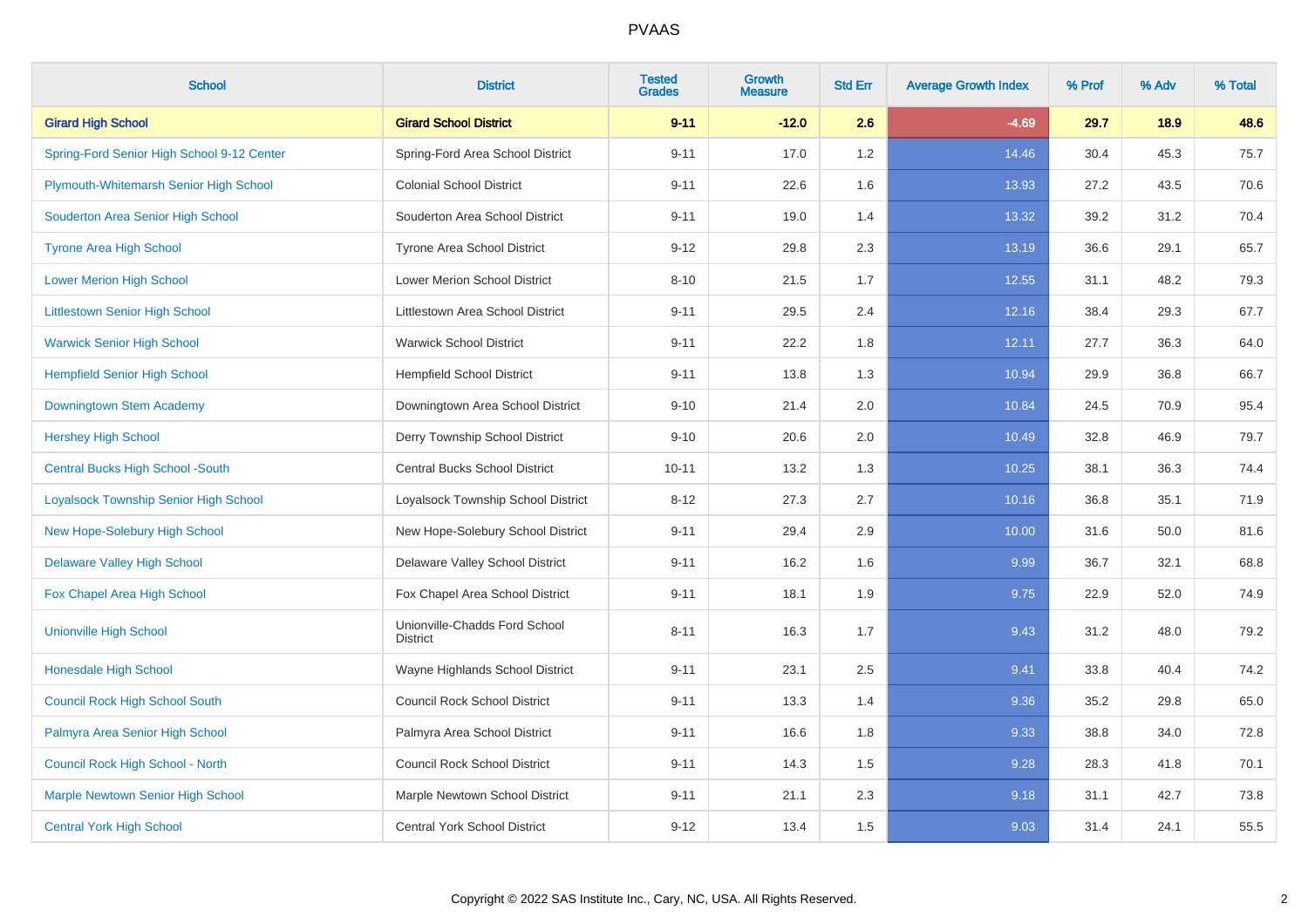| <b>School</b>                             | <b>District</b>                                | <b>Tested</b><br><b>Grades</b> | Growth<br><b>Measure</b> | <b>Std Err</b> | <b>Average Growth Index</b> | % Prof | % Adv | % Total |
|-------------------------------------------|------------------------------------------------|--------------------------------|--------------------------|----------------|-----------------------------|--------|-------|---------|
| <b>Girard High School</b>                 | <b>Girard School District</b>                  | $9 - 11$                       | $-12.0$                  | 2.6            | $-4.69$                     | 29.7   | 18.9  | 48.6    |
| <b>Upper Darby Senior High School</b>     | <b>Upper Darby School District</b>             | $9 - 12$                       | 11.9                     | 1.3            | 8.84                        | 23.8   | 11.8  | 35.6    |
| <b>Susquehannock High School</b>          | Southern York County School<br><b>District</b> | $9 - 11$                       | 15.9                     | 1.8            | 8.77                        | 37.6   | 29.2  | 66.8    |
| Saucon Valley Senior High School          | Saucon Valley School District                  | $9 - 11$                       | 19.4                     | 2.2            | 8.74                        | 26.0   | 39.6  | 65.6    |
| <b>Peters Township High School</b>        | Peters Township School District                | $8 - 11$                       | 14.4                     | 1.7            | 8.42                        | 35.2   | 41.6  | 76.8    |
| <b>Collegium Charter School</b>           | Collegium Charter School                       | $3 - 10$                       | 21.2                     | 2.6            | 8.18                        | 25.4   | 16.4  | 41.8    |
| <b>Upper Saint Clair High School</b>      | Upper Saint Clair School District              | $9 - 11$                       | 14.2                     | 1.7            | 8.14                        | 32.2   | 44.5  | 76.7    |
| <b>Emmaus High School</b>                 | East Penn School District                      | $9 - 11$                       | 9.4                      | 1.2            | 8.11                        | 32.8   | 26.4  | 59.2    |
| <b>Manheim Township High School</b>       | Manheim Township School District               | $8 - 12$                       | 11.3                     | 1.4            | 7.85                        | 30.9   | 31.0  | 61.9    |
| <b>Bala-Cynwyd Middle School</b>          | <b>Lower Merion School District</b>            | $6 - 8$                        | 28.2                     | 3.7            | 7.68                        | 15.6   | 79.7  | 95.3    |
| <b>Central Bucks High School - West</b>   | <b>Central Bucks School District</b>           | $10 - 11$                      | 10.5                     | 1.4            | 7.52                        | 34.0   | 38.0  | 72.0    |
| <b>Whitehall High School</b>              | Whitehall-Coplay School District               | $9 - 11$                       | 12.4                     | 1.7            | 7.46                        | 32.3   | 21.7  | 54.0    |
| <b>Upper Merion High School</b>           | Upper Merion Area School District              | $9 - 11$                       | 14.5                     | 1.9            | 7.43                        | 34.4   | 32.6  | 67.0    |
| Danville Area Senior High School          | Danville Area School District                  | $9 - 11$                       | 18.9                     | 2.6            | 7.39                        | 32.0   | 46.1  | 78.1    |
| Mountain View Junior/Senior High School   | Mountain View School District                  | $7 - 11$                       | 24.8                     | 3.4            | 7.38                        | 45.8   | 37.3  | 83.0    |
| <b>Methacton High School</b>              | <b>Methacton School District</b>               | $9 - 11$                       | 11.4                     | 1.6            | 7.24                        | 36.0   | 33.6  | 69.6    |
| Camp Hill Senior High School              | Camp Hill School District                      | $9 - 12$                       | 21.3                     | 2.9            | 7.22                        | 32.3   | 41.4  | 73.7    |
| Mifflin County Junior High School         | Mifflin County School District                 | $8 - 9$                        | 13.5                     | 1.9            | 7.17                        | 43.6   | 21.2  | 64.8    |
| <b>Harriton Senior High School</b>        | Lower Merion School District                   | $9 - 11$                       | 13.0                     | 1.8            | 7.06                        | 31.5   | 39.6  | 71.1    |
| <b>Neshaminy High School</b>              | <b>Neshaminy School District</b>               | $9 - 11$                       | 9.1                      | 1.3            | 6.99                        | 31.3   | 23.9  | 55.2    |
| <b>Mcdowell High School</b>               | Millcreek Township School District             | $9 - 11$                       | 9.5                      | 1.4            | 6.98                        | 34.5   | 30.1  | 64.6    |
| <b>Cocalico Senior High School</b>        | <b>Cocalico School District</b>                | $9 - 11$                       | 12.8                     | 1.9            | 6.79                        | 28.2   | 32.3  | 60.5    |
| <b>Manheim Central Senior High School</b> | Manheim Central School District                | $9 - 11$                       | 13.3                     | 2.0            | 6.79                        | 27.8   | 35.4  | 63.2    |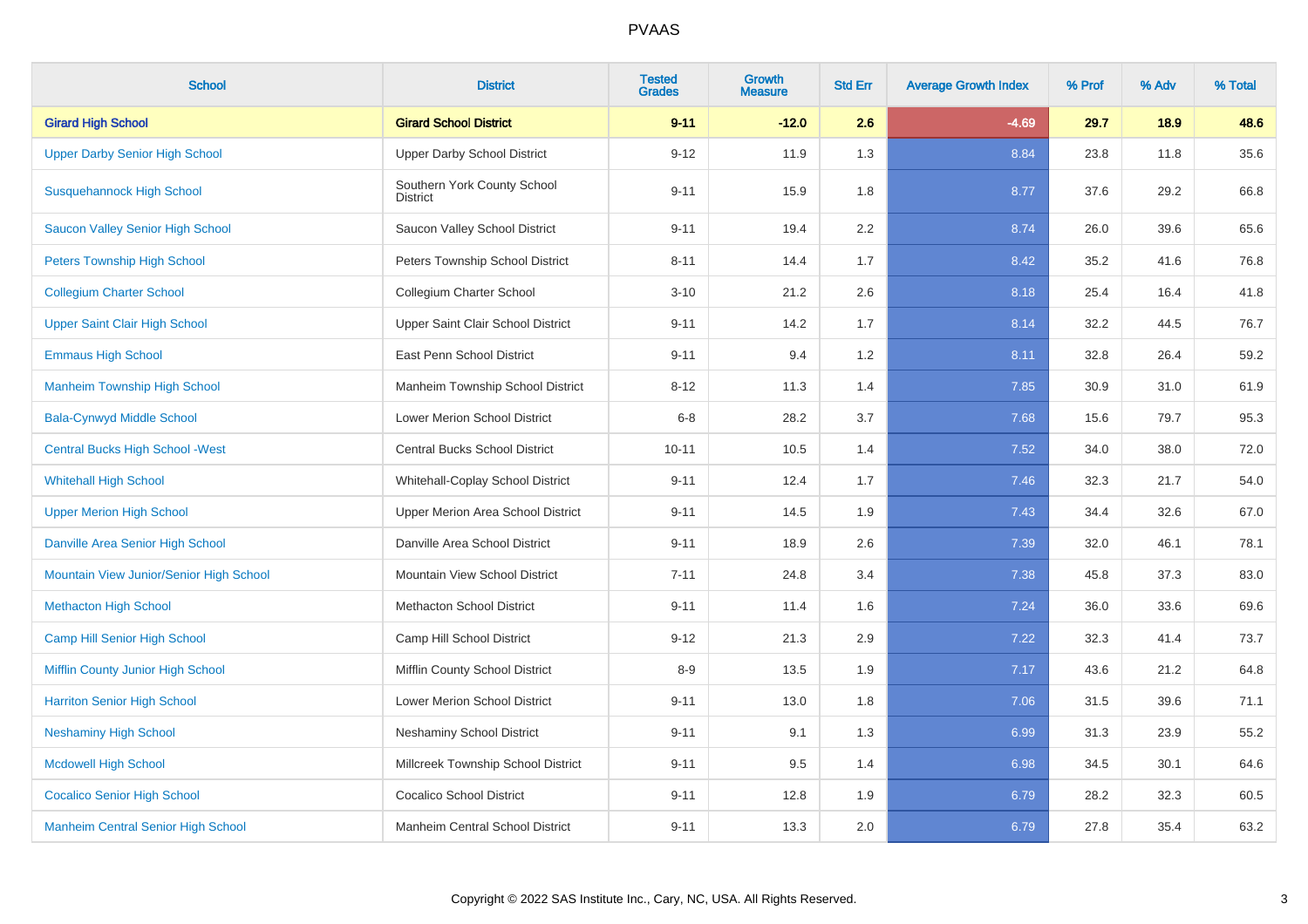| <b>School</b>                               | <b>District</b>                      | <b>Tested</b><br><b>Grades</b> | <b>Growth</b><br><b>Measure</b> | <b>Std Err</b> | <b>Average Growth Index</b> | % Prof | % Adv | % Total |
|---------------------------------------------|--------------------------------------|--------------------------------|---------------------------------|----------------|-----------------------------|--------|-------|---------|
| <b>Girard High School</b>                   | <b>Girard School District</b>        | $9 - 11$                       | $-12.0$                         | 2.6            | $-4.69$                     | 29.7   | 18.9  | 48.6    |
| James Buchanan High School                  | <b>Tuscarora School District</b>     | $9 - 11$                       | 14.0                            | 2.1            | 6.52                        | 37.1   | 26.3  | 63.4    |
| Armstrong Junior/Senior High School         | Armstrong School District            | $6 - 11$                       | 12.0                            | 1.9            | 6.46                        | 32.6   | 27.7  | 60.3    |
| <b>Franklin Regional Senior High School</b> | Franklin Regional School District    | $9 - 11$                       | 11.7                            | 1.8            | 6.40                        | 30.0   | 35.0  | 65.0    |
| Indiana Area Senior High School             | Indiana Area School District         | $9 - 11$                       | 12.6                            | 2.0            | 6.28                        | 30.0   | 30.4  | 60.3    |
| Juniata Senior High School                  | Juniata County School District       | $8 - 11$                       | 14.9                            | 2.4            | 6.25                        | 23.5   | 22.0  | 45.4    |
| <b>Punxsutawney Area High School</b>        | Punxsutawney Area School District    | $7 - 11$                       | 16.4                            | 2.7            | 6.08                        | 18.6   | 29.0  | 47.6    |
| <b>Blue Mountain High School</b>            | <b>Blue Mountain School District</b> | $9 - 10$                       | 12.6                            | 2.1            | 6.07                        | 30.7   | 26.1  | 56.8    |
| <b>Agora Cyber Charter School</b>           | Agora Cyber Charter School           | $3 - 11$                       | 14.6                            | 2.4            | 6.03                        | 24.7   | 19.5  | 44.2    |
| <b>Harbor Creek Senior High School</b>      | Harbor Creek School District         | $8 - 11$                       | 13.8                            | 2.3            | 5.98                        | 34.5   | 40.7  | 75.2    |
| Lampeter-Strasburg Senior High School       | Lampeter-Strasburg School District   | $9 - 12$                       | 11.4                            | 1.9            | 5.92                        | 35.4   | 32.3  | 67.7    |
| Pequea Valley High School                   | Pequea Valley School District        | $9 - 11$                       | 18.5                            | 3.1            | 5.92                        | 29.2   | 37.5  | 66.7    |
| Pine-Richland High School                   | <b>Pine-Richland School District</b> | $8 - 11$                       | 9.7                             | 1.7            | 5.84                        | 42.3   | 35.8  | 78.1    |
| <b>Hickory High School</b>                  | Hermitage School District            | $7 - 12$                       | 14.6                            | 2.5            | 5.82                        | 34.0   | 27.0  | 61.0    |
| <b>Cedar Crest High School</b>              | Cornwall-Lebanon School District     | $9 - 11$                       | 8.7                             | 1.6            | 5.63                        | 28.0   | 20.5  | 48.6    |
| <b>Avon Grove High School</b>               | Avon Grove School District           | $9 - 10$                       | 8.0                             | 1.4            | 5.61                        | 33.7   | 33.2  | 67.0    |
| Lake-Lehman Junior/Senior High School       | Lake-Lehman School District          | $7 - 11$                       | 15.5                            | 2.8            | 5.57                        | 25.8   | 22.5  | 48.3    |
| Penns Valley Area Junior/Senior High School | Penns Valley Area School District    | $6 - 12$                       | 14.6                            | 2.6            | 5.55                        | 29.6   | 23.3  | 52.9    |
| Pennridge High School                       | Pennridge School District            | $9 - 10$                       | 7.9                             | 1.4            | 5.48                        | 32.0   | 27.6  | 59.6    |
| <b>Easton Area High School</b>              | <b>Easton Area School District</b>   | $9 - 12$                       | 7.0                             | 1.3            | 5.43                        | 24.1   | 13.0  | 37.1    |
| <b>Fleetwood Senior High School</b>         | Fleetwood Area School District       | $9 - 10$                       | 10.8                            | 2.0            | 5.43                        | 31.7   | 25.8  | 57.5    |
| West Branch Area High School                | West Branch Area School District     | $9 - 11$                       | 17.6                            | 3.3            | 5.39                        | 47.1   | 19.1  | 66.2    |
| Shikellamy Middle School (8372)             | Shikellamy School District           | $6 - 8$                        | 30.2                            | 5.6            | 5.38                        | 5.0    | 95.0  | 100.0   |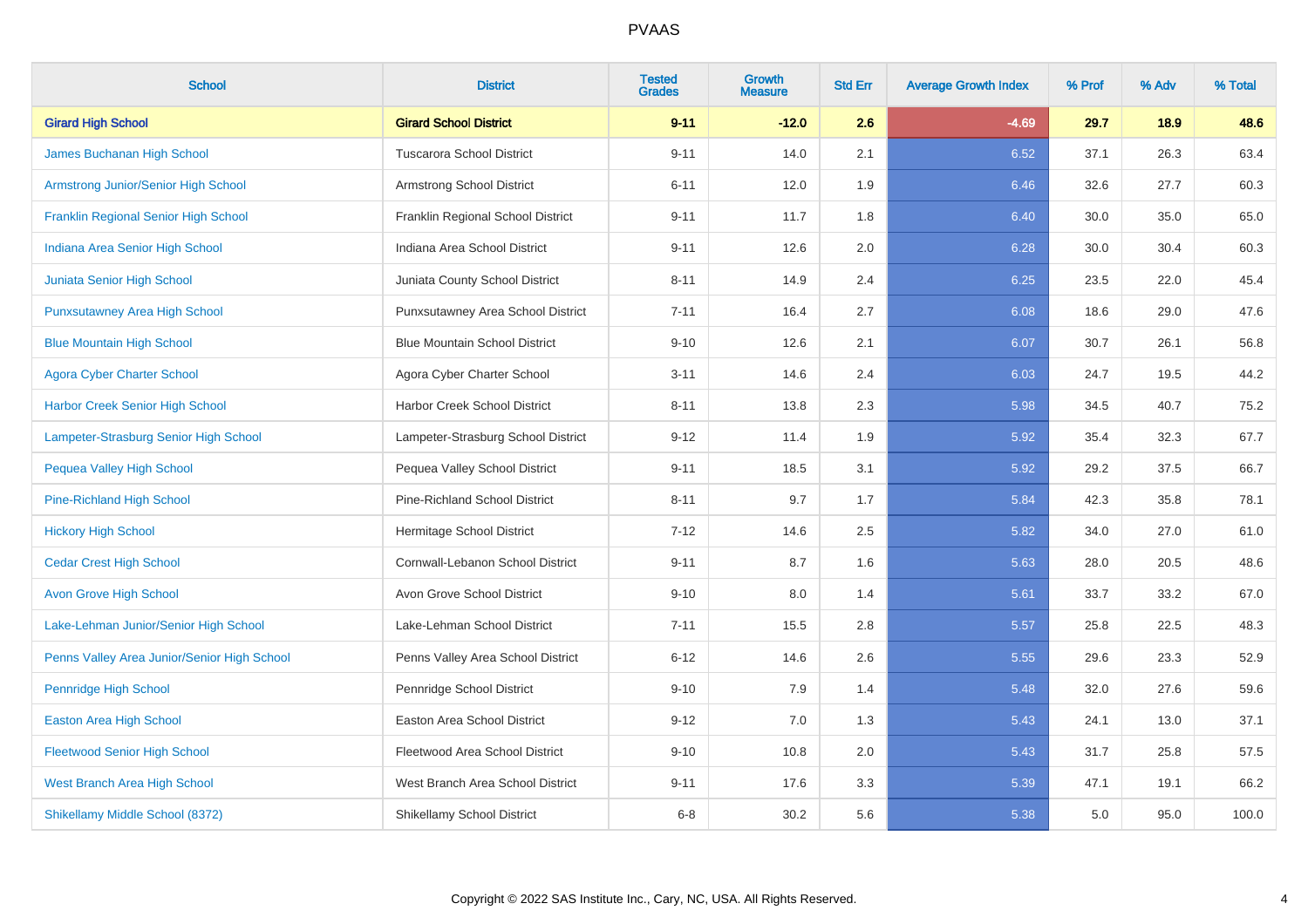| <b>School</b>                                     | <b>District</b>                                   | <b>Tested</b><br><b>Grades</b> | Growth<br><b>Measure</b> | <b>Std Err</b> | <b>Average Growth Index</b> | % Prof | % Adv | % Total |
|---------------------------------------------------|---------------------------------------------------|--------------------------------|--------------------------|----------------|-----------------------------|--------|-------|---------|
| <b>Girard High School</b>                         | <b>Girard School District</b>                     | $9 - 11$                       | $-12.0$                  | 2.6            | $-4.69$                     | 29.7   | 18.9  | 48.6    |
| Pen Argyl Area High School                        | Pen Argyl Area School District                    | $8 - 12$                       | 13.4                     | 2.5            | 5.34                        | 28.5   | 23.8  | 52.3    |
| Penn Manor High School                            | Penn Manor School District                        | $7 - 11$                       | 7.5                      | 1.5            | 5.15                        | 26.7   | 20.5  | 47.2    |
| <b>Belle Vernon Area High School</b>              | Belle Vernon Area School District                 | $9 - 11$                       | 11.7                     | 2.3            | 5.14                        | 31.6   | 25.4  | 57.1    |
| <b>Quaker Valley High School</b>                  | Quaker Valley School District                     | $9 - 11$                       | 12.7                     | 2.5            | 5.13                        | 39.5   | 26.4  | 65.9    |
| Lehighton Area High School                        | Lehighton Area School District                    | $9 - 11$                       | 12.0                     | 2.3            | 5.10                        | 30.5   | 24.9  | 55.3    |
| <b>Berlin Brothersvalley Senior High School</b>   | Berlin Brothersvalley School District             | $9 - 11$                       | 20.3                     | 4.0            | 5.09                        | 28.3   | 41.3  | 69.6    |
| <b>West Perry Senior High School</b>              | West Perry School District                        | $7 - 11$                       | 11.6                     | 2.3            | 5.04                        | 26.9   | 20.5  | 47.4    |
| <b>Iroquois Junior/Senior High School</b>         | Iroquois School District                          | $7 - 11$                       | 14.1                     | 2.8            | 5.03                        | 33.3   | 16.0  | 49.4    |
| <b>Lakeland Junior/Senior High School</b>         | <b>Lakeland School District</b>                   | $7 - 11$                       | 13.9                     | 2.8            | 5.00                        | 22.2   | 21.2  | 43.4    |
| Northern High School                              | Northern York County School District              | $9 - 11$                       | 9.0                      | 1.8            | 4.95                        | 24.3   | 23.1  | 47.4    |
| <b>New Oxford Senior High School</b>              | Conewago Valley School District                   | $7 - 12$                       | 8.2                      | 1.7            | 4.79                        | 41.3   | 19.4  | 60.6    |
| <b>Pennsbury High School</b>                      | Pennsbury School District                         | $7 - 11$                       | 6.0                      | 1.3            | 4.73                        | 37.7   | 27.7  | 65.4    |
| Montrose Area Junior/Senior High School           | Montrose Area School District                     | $7 - 10$                       | 12.8                     | 2.8            | 4.62                        | 37.8   | 28.9  | 66.7    |
| West Allegheny Senior High School                 | West Allegheny School District                    | $9 - 12$                       | 9.1                      | 2.0            | 4.58                        | 37.3   | 27.2  | 64.5    |
| <b>Wallenpaupack Area High School</b>             | Wallenpaupack Area School District                | $8 - 11$                       | 9.3                      | 2.1            | 4.54                        | 28.5   | 18.9  | 47.4    |
| <b>Lower Moreland High School</b>                 | Lower Moreland Township School<br><b>District</b> | $8 - 11$                       | 9.0                      | 2.0            | 4.54                        | 38.2   | 33.2  | 71.4    |
| <b>Coudersport Area Junior/Senior High School</b> | Coudersport Area School District                  | $7 - 11$                       | 15.5                     | 3.4            | 4.53                        | 34.7   | 28.0  | 62.7    |
| <b>Stroudsburg High School</b>                    | Stroudsburg Area School District                  | $10 - 11$                      | 7.5                      | 1.7            | 4.51                        | 29.6   | 14.3  | 43.8    |
| Elizabethtown Area Senior High School             | Elizabethtown Area School District                | $9 - 12$                       | 7.4                      | 1.7            | 4.44                        | 36.4   | 27.6  | 64.0    |
| <b>Ephrata Senior High School</b>                 | Ephrata Area School District                      | $9 - 11$                       | 7.3                      | 1.7            | 4.40                        | 31.6   | 17.1  | 48.8    |
| <b>Laurel High School</b>                         | <b>Laurel School District</b>                     | $9 - 11$                       | 13.7                     | 3.1            | 4.39                        | 30.3   | 15.7  | 46.1    |
| <b>Valley View High School</b>                    | Valley View School District                       | $9 - 11$                       | 9.7                      | 2.2            | 4.39                        | 26.6   | 23.1  | 49.7    |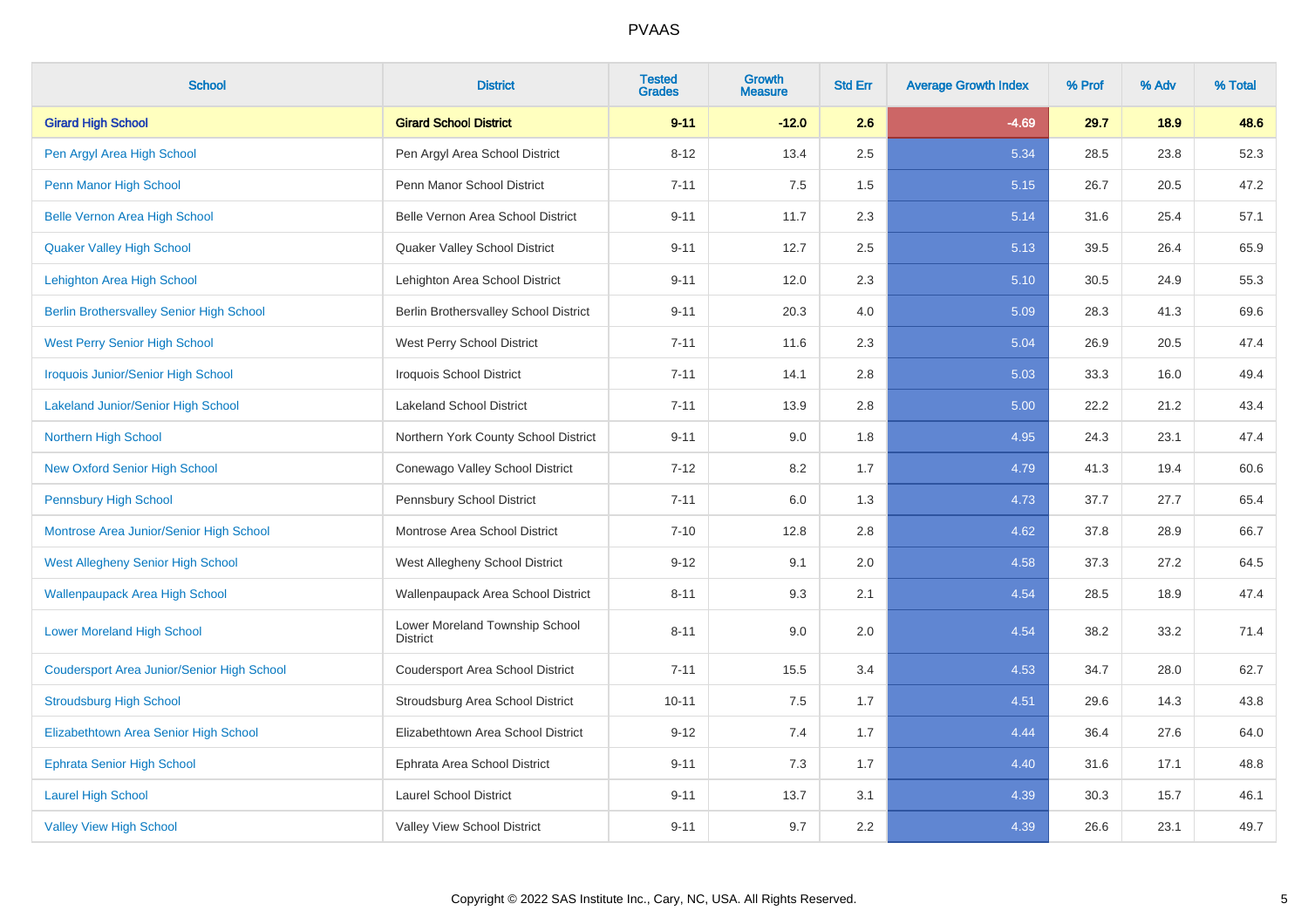| <b>School</b>                           | <b>District</b>                           | <b>Tested</b><br><b>Grades</b> | <b>Growth</b><br><b>Measure</b> | <b>Std Err</b> | <b>Average Growth Index</b> | % Prof | % Adv | % Total |
|-----------------------------------------|-------------------------------------------|--------------------------------|---------------------------------|----------------|-----------------------------|--------|-------|---------|
| <b>Girard High School</b>               | <b>Girard School District</b>             | $9 - 11$                       | $-12.0$                         | 2.6            | $-4.69$                     | 29.7   | 18.9  | 48.6    |
| <b>Reading Senior High School</b>       | <b>Reading School District</b>            | $9 - 11$                       | 5.0                             | 1.2            | 4.33                        | 16.8   | 6.0   | 22.8    |
| <b>Maritime Academy Charter School</b>  | Maritime Academy Charter School           | $3 - 10$                       | 13.2                            | 3.1            | 4.29                        | 24.0   | 1.3   | 25.3    |
| <b>Radnor Senior High School</b>        | Radnor Township School District           | $8 - 12$                       | 7.9                             | 1.8            | 4.26                        | 33.0   | 38.3  | 71.3    |
| Abington Heights High School            | Abington Heights School District          | $8 - 11$                       | 7.1                             | 1.7            | 4.26                        | 33.8   | 31.7  | 65.5    |
| <b>Hazleton Area High School</b>        | Hazleton Area School District             | $9 - 11$                       | 6.6                             | 1.6            | 4.26                        | 20.5   | 9.0   | 29.5    |
| Pennsylvania Leadership Charter School  | Pennsylvania Leadership Charter<br>School | $3 - 11$                       | 8.0                             | 1.9            | 4.22                        | 33.1   | 27.8  | 60.9    |
| Phoenixville Area High School           | Phoenixville Area School District         | $9 - 11$                       | 7.6                             | 1.8            | 4.20                        | 32.3   | 27.6  | 59.8    |
| <b>Dallas Senior High School</b>        | <b>Dallas School District</b>             | $9 - 11$                       | 8.5                             | 2.1            | 4.12                        | 32.4   | 22.4  | 54.8    |
| Eisenhower M/Hs                         | Warren County School District             | $6 - 11$                       | 13.4                            | 3.3            | 4.12                        | 27.3   | 8.7   | 36.0    |
| Dover Area High School                  | Dover Area School District                | $9 - 12$                       | 7.7                             | 1.9            | 4.08                        | 33.0   | 18.7  | 51.7    |
| <b>Warrior Run High School</b>          | Warrior Run School District               | $8 - 11$                       | 11.0                            | 2.7            | 4.08                        | 34.1   | 16.8  | 50.9    |
| <b>Hampton High School</b>              | Hampton Township School District          | $9 - 11$                       | 7.9                             | $2.0\,$        | 4.03                        | 37.9   | 39.2  | 77.0    |
| <b>Central High School</b>              | Spring Cove School District               | $9 - 11$                       | 9.6                             | 2.4            | 4.00                        | 31.8   | 25.4  | 57.1    |
| Penn Wood High School                   | William Penn School District              | $9 - 12$                       | 7.6                             | 1.9            | 3.97                        | 14.0   | 7.2   | 21.3    |
| Mifflin County High School              | Mifflin County School District            | $10 - 11$                      | 10.8                            | 2.7            | 3.95                        | 14.2   | 0.0   | 14.2    |
| <b>Welsh Valley Middle School</b>       | Lower Merion School District              | $6 - 10$                       | 18.2                            | 4.7            | 3.89                        | 19.4   | 75.0  | 94.4    |
| <b>Bucktail High School</b>             | Keystone Central School District          | $9 - 10$                       | 19.1                            | 5.0            | 3.86                        | 30.4   | 17.4  | 47.8    |
| Oil City Senior High School             | Oil City Area School District             | $9 - 11$                       | 9.3                             | 2.4            | 3.83                        | 29.1   | 13.1  | 42.2    |
| <b>York Suburban Senior High School</b> | York Suburban School District             | $8 - 11$                       | 7.9                             | 2.1            | 3.80                        | 24.9   | 31.2  | 56.1    |
| <b>Conestoga Senior High School</b>     | Tredyffrin-Easttown School District       | $9 - 10$                       | 9.1                             | 2.4            | 3.77                        | 35.2   | 35.8  | 71.0    |
| Mars Area Senior High School            | Mars Area School District                 | $8 - 10$                       | 7.1                             | 1.9            | 3.69                        | 36.7   | 32.4  | 69.1    |
| North Pocono High School                | North Pocono School District              | $9 - 11$                       | 13.6                            | 3.7            | 3.68                        | 31.4   | 33.3  | 64.7    |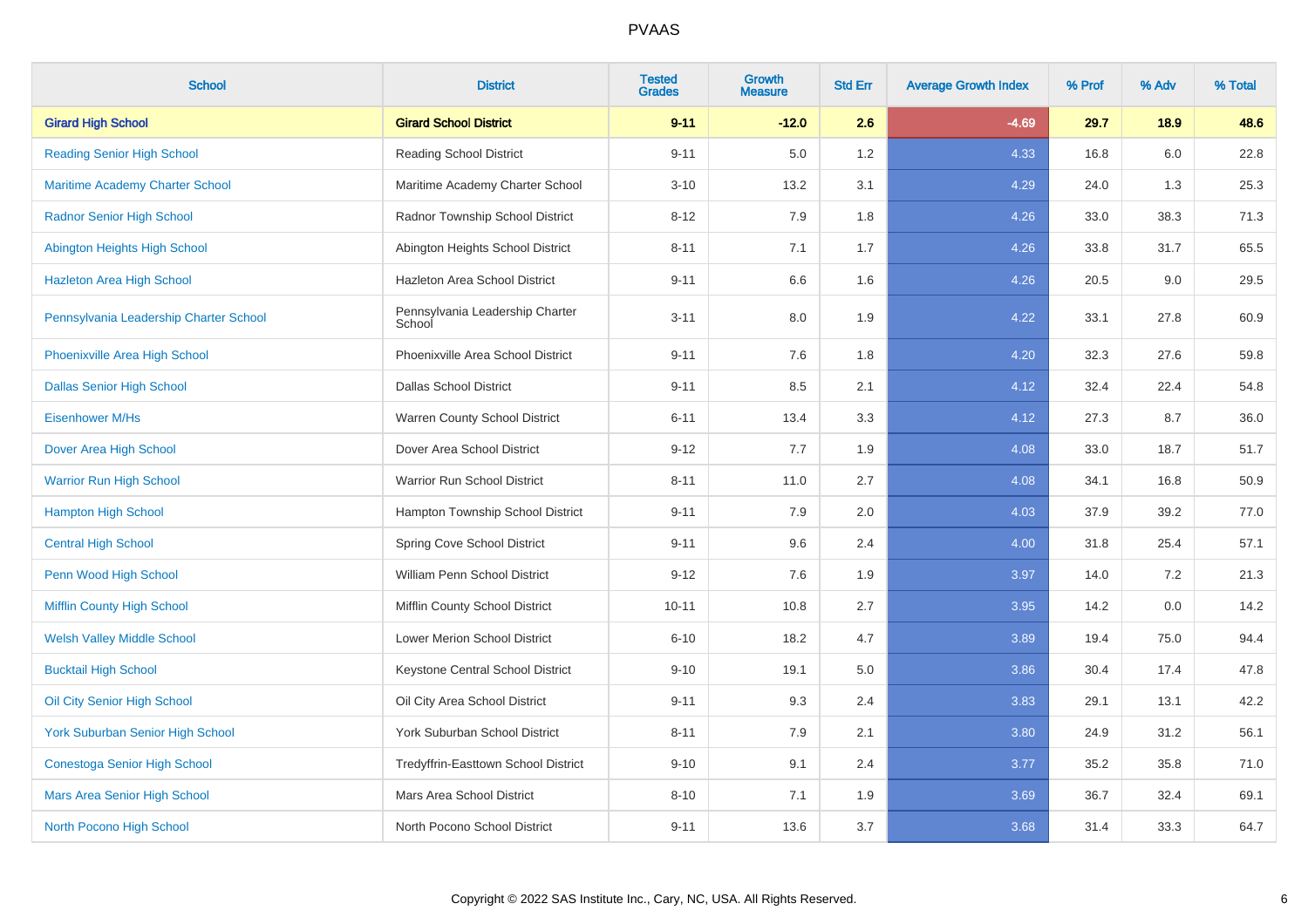| <b>School</b>                                    | <b>District</b>                                    | <b>Tested</b><br><b>Grades</b> | <b>Growth</b><br><b>Measure</b> | <b>Std Err</b> | <b>Average Growth Index</b> | % Prof | % Adv | % Total |
|--------------------------------------------------|----------------------------------------------------|--------------------------------|---------------------------------|----------------|-----------------------------|--------|-------|---------|
| <b>Girard High School</b>                        | <b>Girard School District</b>                      | $9 - 11$                       | $-12.0$                         | 2.6            | $-4.69$                     | 29.7   | 18.9  | 48.6    |
| <b>Bellefonte Area High School</b>               | Bellefonte Area School District                    | $9 - 11$                       | 7.2                             | 2.0            | 3.63                        | 28.8   | 21.5  | 50.2    |
| Cambridge Springs Junior/Senior High School      | <b>Penncrest School District</b>                   | $7 - 11$                       | 11.1                            | 3.1            | 3.61                        | 28.6   | 31.2  | 59.7    |
| <b>Conrad Weiser High School</b>                 | Conrad Weiser Area School District                 | $9 - 11$                       | 7.6                             | 2.1            | 3.60                        | 28.2   | 14.4  | 42.6    |
| <b>Fairview High School</b>                      | <b>Fairview School District</b>                    | $9 - 11$                       | 8.6                             | 2.4            | 3.58                        | 41.9   | 34.9  | 76.7    |
| South Fayette Township High School               | South Fayette Township School<br><b>District</b>   | $9 - 11$                       | 6.4                             | 1.8            | 3.55                        | 32.2   | 38.3  | 70.5    |
| <b>Steel Valley Senior High School</b>           | <b>Steel Valley School District</b>                | $9 - 11$                       | 11.8                            | 3.3            | 3.53                        | 34.8   | 10.1  | 44.9    |
| Kutztown Area Senior High School                 | Kutztown Area School District                      | $9 - 12$                       | 9.8                             | 2.8            | 3.51                        | 38.5   | 14.6  | 53.2    |
| <b>Wilmington Area High School</b>               | Wilmington Area School District                    | $8 - 11$                       | 11.4                            | 3.3            | 3.44                        | 30.1   | 25.3  | 55.4    |
| <b>Apollo-Ridge High School</b>                  | Apollo-Ridge School District                       | $9 - 12$                       | 10.2                            | 2.9            | 3.44                        | 34.0   | 9.4   | 43.4    |
| Upper Dauphin Area High School                   | Upper Dauphin Area School District                 | $9 - 11$                       | 17.2                            | 5.1            | 3.36                        | 37.5   | 26.8  | 64.3    |
| <b>Upper Perkiomen High School</b>               | Upper Perkiomen School District                    | $9 - 11$                       | 6.3                             | 1.9            | 3.36                        | 25.4   | 19.9  | 45.4    |
| <b>Lower Dauphin High School</b>                 | Lower Dauphin School District                      | $9 - 10$                       | 5.8                             | 1.7            | 3.31                        | 30.9   | 27.0  | 57.9    |
| <b>Greenwood High School</b>                     | <b>Greenwood School District</b>                   | $9 - 11$                       | 11.8                            | 3.6            | 3.29                        | 31.2   | 32.8  | 63.9    |
| Kane Area High School                            | Kane Area School District                          | $9 - 10$                       | 9.3                             | 2.9            | 3.25                        | 31.4   | 19.8  | 51.2    |
| <b>Bald Eagle Area Junior/Senior High School</b> | <b>Bald Eagle Area School District</b>             | $6 - 11$                       | 8.1                             | 2.5            | 3.23                        | 31.6   | 15.6  | 47.3    |
| <b>Red Land Senior High School</b>               | West Shore School District                         | $9 - 11$                       | 5.4                             | 1.7            | 3.18                        | 35.5   | 16.1  | 51.6    |
| <b>Avon Grove Charter School</b>                 | Avon Grove Charter School                          | $3 - 11$                       | 9.8                             | 3.1            | 3.18                        | 32.4   | 26.0  | 58.4    |
| Allegheny-Clarion Valley High School             | Allegheny-Clarion Valley School<br><b>District</b> | $7 - 10$                       | 12.9                            | 4.1            | 3.17                        | 33.3   | 19.0  | 52.4    |
| 21st Century Cyber Charter School                | 21st Century Cyber Charter School                  | $6 - 12$                       | 6.6                             | 2.1            | 3.16                        | 29.0   | 21.8  | 50.8    |
| <b>Line Mountain High School</b>                 | Line Mountain School District                      | $9 - 11$                       | 12.2                            | 3.9            | 3.13                        | 40.4   | 42.3  | 82.7    |
| Capital Area School for the Arts Charter School  | Capital Area School for the Arts<br>Charter School | $9 - 11$                       | 14.2                            | 4.5            | 3.13                        | 27.5   | 30.0  | 57.5    |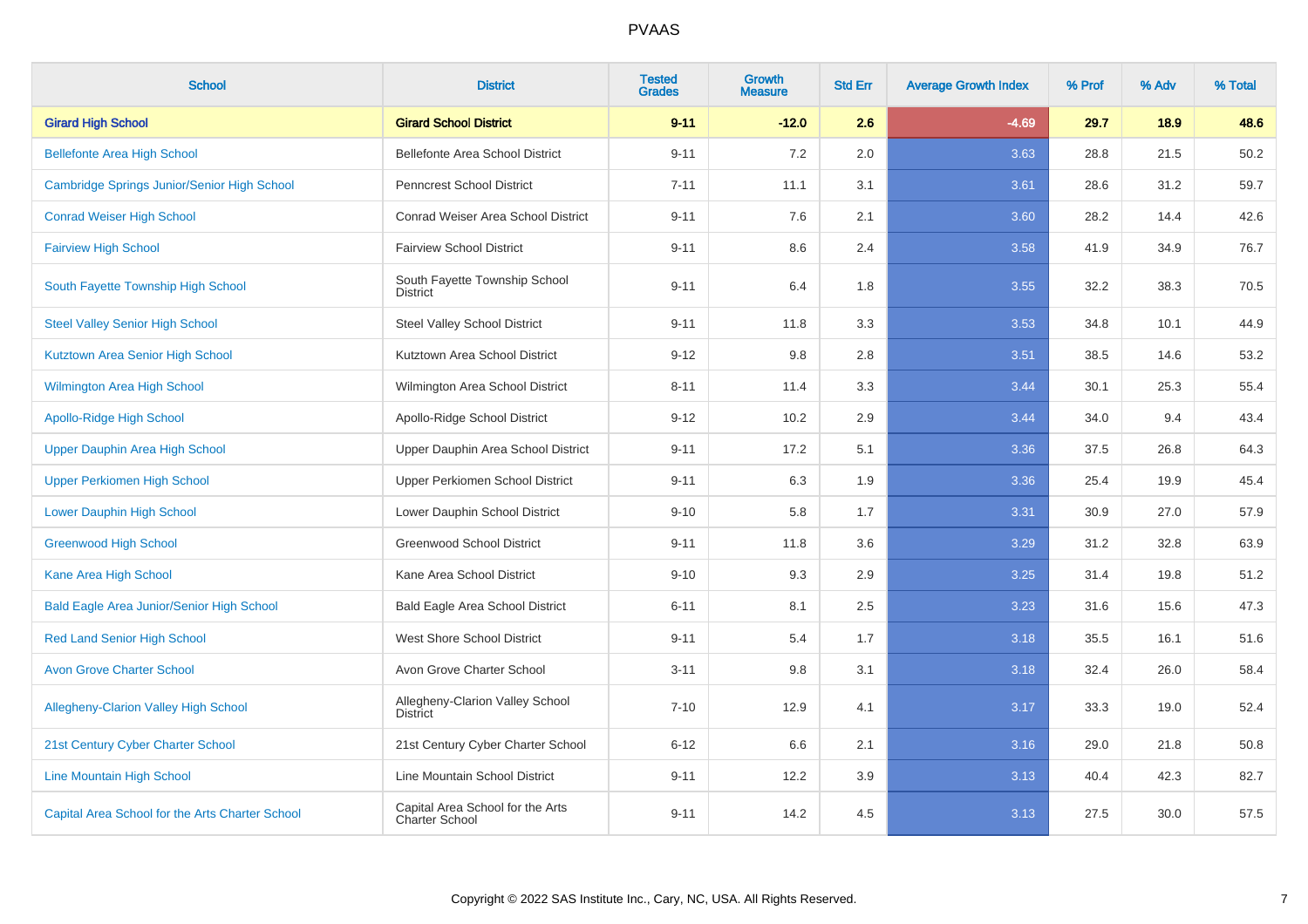| <b>School</b>                                      | <b>District</b>                                       | <b>Tested</b><br><b>Grades</b> | <b>Growth</b><br><b>Measure</b> | <b>Std Err</b> | <b>Average Growth Index</b> | % Prof | % Adv | % Total |
|----------------------------------------------------|-------------------------------------------------------|--------------------------------|---------------------------------|----------------|-----------------------------|--------|-------|---------|
| <b>Girard High School</b>                          | <b>Girard School District</b>                         | $9 - 11$                       | $-12.0$                         | 2.6            | $-4.69$                     | 29.7   | 18.9  | 48.6    |
| <b>Canton Junior/Senior High School</b>            | Canton Area School District                           | $7 - 11$                       | 8.9                             | 2.9            | 3.11                        | 13.8   | 23.0  | 36.8    |
| <b>Knoch High School</b>                           | South Butler County School District                   | $9 - 10$                       | 6.9                             | 2.2            | 3.08                        | 37.8   | 19.2  | 57.0    |
| <b>Great Valley High School</b>                    | <b>Great Valley School District</b>                   | $9 - 11$                       | 5.9                             | 2.0            | 2.99                        | 33.8   | 33.5  | 67.3    |
| <b>Meadville Area Senior High School</b>           | <b>Crawford Central School District</b>               | $9 - 11$                       | 7.1                             | 2.4            | 2.97                        | 27.6   | 14.7  | 42.2    |
| Lankenau High School                               | Philadelphia City School District                     | $9 - 10$                       | 8.8                             | 3.0            | 2.96                        | 21.5   | 3.8   | 25.3    |
| St Marys Area Senior High School                   | Saint Marys Area School District                      | $9 - 11$                       | 6.6                             | 2.2            | 2.96                        | 35.4   | 18.3  | 53.7    |
| <b>Donegal High School</b>                         | Donegal School District                               | $8 - 12$                       | 6.3                             | 2.1            | 2.95                        | 34.1   | 23.1  | 57.2    |
| <b>Tamaqua Area Senior High School</b>             | Tamaqua Area School District                          | $9 - 12$                       | 6.9                             | 2.4            | 2.93                        | 34.3   | 17.5  | 51.8    |
| <b>Bedford Senior High School</b>                  | <b>Bedford Area School District</b>                   | $9 - 11$                       | 6.9                             | 2.4            | 2.90                        | 31.0   | 20.6  | 51.6    |
| Palisades High School                              | Palisades School District                             | $9 - 11$                       | 8.3                             | 2.9            | 2.87                        | 27.8   | 20.3  | 48.1    |
| <b>Commonwealth Charter Academy Charter School</b> | Commonwealth Charter Academy<br><b>Charter School</b> | $3 - 10$                       | 4.2                             | 1.6            | 2.68                        | 27.0   | 15.6  | 42.5    |
| Homer-Center Junior/Senior High School             | Homer-Center School District                          | $7 - 11$                       | 9.3                             | 3.5            | 2.68                        | 38.0   | 17.7  | 55.8    |
| Northern Lehigh Senior High School                 | Northern Lehigh School District                       | $9 - 12$                       | 6.6                             | 2.5            | 2.63                        | 21.4   | 18.0  | 39.3    |
| Red Lion Area Senior High School                   | Red Lion Area School District                         | $9 - 11$                       | 5.0                             | 1.9            | 2.59                        | 32.3   | 21.5  | 53.8    |
| <b>Bentworth Senior High School</b>                | <b>Bentworth School District</b>                      | $9 - 11$                       | 7.6                             | 3.0            | 2.57                        | 26.6   | 17.0  | 43.6    |
| Huntingdon Area Senior High School                 | Huntingdon Area School District                       | $9 - 11$                       | 6.4                             | 2.6            | 2.51                        | 27.8   | 17.4  | 45.2    |
| East Pennsboro Area Senior High School             | East Pennsboro Area School District                   | $9 - 11$                       | 5.3                             | 2.1            | 2.50                        | 36.8   | 16.9  | 53.7    |
| <b>Mckeesport Area Senior High School</b>          | Mckeesport Area School District                       | $9 - 12$                       | 5.3                             | 2.2            | 2.48                        | 21.1   | 4.4   | 25.5    |
| <b>Brandywine Heights High School</b>              | Brandywine Heights Area School<br><b>District</b>     | $9 - 11$                       | 6.2                             | 2.5            | 2.44                        | 27.7   | 28.6  | 56.2    |
| <b>Strath Haven High School</b>                    | Wallingford-Swarthmore School<br><b>District</b>      | $9 - 10$                       | 5.3                             | 2.2            | 2.42                        | 33.3   | 37.1  | 70.4    |
| Northampton Area High School                       | Northampton Area School District                      | $9 - 11$                       | 3.7                             | 1.5            | 2.41                        | 29.8   | 17.9  | 47.7    |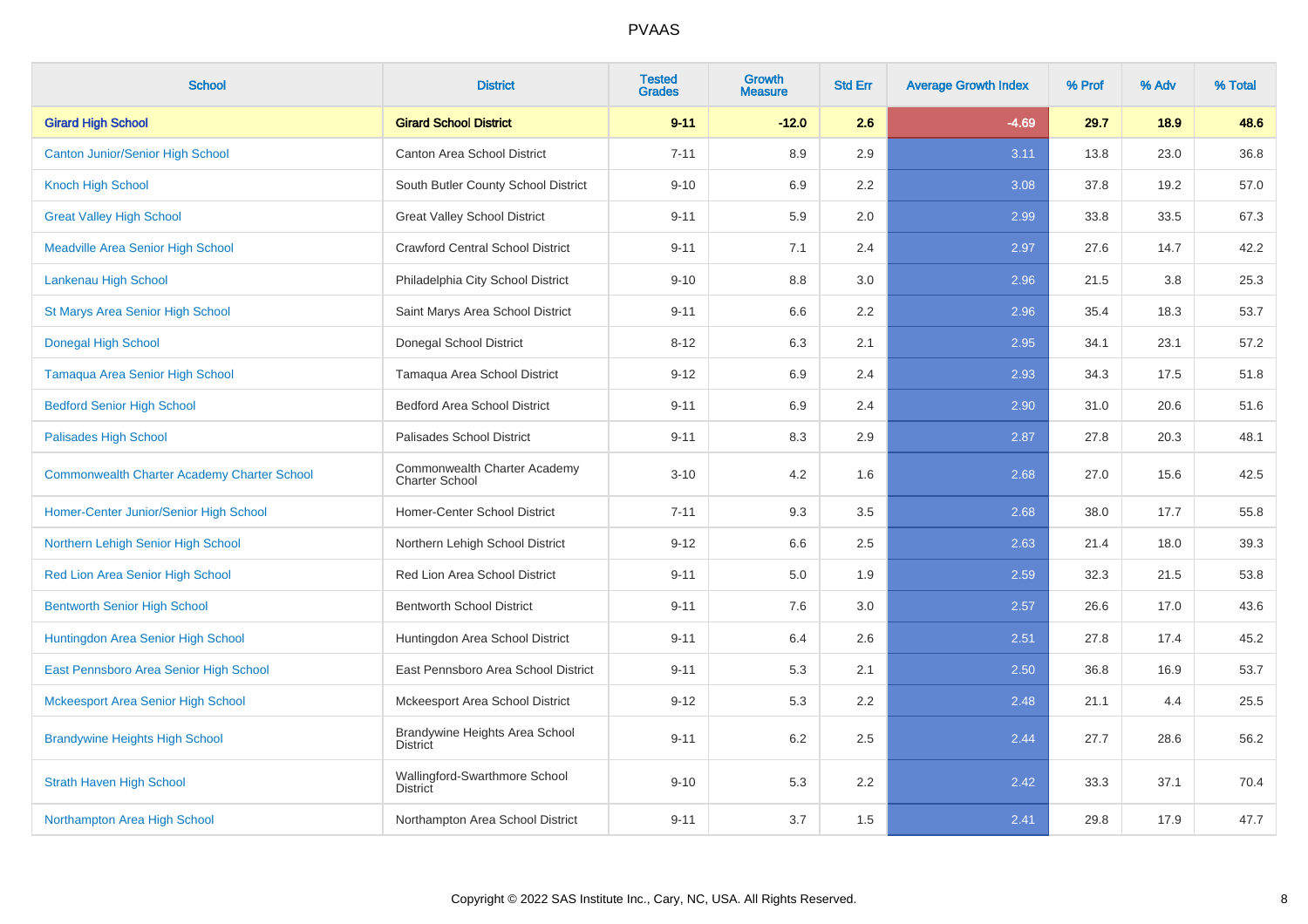| <b>School</b>                                  | <b>District</b>                                  | <b>Tested</b><br><b>Grades</b> | <b>Growth</b><br><b>Measure</b> | <b>Std Err</b> | <b>Average Growth Index</b> | % Prof | % Adv | % Total |
|------------------------------------------------|--------------------------------------------------|--------------------------------|---------------------------------|----------------|-----------------------------|--------|-------|---------|
| <b>Girard High School</b>                      | <b>Girard School District</b>                    | $9 - 11$                       | $-12.0$                         | 2.6            | $-4.69$                     | 29.7   | 18.9  | 48.6    |
| <b>Blue Ridge High School</b>                  | <b>Blue Ridge School District</b>                | $9 - 11$                       | 8.9                             | 3.7            | 2.41                        | 29.6   | 9.3   | 38.9    |
| <b>Glendale Junior/Senior High School</b>      | <b>Glendale School District</b>                  | $7 - 10$                       | 8.4                             | 3.5            | 2.40                        | 42.6   | 9.3   | 51.8    |
| Northeastern Senior High School                | Northeastern York School District                | $8 - 11$                       | 4.2                             | 1.8            | 2.35                        | 32.7   | 21.0  | 53.7    |
| <b>Brookville Junior/Senior High School</b>    | <b>Brookville Area School District</b>           | $7 - 11$                       | 7.3                             | 3.1            | 2.35                        | 46.1   | 14.6  | 60.7    |
| <b>Stroudsburg Junior High School</b>          | Stroudsburg Area School District                 | $8 - 9$                        | 10.2                            | 4.4            | 2.31                        | 36.8   | 50.0  | 86.8    |
| <b>Williamson Senior High School</b>           | Northern Tioga School District                   | $7 - 10$                       | 7.2                             | 3.1            | 2.30                        | 31.1   | 20.3  | 51.4    |
| Muncy Junior/Senior High School                | <b>Muncy School District</b>                     | $7 - 11$                       | 7.4                             | 3.3            | 2.27                        | 37.6   | 18.8  | 56.4    |
| <b>Boiling Springs High School</b>             | South Middleton School District                  | $9 - 11$                       | 4.9                             | 2.2            | 2.21                        | 31.1   | 16.4  | 47.5    |
| <b>Mastery Charter School - Hardy Williams</b> | Mastery Charter School - Hardy<br>Williams       | $3 - 11$                       | 6.6                             | 3.0            | 2.21                        | 24.7   | 1.2   | 25.9    |
| West Shamokin Junior/Senior High School        | Armstrong School District                        | $7 - 10$                       | 5.9                             | 2.7            | 2.20                        | 33.3   | 18.1  | 51.4    |
| Eastern Lebanon County Senior High School      | Eastern Lebanon County School<br><b>District</b> | $9 - 11$                       | 4.7                             | 2.1            | 2.20                        | 23.5   | 11.5  | 35.0    |
| <b>Benton Area High School</b>                 | Benton Area School District                      | $9 - 10$                       | 8.6                             | 4.0            | 2.14                        | 35.7   | 28.6  | 64.3    |
| <b>Spring Grove Area High School</b>           | Spring Grove Area School District                | $9 - 11$                       | 4.3                             | 2.0            | 2.13                        | 30.0   | 23.0  | 53.0    |
| <b>Harrisburg High School</b>                  | Harrisburg City School District                  | $9 - 11$                       | 5.7                             | 2.7            | 2.11                        | 2.1    | 0.7   | $2.8\,$ |
| Perkiomen Valley High School                   | Perkiomen Valley School District                 | $9 - 11$                       | 3.1                             | 1.5            | 2.11                        | 35.0   | 25.3  | 60.3    |
| <b>United Junior/Senior High School</b>        | United School District                           | $7 - 11$                       | 6.9                             | 3.3            | 2.05                        | 38.8   | 16.3  | 55.0    |
| <b>Central Valley High School</b>              | Central Valley School District                   | $9 - 10$                       | 5.3                             | 2.6            | 2.05                        | 37.8   | 18.5  | 56.3    |
| <b>Oswayo Valley High School</b>               | Oswayo Valley School District                    | $9 - 12$                       | 10.4                            | 5.1            | 2.02                        | 26.5   | 44.1  | 70.6    |
| Mt Lebanon Senior High School                  | Mt Lebanon School District                       | $8 - 11$                       | 2.7                             | 1.3            | 2.02                        | 39.3   | 37.4  | 76.8    |
| Pennsylvania Distance Learning Charter School  | Pennsylvania Distance Learning<br>Charter School | $3 - 12$                       | 6.8                             | 3.4            | 1.99                        | 19.8   | 6.2   | 25.9    |
| <b>Sayre Area High School</b>                  | Sayre Area School District                       | $7 - 11$                       | 6.3                             | 3.2            | 1.99                        | 30.3   | 21.0  | 51.3    |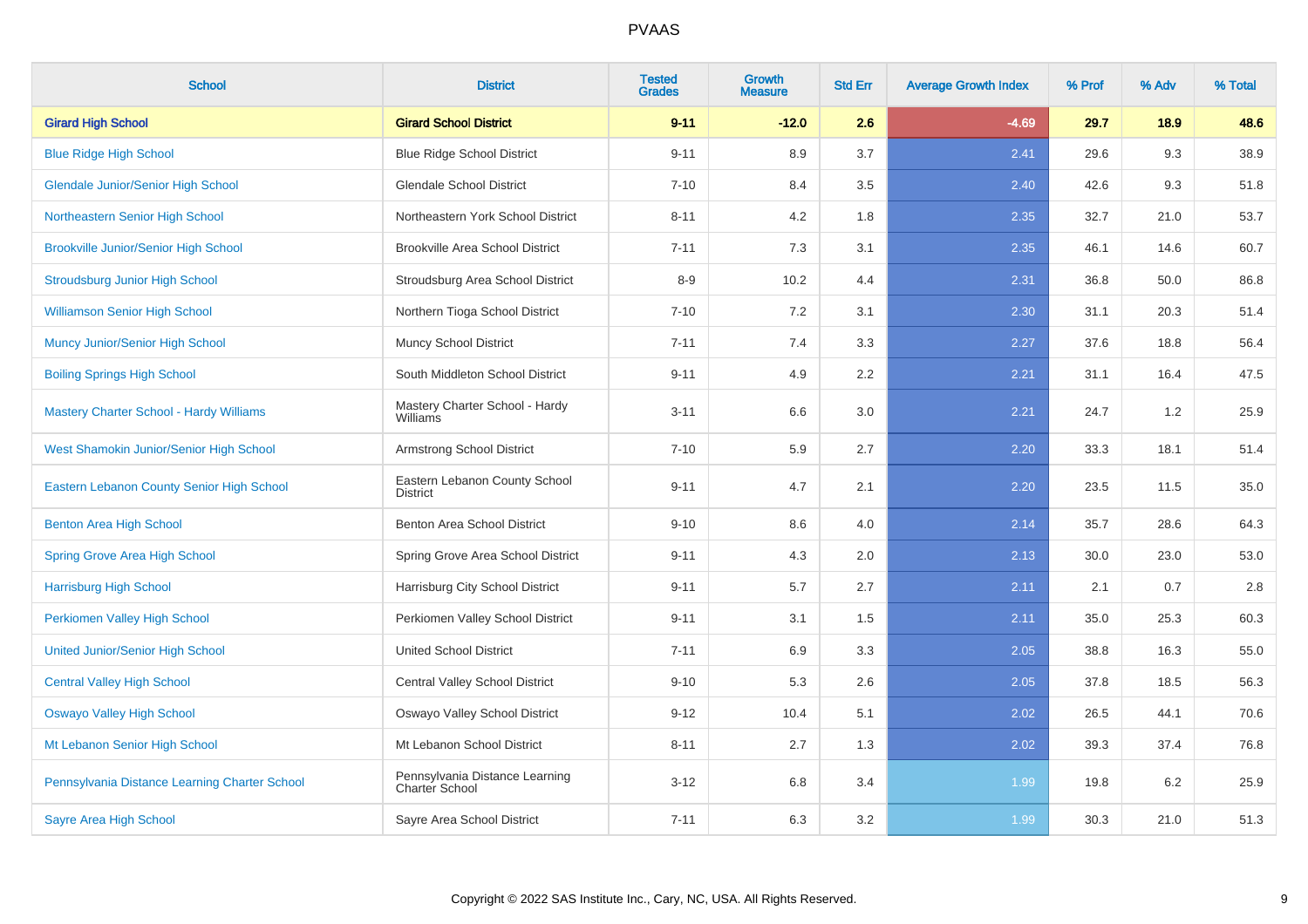| <b>School</b>                                     | <b>District</b>                                 | <b>Tested</b><br><b>Grades</b> | <b>Growth</b><br><b>Measure</b> | <b>Std Err</b> | <b>Average Growth Index</b> | % Prof | % Adv | % Total |
|---------------------------------------------------|-------------------------------------------------|--------------------------------|---------------------------------|----------------|-----------------------------|--------|-------|---------|
| <b>Girard High School</b>                         | <b>Girard School District</b>                   | $9 - 11$                       | $-12.0$                         | 2.6            | $-4.69$                     | 29.7   | 18.9  | 48.6    |
| Waynesboro Area Senior High School                | Waynesboro Area School District                 | $9 - 12$                       | 3.5                             | 1.8            | 1.97                        | 26.0   | 23.5  | 49.5    |
| <b>Wyalusing Valley Junior/Senior High School</b> | Wyalusing Area School District                  | $7 - 12$                       | 6.2                             | 3.2            | 1.95                        | 38.6   | 12.9  | 51.4    |
| Penn Trafford High School                         | Penn-Trafford School District                   | $9 - 11$                       | 3.4                             | 1.7            | 1.94                        | 46.3   | 26.2  | 72.5    |
| Leechburg Area High School                        | Leechburg Area School District                  | $8 - 11$                       | 7.6                             | 3.9            | 1.93                        | 37.7   | 4.9   | 42.6    |
| Port Allegany Junior/Senior High School           | Port Allegany School District                   | $7 - 11$                       | 7.1                             | 3.8            | 1.89                        | 26.4   | 11.3  | 37.7    |
| <b>Gateway Senior High School</b>                 | <b>Gateway School District</b>                  | $9 - 11$                       | 3.6                             | 2.0            | 1.81                        | 35.7   | 18.5  | 54.2    |
| Fort Leboeuf Senior High School                   | Fort Leboeuf School District                    | $8 - 11$                       | 4.0                             | 2.2            | 1.79                        | 32.0   | 16.8  | 48.8    |
| <b>Halifax Area High School</b>                   | Halifax Area School District                    | $9 - 11$                       | 6.3                             | 3.5            | 1.79                        | 32.1   | 18.9  | 50.9    |
| <b>Salisbury Senior High School</b>               | Salisbury Township School District              | $9 - 11$                       | 6.3                             | 3.6            | 1.77                        | 24.4   | 12.6  | 37.0    |
| Multicultural Academy Charter School              | Multicultural Academy Charter<br>School         | $9 - 11$                       | 6.0                             | 3.4            | 1.77                        | 12.3   | 0.0   | 12.3    |
| South Western Senior High School                  | South Western School District                   | $9 - 12$                       | 2.9                             | 1.7            | 1.73                        | 36.2   | 19.7  | 55.9    |
| <b>Frankford High School</b>                      | Philadelphia City School District               | $9 - 11$                       | 6.5                             | 3.8            | 1.70                        | 0.0    | 1.8   | 1.8     |
| Conestoga Valley Senior High School               | Conestoga Valley School District                | $9 - 11$                       | 2.8                             | 1.7            | 1.68                        | 35.0   | 23.5  | 58.5    |
| Susquehanna Township High School                  | Susquehanna Township School<br><b>District</b>  | $9 - 12$                       | 4.5                             | 2.7            | 1.68                        | 19.0   | 13.1  | 32.0    |
| Smethport Area Junior/Senior High School          | Smethport Area School District                  | $7 - 12$                       | 6.4                             | 3.8            | 1.67                        | 24.6   | 20.0  | 44.6    |
| Dr Robert Ketterer Charter School Inc             | Dr Robert Ketterer Charter School<br><b>Inc</b> | $6 - 12$                       | 7.1                             | 4.3            | 1.66                        | 7.3    | 1.7   | 9.0     |
| Northern Potter Junior/Senior High School         | Northern Potter School District                 | $7 - 12$                       | 7.4                             | 4.6            | 1.61                        | 30.6   | 11.1  | 41.7    |
| West Chester Henderson High School                | West Chester Area School District               | $9 - 10$                       | 3.0                             | 1.9            | 1.61                        | 39.2   | 24.2  | 63.4    |
| <b>Western Wayne High School</b>                  | Western Wayne School District                   | $9 - 11$                       | 4.1                             | 2.6            | 1.60                        | 30.8   | 16.2  | 47.0    |
| <b>Midd-West High School</b>                      | Midd-West School District                       | $7 - 11$                       | 4.0                             | 2.5            | 1.59                        | 28.6   | 25.0  | 53.6    |
| <b>Ringgold Senior High School</b>                | <b>Ringgold School District</b>                 | $9 - 11$                       | 3.4                             | 2.2            | 1.58                        | 23.8   | 13.3  | 37.1    |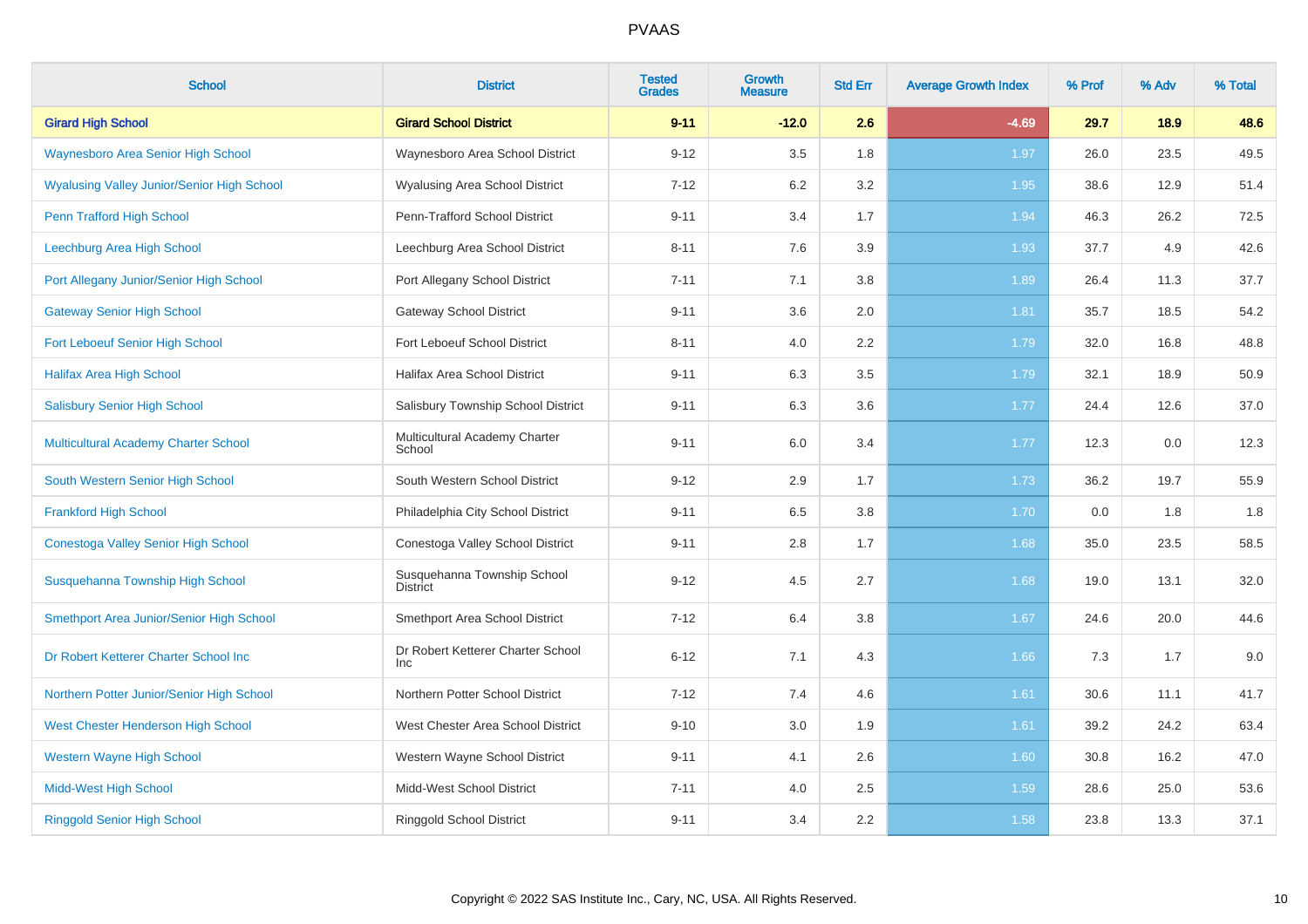| <b>School</b>                                     | <b>District</b>                                    | <b>Tested</b><br><b>Grades</b> | <b>Growth</b><br><b>Measure</b> | <b>Std Err</b> | <b>Average Growth Index</b> | % Prof | % Adv | % Total |
|---------------------------------------------------|----------------------------------------------------|--------------------------------|---------------------------------|----------------|-----------------------------|--------|-------|---------|
| <b>Girard High School</b>                         | <b>Girard School District</b>                      | $9 - 11$                       | $-12.0$                         | 2.6            | $-4.69$                     | 29.7   | 18.9  | 48.6    |
| Cowanesque Valley Junior/Senior High School       | Northern Tioga School District                     | $7 - 12$                       | 6.3                             | 4.0            | 1.56                        | 19.8   | 14.0  | 33.7    |
| Philipsburg-Osceola Area High School              | Philipsburg-Osceola Area School<br><b>District</b> | $9 - 11$                       | 4.6                             | 3.0            | 1.56                        | 22.5   | 16.2  | 38.8    |
| <b>Chestnut Ridge Senior High School</b>          | Chestnut Ridge School District                     | $8 - 12$                       | 4.5                             | 2.9            | 1.56                        | 33.2   | 11.0  | 44.2    |
| Conemaugh Township Area Middle/Senior High School | Conemaugh Township Area School<br><b>District</b>  | $6 - 12$                       | 5.3                             | 3.5            | 1.52                        | 30.9   | 27.8  | 58.8    |
| <b>Kensington High School</b>                     | Philadelphia City School District                  | $9 - 11$                       | 4.9                             | 3.2            | 1.52                        | 0.0    | 0.0   | 0.0     |
| Saegertown Junior/Senior High School              | <b>Penncrest School District</b>                   | $7 - 11$                       | 4.4                             | 2.9            | 1.50                        | 36.9   | 14.3  | 51.2    |
| <b>Solanco High School</b>                        | Solanco School District                            | $9 - 11$                       | 2.7                             | 1.8            | 1.49                        | 27.2   | 15.0  | 42.3    |
| <b>Parkway West</b>                               | Philadelphia City School District                  | $9 - 10$                       | 5.3                             | 3.6            | 1.48                        | 13.5   | 1.9   | 15.4    |
| <b>Purchase Line Junior/Senior High School</b>    | <b>Purchase Line School District</b>               | $7 - 12$                       | 4.8                             | 3.3            | 1.44                        | 32.3   | 9.0   | 41.4    |
| Keystone Junior/Senior High School                | <b>Keystone School District</b>                    | $7 - 11$                       | 8.3                             | 5.8            | 1.43                        | 35.0   | 45.0  | 80.0    |
| <b>Upper Dublin High School</b>                   | Upper Dublin School District                       | $9 - 12$                       | 2.5                             | 1.8            | 1.42                        | 34.7   | 30.0  | 64.7    |
| <b>Bloomsburg Area High School</b>                | Bloomsburg Area School District                    | $8 - 10$                       | 4.9                             | 3.4            | 1.41                        | 36.5   | 20.6  | 57.1    |
| <b>William Tennent High School</b>                | <b>Centennial School District</b>                  | $6 - 10$                       | 2.1                             | 1.5            | 1.40                        | 23.6   | 12.4  | 36.0    |
| <b>Bellwood-Antis High School</b>                 | Bellwood-Antis School District                     | $9 - 10$                       | 3.9                             | 2.8            | 1.39                        | 40.9   | 19.4  | 60.2    |
| <b>Mastery Charter School - Thomas Campus</b>     | Mastery Charter School - Thomas<br>Campus          | $3 - 10$                       | 7.9                             | 5.7            | 1.39                        | 12.5   | 0.0   | 12.5    |
| Johnsonburg Area High School                      | Johnsonburg Area School District                   | $7 - 11$                       | 5.4                             | 3.9            | 1.38                        | 35.5   | 11.8  | 47.4    |
| <b>Athens Area High School</b>                    | Athens Area School District                        | $9 - 11$                       | 3.2                             | 2.3            | 1.37                        | 34.9   | 12.3  | 47.3    |
| <b>Newport High School</b>                        | <b>Newport School District</b>                     | $9 - 12$                       | 4.3                             | 3.3            | 1.32                        | 38.8   | 10.4  | 49.2    |
| Pennsylvania Virtual Charter School               | Pennsylvania Virtual Charter School                | $3 - 11$                       | 4.4                             | 3.4            | 1.31                        | 29.8   | 21.2  | 51.0    |
| <b>Haverford Senior High School</b>               | Haverford Township School District                 | $9 - 11$                       | 1.8                             | 1.4            | 1.31                        | 36.7   | 26.3  | 63.0    |
| <b>Academy Park High School</b>                   | Southeast Delco School District                    | $9 - 10$                       | 4.5                             | 3.5            | 1.29                        | 18.6   | 3.4   | 22.0    |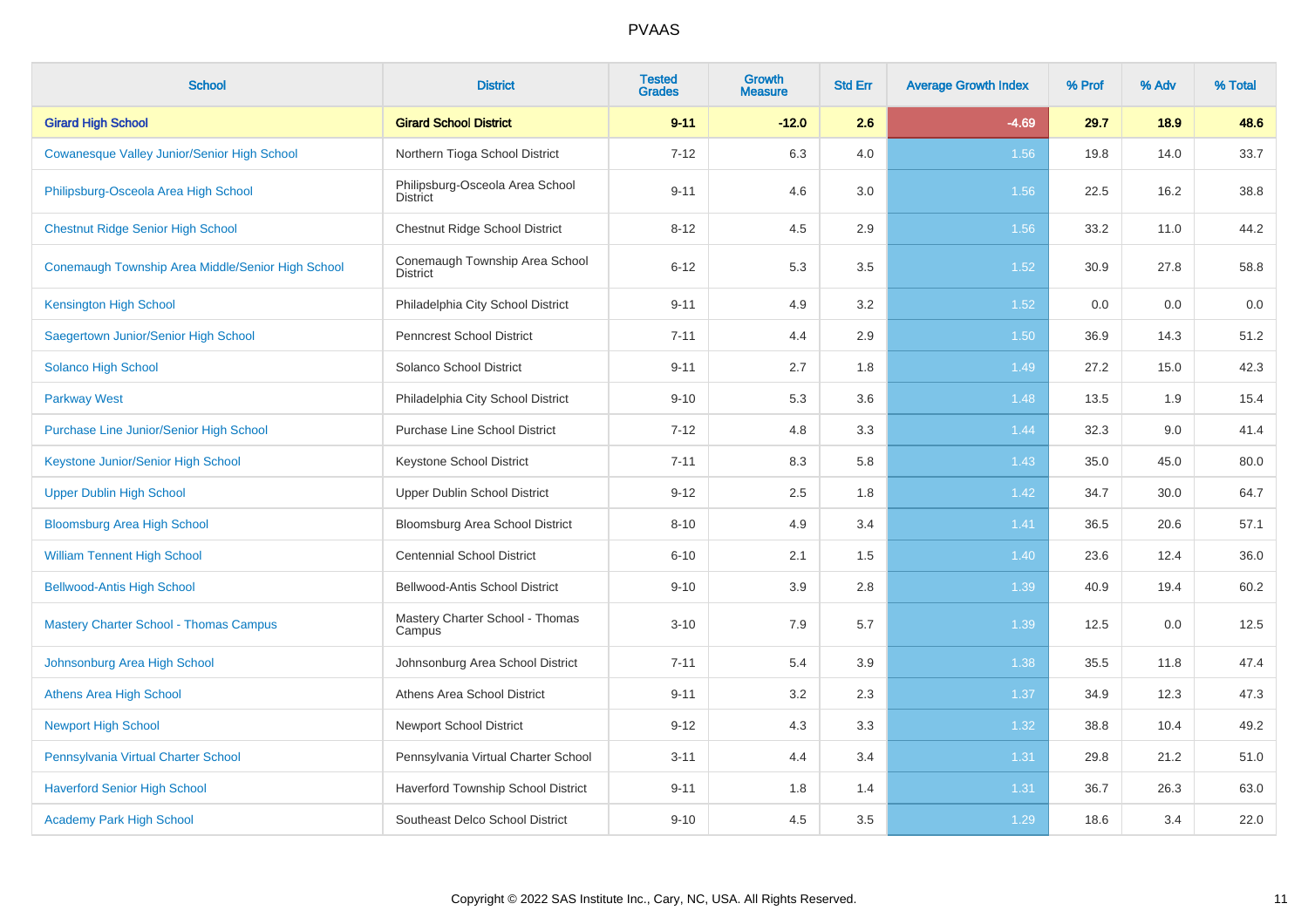| <b>School</b>                                 | <b>District</b>                                    | <b>Tested</b><br><b>Grades</b> | Growth<br><b>Measure</b> | <b>Std Err</b> | <b>Average Growth Index</b> | % Prof | % Adv | % Total |
|-----------------------------------------------|----------------------------------------------------|--------------------------------|--------------------------|----------------|-----------------------------|--------|-------|---------|
| <b>Girard High School</b>                     | <b>Girard School District</b>                      | $9 - 11$                       | $-12.0$                  | 2.6            | $-4.69$                     | 29.7   | 18.9  | 48.6    |
| Thomas Jefferson High School                  | West Jefferson Hills School District               | $8 - 11$                       | 2.4                      | 1.9            | 1.25                        | 34.8   | 27.3  | 62.1    |
| <b>Bermudian Springs High School</b>          | Bermudian Springs School District                  | $9 - 11$                       | 3.0                      | 2.4            | 1.25                        | 31.8   | 23.5  | 55.3    |
| <b>Brownsville Area High School</b>           | <b>Brownsville Area School District</b>            | $7 - 12$                       | 4.5                      | 3.8            | 1.20                        | 22.0   | 8.5   | 30.5    |
| <b>Pottstown Senior High School</b>           | Pottstown School District                          | $9 - 12$                       | 2.6                      | 2.2            | 1.17                        | 19.4   | 6.2   | 25.6    |
| <b>Sharpsville Area Senior High School</b>    | Sharpsville Area School District                   | $7 - 11$                       | 4.3                      | 3.7            | 1.16                        | 41.1   | 23.2  | 64.3    |
| Esperanza Cyber Charter School                | Esperanza Cyber Charter School                     | $3 - 11$                       | 7.1                      | 6.1            | 1.15                        | 8.8    | 2.9   | 11.8    |
| People For People Charter School              | People For People Charter School                   | $3 - 12$                       | 6.4                      | 5.6            | 1.15                        | 2.4    | 0.0   | 2.4     |
| <b>Central Mountain High School</b>           | Keystone Central School District                   | $9 - 11$                       | 2.0                      | 1.8            | 1.11                        | 26.8   | 14.4  | 41.2    |
| <b>Moon Senior High School</b>                | Moon Area School District                          | $9 - 11$                       | 2.0                      | 1.8            | 1.10                        | 34.5   | 25.5  | 60.0    |
| <b>Galeton Area School</b>                    | Galeton Area School District                       | $3 - 11$                       | 5.9                      | 5.4            | 1.09                        | 33.3   | 22.2  | 55.6    |
| <b>Blackhawk High School</b>                  | <b>Blackhawk School District</b>                   | $8 - 11$                       | 2.5                      | 2.3            | 1.06                        | 34.6   | 20.7  | 55.3    |
| Sun Valley High School                        | Penn-Delco School District                         | $9 - 11$                       | 1.9                      | 1.8            | 1.05                        | 26.5   | 12.6  | 39.1    |
| <b>Clarion Area Junior/Senior High School</b> | <b>Clarion Area School District</b>                | $7 - 11$                       | 3.8                      | 3.7            | 1.04                        | 31.7   | 13.3  | 45.0    |
| <b>Bensalem Township High School</b>          | Bensalem Township School District                  | $7 - 11$                       | 1.6                      | 1.6            | 1.01                        | 24.3   | 10.7  | 34.9    |
| Esperanza Academy Charter School              | Esperanza Academy Charter School                   | $4 - 11$                       | 2.1                      | 2.1            | 1.01                        | 14.2   | 3.6   | 17.8    |
| <b>Chester High School</b>                    | Chester-Upland School District                     | $9 - 11$                       | 3.9                      | 3.9            | 0.99                        | 1.9    | 0.0   | 1.9     |
| <b>Furness Horace High School</b>             | Philadelphia City School District                  | $8 - 12$                       | 2.9                      | 3.0            | 0.98                        | 6.6    | 2.0   | 8.6     |
| <b>Garden Spot Senior High School</b>         | Eastern Lancaster County School<br><b>District</b> | $8 - 12$                       | 3.1                      | 3.2            | 0.98                        | 35.2   | 36.4  | 71.6    |
| <b>Fels Samuel High School</b>                | Philadelphia City School District                  | $9 - 11$                       | 3.0                      | 3.2            | 0.94                        | 2.8    | 0.9   | $3.7\,$ |
| <b>Tunkhannock High School</b>                | <b>Tunkhannock Area School District</b>            | $8 - 11$                       | 1.9                      | 2.0            | 0.94                        | 29.8   | 18.1  | 47.9    |
| <b>Springfield High School</b>                | Springfield School District                        | $9 - 11$                       | 1.6                      | 1.7            | 0.94                        | 31.8   | 25.2  | 56.9    |
| <b>Forest Hills Junior/Senior High School</b> | <b>Forest Hills School District</b>                | $7 - 11$                       | 2.4                      | 2.5            | 0.93                        | 28.8   | 10.3  | 39.1    |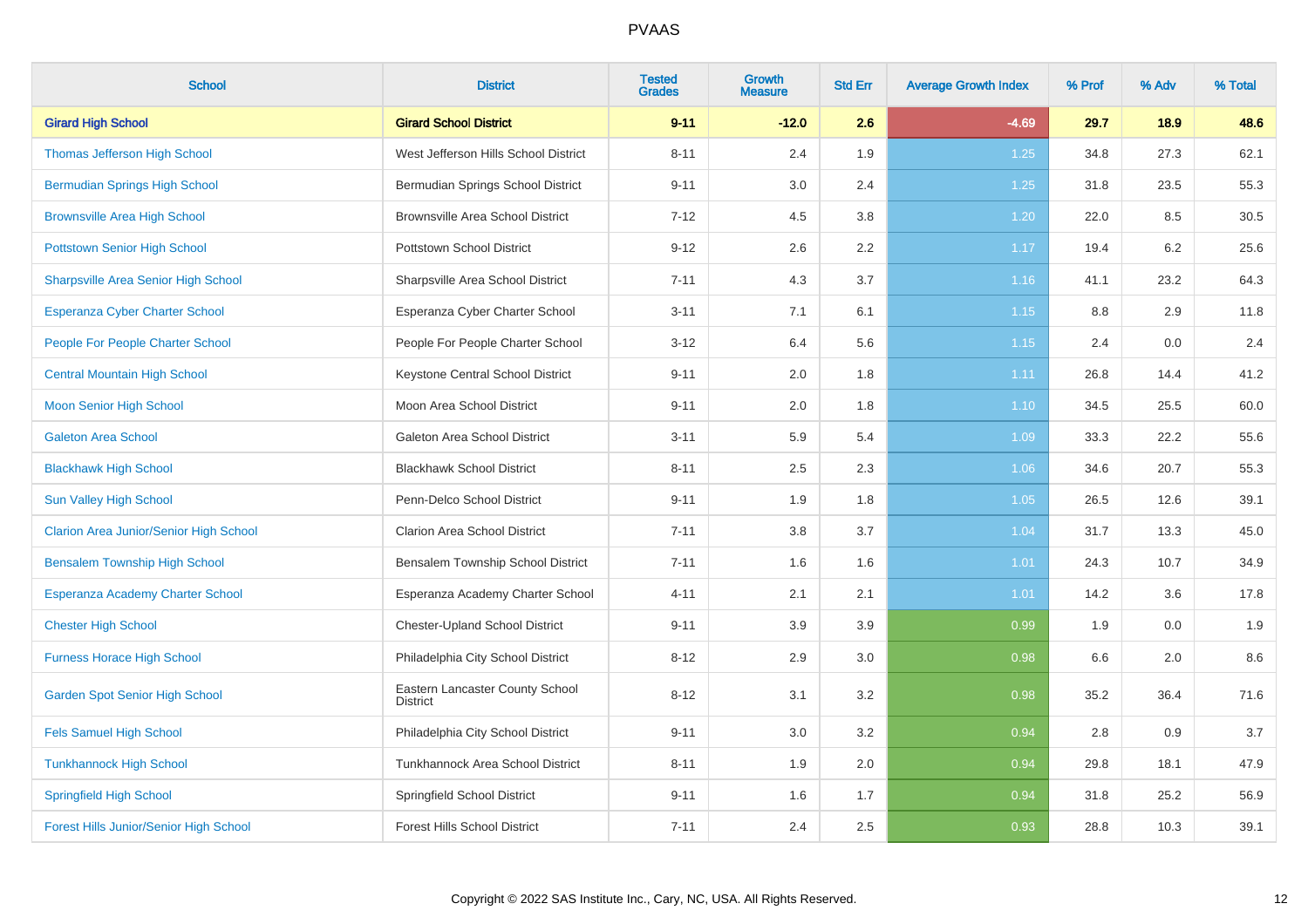| <b>School</b>                                    | <b>District</b>                                   | <b>Tested</b><br><b>Grades</b> | <b>Growth</b><br><b>Measure</b> | <b>Std Err</b> | <b>Average Growth Index</b> | % Prof | % Adv | % Total |
|--------------------------------------------------|---------------------------------------------------|--------------------------------|---------------------------------|----------------|-----------------------------|--------|-------|---------|
| <b>Girard High School</b>                        | <b>Girard School District</b>                     | $9 - 11$                       | $-12.0$                         | 2.6            | $-4.69$                     | 29.7   | 18.9  | 48.6    |
| North Clarion County Junior/Senior High School   | North Clarion County School District              | $7 - 12$                       | 3.8                             | 4.1            | 0.93                        | 45.0   | 18.8  | 63.8    |
| Maplewood Junior/Senior High School              | <b>Penncrest School District</b>                  | $7 - 11$                       | 2.9                             | 3.2            | 0.90                        | 29.1   | 10.6  | 39.7    |
| <b>Cougar Academy</b>                            | Harrisburg City School District                   | $3 - 10$                       | 5.1                             | 5.7            | 0.88                        | 0.0    | 5.0   | $5.0\,$ |
| Hope For Hyndman Charter School                  | Hope For Hyndman Charter School                   | $3 - 11$                       | 5.1                             | 5.8            | 0.88                        | 14.3   | 7.1   | 21.4    |
| Aspira Bilingual Cyber Charter School            | Aspira Bilingual Cyber Charter<br>School          | $3 - 11$                       | 5.1                             | 5.8            | 0.87                        | 4.8    | 0.0   | 4.8     |
| Williams Valley Junior/Senior High School        | Williams Valley School District                   | $7 - 11$                       | 3.2                             | 3.7            | 0.86                        | 17.0   | 5.1   | 22.0    |
| Abington Junior High School                      | Abington School District                          | $7-9$                          | 1.4                             | 1.6            | 0.86                        | 29.5   | 29.0  | 58.5    |
| Mercer Area Senior High School                   | Mercer Area School District                       | $8 - 11$                       | 2.7                             | 3.1            | 0.86                        | 24.4   | 11.8  | 36.2    |
| <b>Seneca Valley High School</b>                 | Seneca Valley School District                     | $7 - 11$                       | 1.2                             | 1.4            | 0.86                        | 40.6   | 25.2  | 65.8    |
| <b>Lincoln High School</b>                       | Philadelphia City School District                 | $9 - 12$                       | 1.6                             | 1.9            | 0.85                        | 7.6    | 0.4   | $8.0\,$ |
| <b>Lewisburg High School</b>                     | Lewisburg Area School District                    | $9 - 11$                       | 2.0                             | 2.4            | 0.84                        | 35.9   | 35.9  | 71.8    |
| <b>Union High School</b>                         | <b>Union School District</b>                      | $6 - 12$                       | 3.1                             | 3.7            | 0.83                        | 17.9   | 10.4  | 28.4    |
| <b>Cochranton Junior/Senior High School</b>      | <b>Crawford Central School District</b>           | $7 - 11$                       | 3.0                             | 3.8            | 0.80                        | 23.5   | 18.4  | 41.8    |
| <b>Upper Moreland High School</b>                | Upper Moreland Township School<br><b>District</b> | $9 - 11$                       | 1.6                             | 2.0            | 0.80                        | 24.8   | 26.6  | 51.3    |
| Bethlehem-Center Senior High School              | Bethlehem-Center School District                  | $9 - 10$                       | 2.7                             | 3.5            | 0.76                        | 32.3   | 4.6   | 36.9    |
| <b>Northeast High School</b>                     | Philadelphia City School District                 | $8 - 11$                       | 1.0                             | 1.3            | 0.76                        | 21.0   | 6.8   | 27.8    |
| <b>Oley Valley Senior High School</b>            | <b>Oley Valley School District</b>                | $9 - 11$                       | 1.8                             | 2.4            | 0.72                        | 37.4   | 23.9  | 61.4    |
| <b>School Lane Charter School</b>                | School Lane Charter School                        | $3 - 11$                       | 2.6                             | $3.6\,$        | 0.72                        | 23.1   | 18.7  | 41.8    |
| Daniel Boone Area High School                    | Daniel Boone Area School District                 | $9 - 12$                       | 1.3                             | 1.9            | 0.71                        | 28.9   | 22.0  | 51.0    |
| <b>Sullivan County Junior/Senior High School</b> | <b>Sullivan County School District</b>            | $7 - 10$                       | 3.0                             | 4.3            | 0.70                        | 43.6   | 7.7   | 51.3    |
| <b>Juniata Valley Junior/Senior High School</b>  | Juniata Valley School District                    | $6 - 11$                       | 2.1                             | 3.2            | 0.65                        | 23.1   | 9.4   | 32.5    |
| <b>Shenango High School</b>                      | Shenango Area School District                     | $7 - 11$                       | 2.1                             | 3.2            | 0.65                        | 41.4   | 13.8  | 55.3    |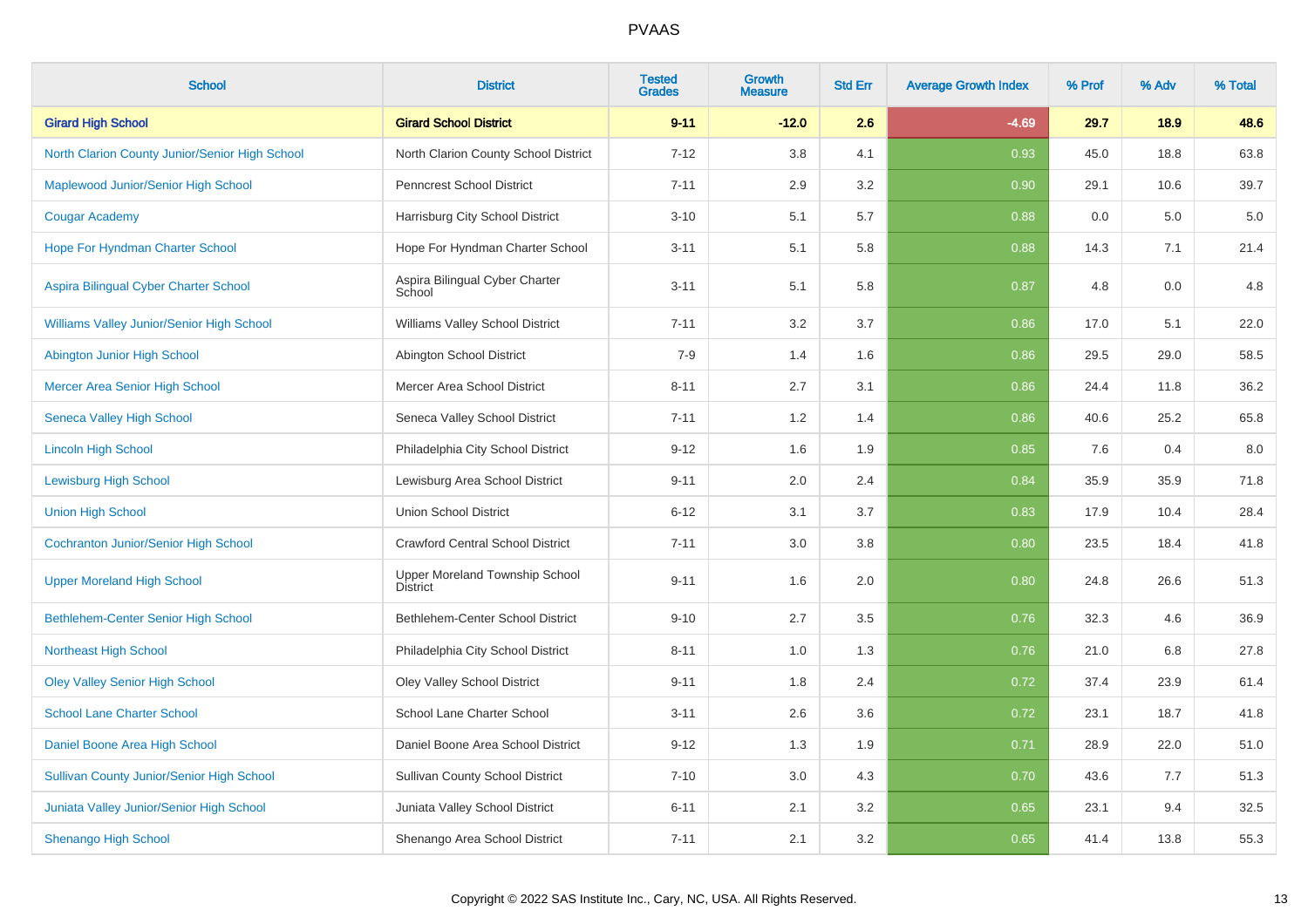| <b>School</b>                                     | <b>District</b>                                   | <b>Tested</b><br><b>Grades</b> | Growth<br>Measure | <b>Std Err</b> | <b>Average Growth Index</b> | % Prof | % Adv | % Total |
|---------------------------------------------------|---------------------------------------------------|--------------------------------|-------------------|----------------|-----------------------------|--------|-------|---------|
| <b>Girard High School</b>                         | <b>Girard School District</b>                     | $9 - 11$                       | $-12.0$           | 2.6            | $-4.69$                     | 29.7   | 18.9  | 48.6    |
| <b>Mastery Charter School-Pickett Campus</b>      | Mastery Charter School - Pickett<br>Campus        | $6 - 10$                       | 2.7               | 4.2            | 0.65                        | 20.6   | 0.0   | 20.6    |
| <b>Belmont Charter School</b>                     | <b>Belmont Charter School</b>                     | $3 - 10$                       | 2.2               | 3.4            | 0.64                        | 5.3    | 1.8   | 7.0     |
| <b>Brentwood Senior High School</b>               | Brentwood Borough School District                 | $9 - 11$                       | 1.9               | 3.0            | 0.61                        | 20.2   | 16.0  | 36.2    |
| <b>Annville Cleona High School</b>                | Annville-Cleona School District                   | $9 - 12$                       | 1.5               | 2.4            | 0.61                        | 34.8   | 13.6  | 48.5    |
| <b>Coatesville Area Senior High School</b>        | Coatesville Area School District                  | $10 - 11$                      | 2.4               | 4.0            | 0.61                        | 2.6    | 0.9   | $3.5\,$ |
| <b>Wilson High School</b>                         | <b>Wilson School District</b>                     | $8 - 12$                       | 0.9               | 1.4            | 0.60                        | 30.4   | 25.5  | 55.9    |
| Seneca High School                                | Wattsburg Area School District                    | $9 - 11$                       | 1.6               | 2.7            | 0.57                        | 20.4   | 12.4  | 32.7    |
| Bartram John - Main                               | Philadelphia City School District                 | $8 - 11$                       | 1.7               | 3.1            | 0.57                        | 1.0    | 0.0   | 1.0     |
| Shippensburg Area Senior High School              | Shippensburg Area School District                 | $9 - 11$                       | 1.0               | 1.7            | 0.56                        | 23.5   | 22.8  | 46.3    |
| <b>Mastbaum Jules E AVTS</b>                      | Philadelphia City School District                 | $9 - 10$                       | 1.5               | 2.7            | 0.53                        | 5.6    | 0.0   | 5.6     |
| <b>Ridley High School</b>                         | <b>Ridley School District</b>                     | $9 - 12$                       | 0.8               | 1.6            | 0.52                        | 32.0   | 10.7  | 42.6    |
| <b>Biglerville High School</b>                    | Upper Adams School District                       | $9 - 11$                       | 1.3               | 2.5            | 0.51                        | 33.0   | 17.0  | 50.0    |
| North Star High School                            | North Star School District                        | $9 - 11$                       | 1.6               | 3.3            | 0.50                        | 26.2   | 20.0  | 46.2    |
| <b>Hopewell Senior High School</b>                | Hopewell Area School District                     | $9 - 11$                       | 1.3               | 2.6            | 0.49                        | 34.5   | 12.4  | 46.9    |
| Dobbins Avt High School                           | Philadelphia City School District                 | $9 - 10$                       | 1.2               | 2.6            | 0.48                        | 3.8    | 0.0   | $3.8\,$ |
| South Williamsport Area Junior/Senior High School | South Williamsport Area School<br><b>District</b> | $7 - 10$                       | 1.5               | 3.1            | 0.48                        | 38.4   | 11.6  | 50.0    |
| Hamburg Area High School                          | Hamburg Area School District                      | $9 - 11$                       | 1.1               | 2.4            | 0.48                        | 28.0   | 15.5  | 43.6    |
| Austin Area Junior/Senior High School             | Austin Area School District                       | $7 - 11$                       | 2.9               | 6.1            | 0.47                        | 25.0   | 18.8  | 43.8    |
| Jersey Shore Area Senior High School              | Jersey Shore Area School District                 | $9 - 11$                       | 1.2               | 2.5            | 0.47                        | 39.3   | 13.6  | 52.9    |
| Hollidaysburg Area Senior High School             | Hollidaysburg Area School District                | $10 - 11$                      | 0.9               | 2.0            | 0.45                        | 22.1   | 2.6   | 24.7    |
| Marion Center Area Jr/Sr High School              | Marion Center Area School District                | $7 - 10$                       | 1.3               | 2.9            | 0.45                        | 23.3   | 11.1  | 34.4    |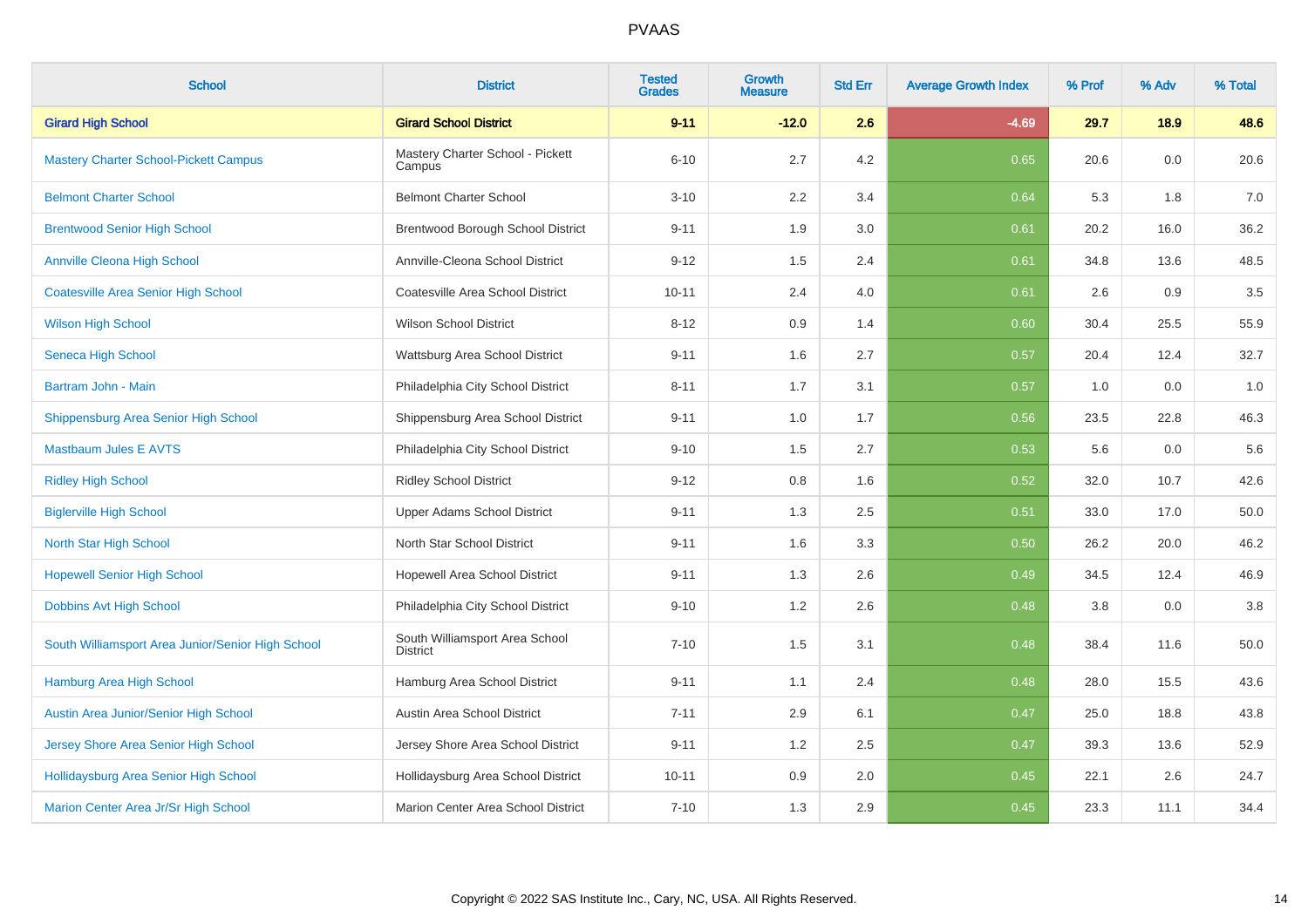| <b>School</b>                                      | <b>District</b>                                       | <b>Tested</b><br><b>Grades</b> | Growth<br><b>Measure</b> | <b>Std Err</b> | <b>Average Growth Index</b> | % Prof | % Adv | % Total |
|----------------------------------------------------|-------------------------------------------------------|--------------------------------|--------------------------|----------------|-----------------------------|--------|-------|---------|
| <b>Girard High School</b>                          | <b>Girard School District</b>                         | $9 - 11$                       | $-12.0$                  | 2.6            | $-4.69$                     | 29.7   | 18.9  | 48.6    |
| Philadelphia Electrical & Tech Charter High School | Philadelphia Electrical & Tech<br>Charter High School | $10 - 10$                      | 1.2                      | 2.6            | 0.45                        | 0.9    | 0.0   | 0.9     |
| <b>MaST Community Charter School II</b>            | MaST Community Charter School II                      | $3 - 10$                       | 1.4                      | 3.0            | 0.45                        | 16.1   | 4.6   | 20.7    |
| Warren Area High School                            | Warren County School District                         | $8 - 11$                       | 1.0                      | 2.3            | 0.44                        | 25.5   | 13.2  | 38.6    |
| Avella Area Junior/Senior High School              | Avella Area School District                           | $7 - 12$                       | 2.0                      | 4.7            | 0.44                        | 34.8   | 7.2   | 42.0    |
| <b>Garnet Valley High School</b>                   | <b>Garnet Valley School District</b>                  | $9 - 10$                       | 0.7                      | 1.7            | 0.41                        | 34.9   | 26.4  | 61.3    |
| <b>Reach Cyber Charter School</b>                  | Reach Cyber Charter School                            | $3 - 11$                       | 1.4                      | 3.6            | 0.40                        | 32.9   | 15.2  | 48.1    |
| Altoona Area High School                           | Altoona Area School District                          | $9 - 12$                       | 0.6                      | 1.5            | 0.39                        | 29.0   | 13.8  | 42.8    |
| King Martin Luther High School                     | Philadelphia City School District                     | $9 - 10$                       | 1.5                      | 4.0            | 0.38                        | 2.2    | 0.0   | 2.2     |
| Pennsylvania Cyber Charter School                  | Pennsylvania Cyber Charter School                     | $3 - 11$                       | 0.6                      | 1.5            | 0.37                        | 20.8   | 8.1   | 28.9    |
| Penn Hills Senior High School                      | Penn Hills School District                            | $9 - 11$                       | $0.7\,$                  | 2.4            | 0.31                        | 18.4   | 7.1   | 25.6    |
| Tulpehocken Junior/Senior High School              | Tulpehocken Area School District                      | $7 - 12$                       | 1.4                      | 5.0            | 0.29                        | 11.5   | 23.1  | 34.6    |
| <b>New Foundations Charter School</b>              | New Foundations Charter School                        | $3 - 11$                       | 0.6                      | 2.2            | 0.29                        | 22.4   | 4.0   | 26.4    |
| <b>Tech Freire Charter School</b>                  | <b>Tech Freire Charter School</b>                     | $9 - 11$                       | 0.7                      | 2.5            | 0.27                        | 3.6    | 0.0   | 3.6     |
| <b>Kensington Health Sciences</b>                  | Philadelphia City School District                     | $9 - 10$                       | 1.5                      | 6.1            | 0.25                        | 14.3   | 0.0   | 14.3    |
| <b>Central Columbia Senior High School</b>         | Central Columbia School District                      | $9 - 12$                       | 0.5                      | 2.3            | 0.24                        | 25.4   | 37.6  | 63.0    |
| North Penn-Liberty Junior/Senior High School       | Southern Tioga School District                        | $7 - 11$                       | 1.2                      | 5.0            | 0.24                        | 16.7   | 11.1  | 27.8    |
| <b>Wilkes-Barre Area Sd Stem Academy</b>           | Wilkes-Barre Area School District                     | $9 - 11$                       | 1.4                      | 6.4            | 0.22                        | 53.8   | 38.5  | 92.3    |
| Edison High School/Fareira Skills                  | Philadelphia City School District                     | $8 - 12$                       | 0.7                      | 3.2            | 0.22                        | 4.9    | 0.0   | 4.9     |
| Sayre William L Middle School                      | Philadelphia City School District                     | $9 - 12$                       | 0.8                      | 4.0            | 0.20                        | 2.4    | 0.0   | 2.4     |
| <b>Tidioute Community Charter School</b>           | <b>Tidioute Community Charter School</b>              | $3 - 11$                       | 0.8                      | 4.4            | 0.19                        | 18.1   | 6.9   | 25.0    |
| Northern Cambria High School                       | Northern Cambria School District                      | $9 - 11$                       | 0.6                      | 3.5            | 0.16                        | 27.6   | 1.3   | 29.0    |
| <b>Wilson Area High School</b>                     | <b>Wilson Area School District</b>                    | $9 - 11$                       | 0.2                      | 2.3            | 0.09                        | 35.4   | 14.6  | 50.0    |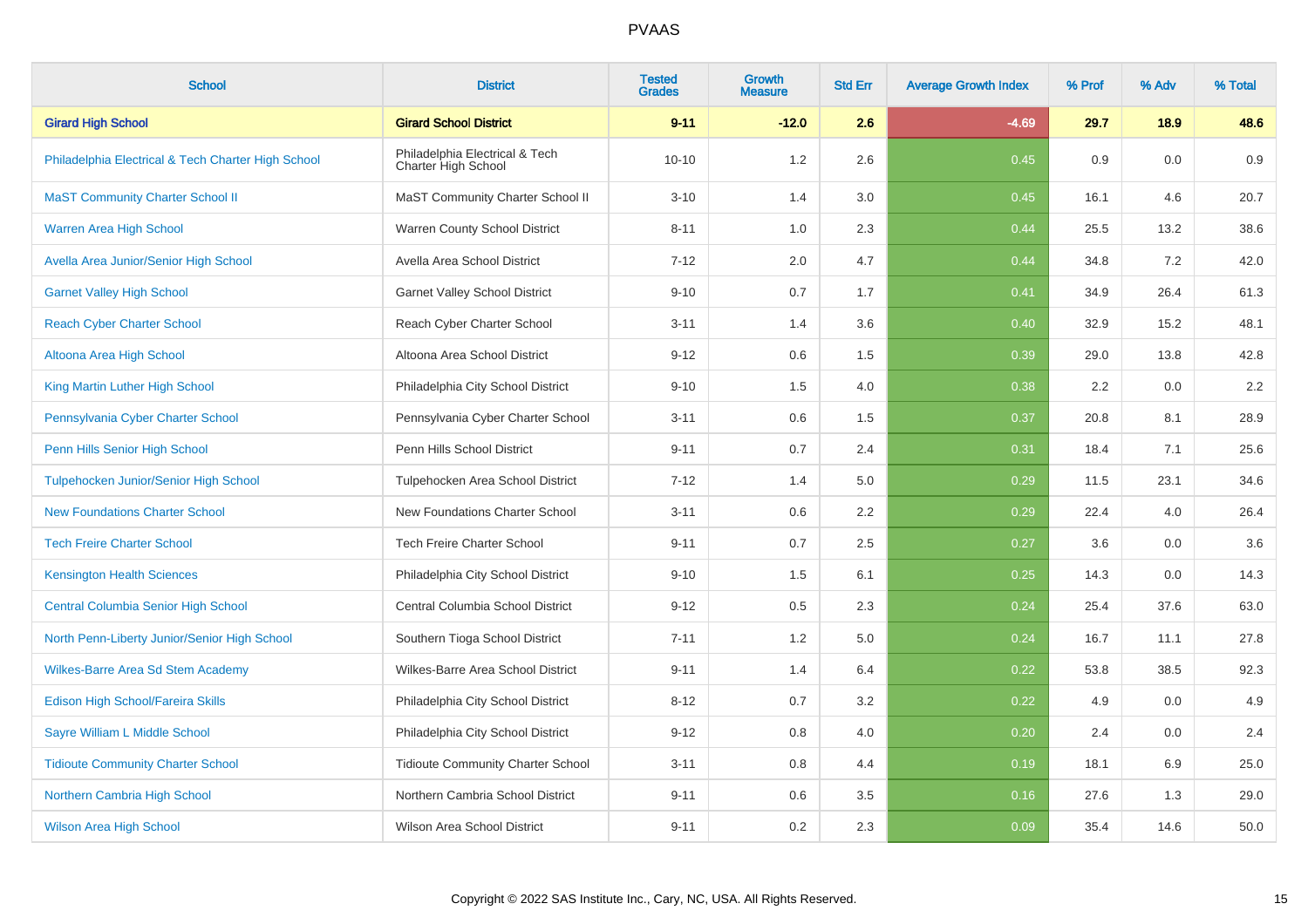| <b>School</b>                                     | <b>District</b>                                     | <b>Tested</b><br><b>Grades</b> | Growth<br><b>Measure</b> | <b>Std Err</b> | <b>Average Growth Index</b> | % Prof | % Adv | % Total |
|---------------------------------------------------|-----------------------------------------------------|--------------------------------|--------------------------|----------------|-----------------------------|--------|-------|---------|
| <b>Girard High School</b>                         | <b>Girard School District</b>                       | $9 - 11$                       | $-12.0$                  | 2.6            | $-4.69$                     | 29.7   | 18.9  | 48.6    |
| Sheffield M/Hs                                    | Warren County School District                       | $6 - 11$                       | 0.3                      | 4.7            | 0.07                        | 26.8   | 4.2   | 31.0    |
| Downingtown High School East Campus               | Downingtown Area School District                    | $9 - 11$                       | 0.1                      | 1.7            | 0.06                        | 31.7   | 24.0  | 55.8    |
| Community Academy Of Philadelphia Charter School  | Community Academy Of<br>Philadelphia Charter School | $3 - 11$                       | 0.1                      | 2.6            | 0.06                        | 9.7    | 2.6   | 12.4    |
| <b>Waynesburg Central High School</b>             | <b>Central Greene School District</b>               | $9 - 11$                       | 0.1                      | 2.5            | 0.05                        | 27.8   | 14.8  | 42.6    |
| <b>Freeport Area Senior High School</b>           | Freeport Area School District                       | $9 - 10$                       | 0.1                      | 2.1            | 0.05                        | 37.4   | 29.8  | 67.2    |
| Greencastle-Antrim Senior High School             | Greencastle-Antrim School District                  | $9 - 11$                       | 0.1                      | 2.0            | 0.03                        | 30.9   | 22.2  | 53.1    |
| North Penn-Mansfield Junior/Senior High School    | Southern Tioga School District                      | $7 - 10$                       | 0.1                      | 3.2            | 0.02                        | 32.0   | 9.8   | 41.8    |
| <b>Fairfield Area High School</b>                 | <b>Fairfield Area School District</b>               | $8 - 11$                       | $-0.0$                   | 3.6            | $-0.00$                     | 43.9   | 6.1   | 50.0    |
| Otto-Eldred Junior/Senior High School             | Otto-Eldred School District                         | $7 - 11$                       | 0.0                      | 3.5            | 0.00                        | 35.8   | 10.5  | 46.3    |
| The Science Leadership Academy At Beeber          | Philadelphia City School District                   | $5 - 12$                       | 0.0                      | 2.8            | 0.00                        | 24.0   | 6.7   | 30.8    |
| Brockway Area Junior/Senior High School           | Brockway Area School District                       | $7 - 11$                       | 0.0                      | 3.5            | 0.00                        | 41.2   | 13.8  | 55.0    |
| Northern Lebanon Senior High School               | Northern Lebanon School District                    | $9 - 11$                       | $-0.1$                   | 2.2            | $-0.02$                     | 18.8   | 6.8   | 25.6    |
| Portage Area Junior/Senior High School            | Portage Area School District                        | $7 - 10$                       | $-0.2$                   | 3.3            | $-0.04$                     | 27.0   | 20.6  | 47.6    |
| Jeannette High School                             | Jeannette City School District                      | $7 - 11$                       | $-0.2$                   | 3.4            | $-0.05$                     | 26.8   | 4.1   | 30.9    |
| Fort Cherry Junior/Senior High School             | Fort Cherry School District                         | $7 - 10$                       | $-0.2$                   | 3.1            | $-0.05$                     | 30.6   | 14.1  | 44.7    |
| South Side High School                            | South Side Area School District                     | $9 - 11$                       | $-0.3$                   | 3.1            | $-0.08$                     | 24.0   | 28.0  | 52.0    |
| <b>Blacklick Valley Junior/Senior High School</b> | <b>Blacklick Valley School District</b>             | $7 - 11$                       | $-0.4$                   | 4.0            | $-0.09$                     | 7.7    | 7.7   | 15.4    |
| Lehigh Career & Technical Institute               | Lehigh Career & Technical Institute                 | $10 - 12$                      | $-0.7$                   | 6.3            | $-0.11$                     | 36.4   | 4.6   | 40.9    |
| Cranberry Area Junior/Senior High School          | <b>Cranberry Area School District</b>               | $7 - 12$                       | $-0.4$                   | 3.1            | $-0.12$                     | 25.5   | 9.7   | 35.2    |
| South Allegheny High School                       | South Allegheny School District                     | $8 - 11$                       | $-0.4$                   | 3.1            | $-0.12$                     | 23.8   | 2.5   | 26.2    |
| Claysburg-Kimmel High School                      | Claysburg-Kimmel School District                    | $7 - 11$                       | $-0.7$                   | 5.2            | $-0.13$                     | 5.0    | 0.0   | 5.0     |
| Ferndale Area Junior/Senior High School           | Ferndale Area School District                       | $7 - 10$                       | $-0.7$                   | 4.2            | $-0.15$                     | 21.0   | 7.9   | 29.0    |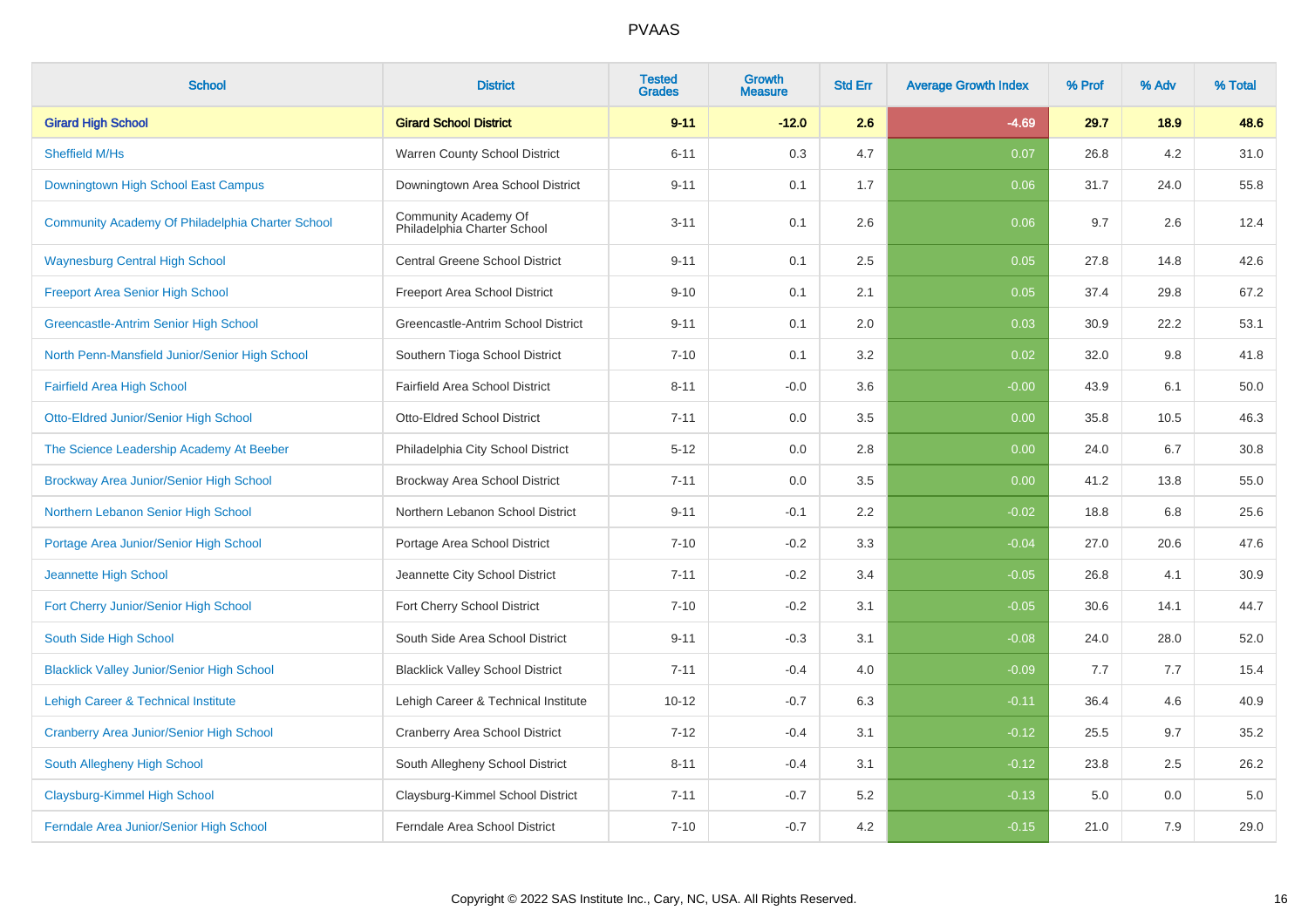| <b>School</b>                                     | <b>District</b>                                | <b>Tested</b><br><b>Grades</b> | <b>Growth</b><br><b>Measure</b> | <b>Std Err</b> | <b>Average Growth Index</b> | % Prof | % Adv | % Total |
|---------------------------------------------------|------------------------------------------------|--------------------------------|---------------------------------|----------------|-----------------------------|--------|-------|---------|
| <b>Girard High School</b>                         | <b>Girard School District</b>                  | $9 - 11$                       | $-12.0$                         | 2.6            | $-4.69$                     | 29.7   | 18.9  | 48.6    |
| Columbia High School                              | Columbia Borough School District               | $8 - 12$                       | $-0.6$                          | 3.6            | $-0.16$                     | 17.2   | 1.7   | 19.0    |
| Westmont Hilltop Junior/Senior High School        | Westmont Hilltop School District               | $7 - 11$                       | $-0.6$                          | 2.8            | $-0.19$                     | 33.3   | 14.7  | 48.0    |
| Palmerton Area High School                        | Palmerton Area School District                 | $9 - 11$                       | $-0.5$                          | 2.7            | $-0.20$                     | 34.3   | 14.3  | 48.6    |
| <b>Clairton Middle/High School</b>                | <b>Clairton City School District</b>           | $6 - 11$                       | $-1.1$                          | 5.0            | $-0.21$                     | 3.8    | 0.5   | 4.4     |
| Pine Grove Area High School                       | Pine Grove Area School District                | $9 - 11$                       | $-0.6$                          | 3.0            | $-0.21$                     | 29.5   | 14.3  | 43.8    |
| <b>Forest City Regional High School</b>           | <b>Forest City Regional School District</b>    | $7 - 12$                       | $-0.8$                          | 3.6            | $-0.22$                     | 26.5   | 8.2   | 34.7    |
| <b>Evergreen Community Charter School</b>         | <b>Evergreen Community Charter</b><br>School   | $6 - 11$                       | $-1.1$                          | 4.7            | $-0.23$                     | 34.6   | 26.9  | 61.5    |
| Clearfield Area Junior/Senior High School         | <b>Clearfield Area School District</b>         | $7 - 10$                       | $-0.9$                          | 3.7            | $-0.24$                     | 43.9   | 24.6  | 68.4    |
| <b>Building 21</b>                                | Philadelphia City School District              | $9 - 11$                       | $-0.8$                          | 3.0            | $-0.24$                     | 0.0    | 0.0   | 0.0     |
| Northwest PA Collegiate Academy                   | Erie City School District                      | $6 - 11$                       | $-0.6$                          | 2.5            | $-0.25$                     | 33.3   | 22.4  | 55.8    |
| <b>Schuylkill Valley High School</b>              | Schuylkill Valley School District              | $9 - 11$                       | $-0.6$                          | 2.2            | $-0.27$                     | 29.8   | 20.2  | 50.0    |
| <b>Burrell High School</b>                        | <b>Burrell School District</b>                 | $9 - 11$                       | $-1.0$                          | $3.3\,$        | $-0.29$                     | 27.8   | 17.7  | 45.6    |
| <b>Lebanon Senior High School</b>                 | Lebanon School District                        | $9 - 11$                       | $-0.6$                          | 1.9            | $-0.29$                     | 15.2   | 6.4   | 21.6    |
| <b>Cedar Cliff High School</b>                    | West Shore School District                     | $9 - 12$                       | $-0.6$                          | 1.9            | $-0.30$                     | 27.6   | 14.2  | 41.8    |
| Kennard-Dale High School                          | South Eastern School District                  | $9 - 11$                       | $-0.6$                          | 1.8            | $-0.30$                     | 36.4   | 17.1  | 53.5    |
| <b>Mastery Charter High School-Lenfest Campus</b> | Mastery Charter High School-<br>Lenfest Campus | $7 - 11$                       | $-1.8$                          | 5.8            | $-0.30$                     | 26.3   | 0.0   | 26.3    |
| <b>Exeter Township Senior High School</b>         | <b>Exeter Township School District</b>         | $9 - 11$                       | $-0.5$                          | 1.7            | $-0.32$                     | 27.2   | 15.6  | 42.8    |
| <b>Bangor Area High School</b>                    | <b>Bangor Area School District</b>             | $9 - 12$                       | $-0.7$                          | 2.0            | $-0.33$                     | 25.8   | 12.7  | 38.5    |
| <b>Highlands Senior High School</b>               | <b>Highlands School District</b>               | $9 - 11$                       | $-0.8$                          | 2.3            | $-0.33$                     | 32.6   | 10.5  | 43.0    |
| Farrell Area High School/Upper Middle School      | <b>Farrell Area School District</b>            | $7 - 11$                       | $-1.4$                          | 4.2            | $-0.33$                     | 9.3    | 11.6  | 20.9    |
| <b>MaST Community Charter School</b>              | <b>MaST Community Charter School</b>           | $3 - 10$                       | $-0.9$                          | 2.5            | $-0.34$                     | 25.0   | 21.6  | 46.6    |
| <b>Chichester Senior High School</b>              | <b>Chichester School District</b>              | $9 - 11$                       | $-1.5$                          | 4.2            | $-0.35$                     | 40.0   | 14.0  | 54.0    |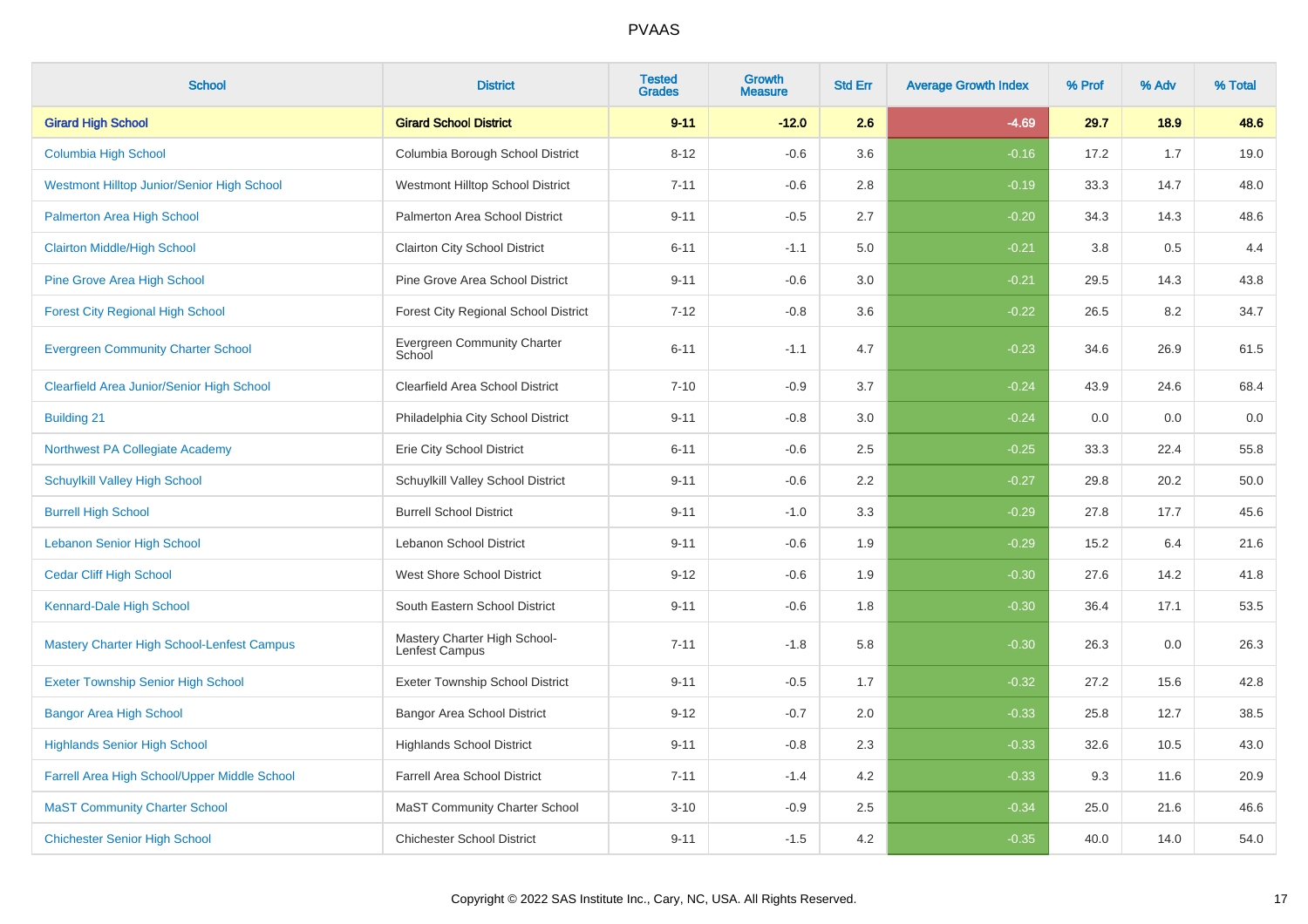| <b>School</b>                                    | <b>District</b>                                            | <b>Tested</b><br><b>Grades</b> | Growth<br><b>Measure</b> | <b>Std Err</b> | <b>Average Growth Index</b> | % Prof | % Adv | % Total |
|--------------------------------------------------|------------------------------------------------------------|--------------------------------|--------------------------|----------------|-----------------------------|--------|-------|---------|
| <b>Girard High School</b>                        | <b>Girard School District</b>                              | $9 - 11$                       | $-12.0$                  | 2.6            | $-4.69$                     | 29.7   | 18.9  | 48.6    |
| David E Williams Middle School                   | <b>Montour School District</b>                             | $5-8$                          | $-1.5$                   | 4.2            | $-0.35$                     | 30.6   | 63.3  | 93.9    |
| Franklin Benjamin High School                    | Philadelphia City School District                          | $9 - 11$                       | $-1.2$                   | 3.4            | $-0.36$                     | 1.4    | 0.0   | 1.4     |
| Springdale Junior/Senior High School             | Allegheny Valley School District                           | $7 - 11$                       | $-1.5$                   | 3.9            | $-0.37$                     | 31.8   | 11.4  | 43.2    |
| <b>Everett Area High School</b>                  | <b>Everett Area School District</b>                        | $9 - 11$                       | $-1.2$                   | 3.1            | $-0.39$                     | 34.7   | 13.3  | 48.0    |
| <b>Lakeview Middle-High School</b>               | Lakeview School District                                   | $6 - 11$                       | $-1.5$                   | 3.5            | $-0.41$                     | 41.5   | 12.3  | 53.8    |
| Penns Manor Area Junior/Senior High School       | Penns Manor Area School District                           | $6 - 12$                       | $-1.5$                   | 3.5            | $-0.42$                     | 24.2   | 3.8   | 28.0    |
| <b>Overbrook High School</b>                     | Philadelphia City School District                          | $9 - 11$                       | $-1.7$                   | 3.9            | $-0.43$                     | 3.6    | 0.0   | 3.6     |
| <b>Penn Treaty School</b>                        | Philadelphia City School District                          | $6 - 11$                       | $-1.7$                   | 3.7            | $-0.44$                     | 0.0    | 0.0   | 0.0     |
| <b>Mapletown Junior/Senior High School</b>       | Southeastern Greene School District                        | $7 - 10$                       | $-2.0$                   | 4.4            | $-0.44$                     | 29.0   | 9.7   | 38.7    |
| Carlynton Junior/Senior High School              | <b>Carlynton School District</b>                           | $7 - 11$                       | $-1.4$                   | 3.2            | $-0.45$                     | 27.9   | 5.2   | 33.1    |
| Norwin Senior High School                        | Norwin School District                                     | $8 - 11$                       | $-0.7$                   | 1.6            | $-0.46$                     | 37.7   | 27.6  | 65.2    |
| <b>New Brighton Area High School</b>             | New Brighton Area School District                          | $9 - 11$                       | $-1.6$                   | 3.2            | $-0.50$                     | 31.5   | 11.1  | 42.6    |
| <b>York Academy Regional Charter School</b>      | York Academy Regional Charter<br>School                    | $3 - 11$                       | $-2.3$                   | 4.4            | $-0.52$                     | 23.5   | 2.0   | 25.5    |
| Albert Gallatin Area Senior High School          | Albert Gallatin Area School District                       | $8 - 11$                       | $-1.2$                   | 2.3            | $-0.53$                     | 31.9   | 20.7  | 52.7    |
| <b>Susq-Cyber Charter School</b>                 | Susq-Cyber Charter School                                  | $9 - 11$                       | $-3.2$                   | 5.8            | $-0.54$                     | 23.8   | 4.8   | 28.6    |
| <b>Bradford Area High School</b>                 | <b>Bradford Area School District</b>                       | $9 - 12$                       | $-1.2$                   | 2.2            | $-0.54$                     | 31.2   | 16.7  | 47.9    |
| Northern Bedford County High School              | Northern Bedford County School<br><b>District</b>          | $9 - 11$                       | $-1.8$                   | 3.3            | $-0.55$                     | 26.2   | 16.9  | 43.1    |
| Center For Student Lrng Charter School Pennsbury | Center For Student Learning Charter<br>School At Pennsbury | $6 - 12$                       | $-3.3$                   | 6.0            | $-0.55$                     | 23.1   | 0.0   | 23.1    |
| <b>Strawberry Mansion High School</b>            | Philadelphia City School District                          | $9 - 11$                       | $-3.5$                   | 6.0            | $-0.57$                     | 0.0    | 0.0   | 0.0     |
| <b>Tri-Valley Junior/Senior High School</b>      | <b>Tri-Valley School District</b>                          | $7 - 10$                       | $-2.3$                   | 3.9            | $-0.59$                     | 31.0   | 9.5   | 40.5    |
| Monessen Senior High School                      | Monessen City School District                              | $8 - 10$                       | $-3.6$                   | 5.7            | $-0.62$                     | 21.0   | 10.5  | 31.6    |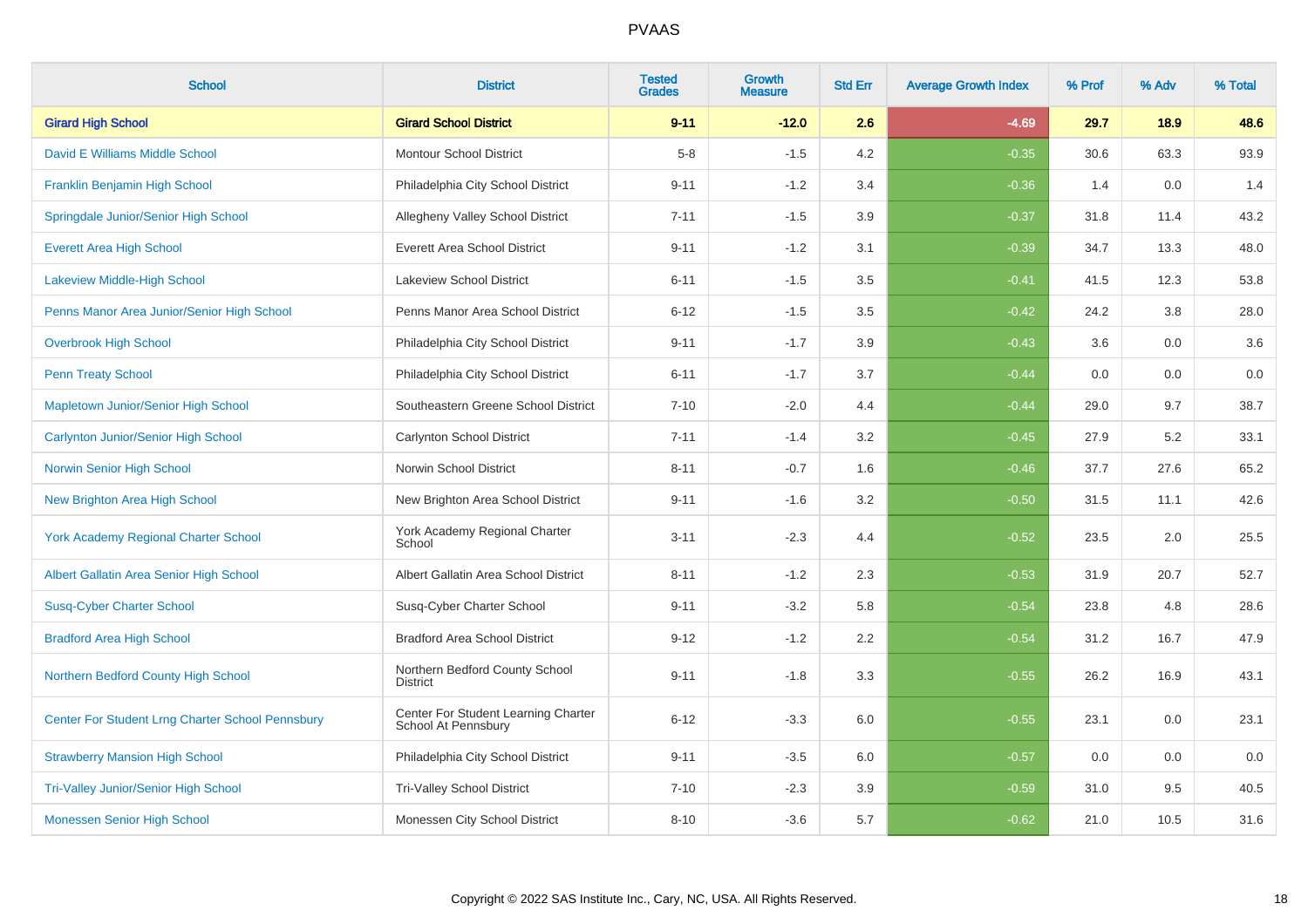| <b>School</b>                                       | <b>District</b>                                  | <b>Tested</b><br><b>Grades</b> | <b>Growth</b><br><b>Measure</b> | <b>Std Err</b> | <b>Average Growth Index</b> | % Prof | % Adv | % Total |
|-----------------------------------------------------|--------------------------------------------------|--------------------------------|---------------------------------|----------------|-----------------------------|--------|-------|---------|
| <b>Girard High School</b>                           | <b>Girard School District</b>                    | $9 - 11$                       | $-12.0$                         | 2.6            | $-4.69$                     | 29.7   | 18.9  | 48.6    |
| <b>Scranton High School</b>                         | <b>Scranton School District</b>                  | $9 - 11$                       | $-2.5$                          | 4.0            | $-0.62$                     | 25.5   | 14.9  | 40.4    |
| <b>Propel Charter School-Braddock Hills</b>         | Propel Charter School - Braddock<br><b>Hills</b> | $3 - 11$                       | $-2.1$                          | 3.3            | $-0.63$                     | 4.8    | 3.2   | 8.1     |
| Rocky Grove Junior/Senior High School               | Valley Grove School District                     | $7 - 10$                       | $-3.8$                          | 5.6            | $-0.68$                     | 68.4   | 15.8  | 84.2    |
| <b>Conneaut Area Senior High</b>                    | <b>Conneaut School District</b>                  | $9 - 12$                       | $-1.8$                          | 2.5            | $-0.69$                     | 27.4   | 9.7   | 37.1    |
| Mount Union Area Senior High School                 | Mount Union Area School District                 | $9 - 10$                       | $-2.0$                          | 2.8            | $-0.70$                     | 19.8   | 5.8   | 25.6    |
| Roosevelt Campus of the Norristown Area High School | Norristown Area School District                  | $9 - 12$                       | $-4.4$                          | 6.3            | $-0.70$                     | 0.0    | 0.0   | 0.0     |
| <b>Motivation High School</b>                       | Philadelphia City School District                | $9 - 10$                       | $-2.4$                          | 3.3            | $-0.71$                     | 1.3    | 0.0   | 1.3     |
| Urban Pathways 6-12 Charter School                  | Urban Pathways 6-12 Charter<br>School            | $6 - 11$                       | $-4.1$                          | 5.7            | $-0.72$                     | 0.0    | 0.0   | $0.0\,$ |
| Carbondale Area Junior/Senior High School           | Carbondale Area School District                  | $7 - 10$                       | $-2.3$                          | 3.2            | $-0.72$                     | 27.5   | 2.9   | 30.4    |
| <b>Reynolds Junior/Senior High School</b>           | <b>Reynolds School District</b>                  | $7 - 10$                       | $-2.5$                          | 3.5            | $-0.73$                     | 27.3   | 9.1   | 36.4    |
| Northgate Middle School High School                 | Northgate School District                        | $7 - 11$                       | $-2.6$                          | 3.4            | $-0.75$                     | 35.6   | 6.8   | 42.4    |
| Uniontown Area Senior High School                   | Uniontown Area School District                   | $9 - 11$                       | $-2.3$                          | 3.0            | $-0.75$                     | 31.7   | 7.3   | 39.0    |
| Minersville Area Junior/Senior High School          | Minersville Area School District                 | $7 - 11$                       | $-2.6$                          | 3.4            | $-0.75$                     | 27.4   | 9.7   | 37.1    |
| Randolph A. Philip AVT High School                  | Philadelphia City School District                | $9 - 10$                       | $-3.1$                          | 4.1            | $-0.76$                     | 2.7    | 0.0   | 2.7     |
| <b>Wyomissing Area Junior/Senior High School</b>    | Wyomissing Area School District                  | $7 - 12$                       | $-2.0$                          | 2.6            | $-0.78$                     | 25.6   | 28.1  | 53.7    |
| <b>Roberto Clemente Charter School</b>              | Roberto Clemente Charter School                  | $3 - 12$                       | $-3.3$                          | 4.1            | $-0.79$                     | 22.7   | 4.6   | 27.3    |
| <b>Mastery Charter School - Shoemaker Campus</b>    | Mastery Charter School -<br>Shoemaker Campus     | $7 - 10$                       | $-2.3$                          | 2.8            | $-0.81$                     | 10.1   | 3.7   | 13.8    |
| Northwest Area High School                          | Northwest Area School District                   | $7 - 10$                       | $-2.8$                          | 3.3            | $-0.84$                     | 30.4   | 13.0  | 43.5    |
| <b>Shamokin Area High School</b>                    | Shamokin Area School District                    | $8 - 11$                       | $-2.1$                          | 2.4            | $-0.85$                     | 19.6   | 9.8   | 29.3    |
| West Philadelphia High School                       | Philadelphia City School District                | $9 - 11$                       | $-3.4$                          | 3.9            | $-0.87$                     | 8.5    | 0.0   | 8.5     |
| Mahanoy Area Junior/Senior High School              | Mahanoy Area School District                     | $7 - 10$                       | $-2.9$                          | 3.1            | $-0.91$                     | 21.4   | 8.6   | 30.0    |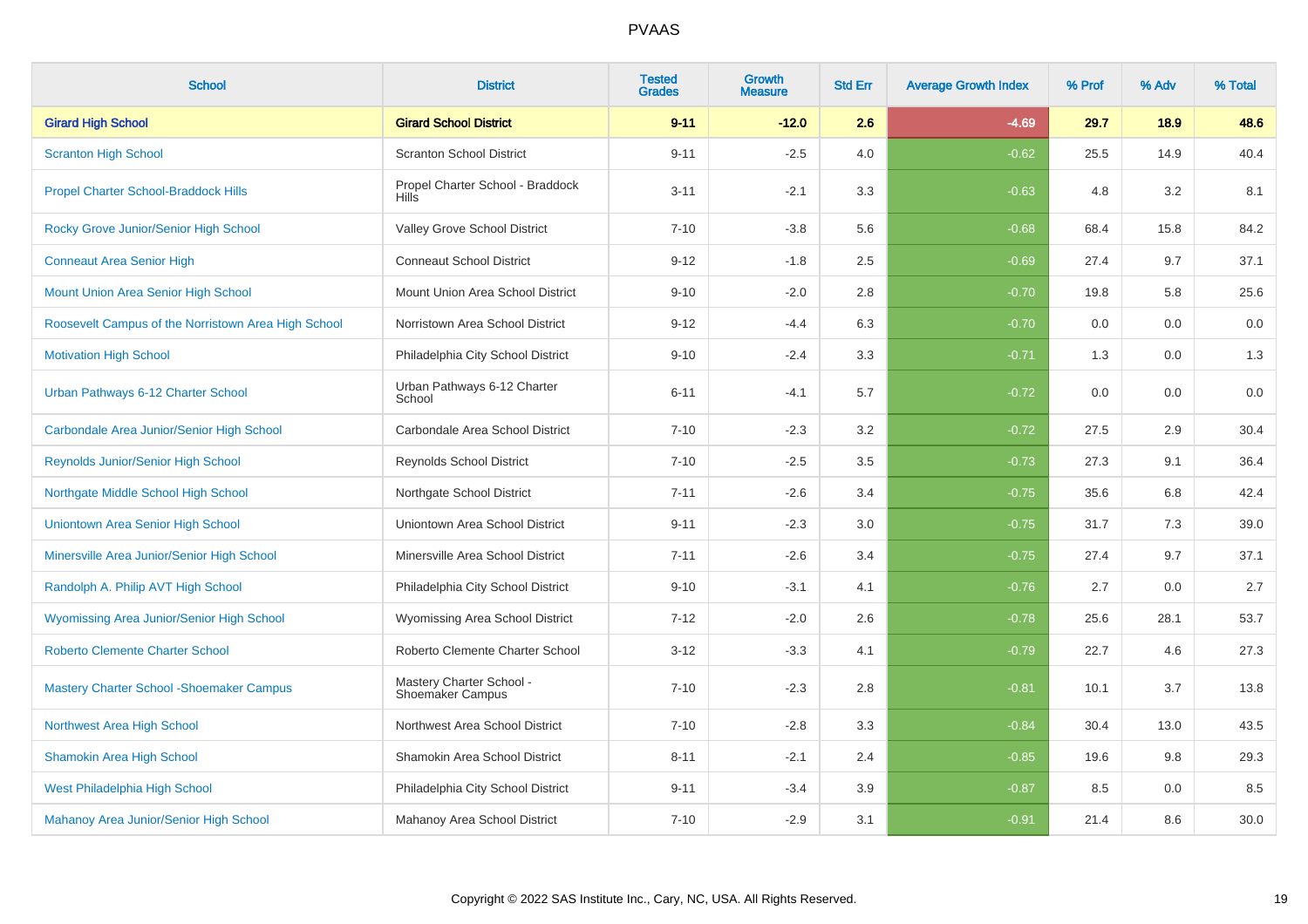| <b>School</b>                                   | <b>District</b>                                 | <b>Tested</b><br><b>Grades</b> | <b>Growth</b><br><b>Measure</b> | <b>Std Err</b> | <b>Average Growth Index</b> | % Prof | % Adv | % Total |
|-------------------------------------------------|-------------------------------------------------|--------------------------------|---------------------------------|----------------|-----------------------------|--------|-------|---------|
| <b>Girard High School</b>                       | <b>Girard School District</b>                   | $9 - 11$                       | $-12.0$                         | 2.6            | $-4.69$                     | 29.7   | 18.9  | 48.6    |
| <b>West Chester East High School</b>            | West Chester Area School District               | $9 - 11$                       | $-1.7$                          | 1.9            | $-0.91$                     | 34.3   | 24.6  | 59.0    |
| <b>Shaler Area High School</b>                  | Shaler Area School District                     | $9 - 11$                       | $-1.6$                          | 1.7            | $-0.92$                     | 32.0   | 13.0  | 45.0    |
| <b>Propel Charter School-Montour</b>            | Propel Charter School-Montour                   | $3 - 10$                       | $-3.4$                          | 3.6            | $-0.93$                     | 7.7    | 0.0   | 7.7     |
| Northwestern Lehigh High School                 | Northwestern Lehigh School District             | $9 - 11$                       | $-2.0$                          | 2.1            | $-0.94$                     | 41.7   | 17.9  | 59.5    |
| The Linc                                        | Philadelphia City School District               | $9 - 11$                       | $-5.7$                          | 6.0            | $-0.95$                     | 7.1    | 0.0   | 7.1     |
| <b>KIPP Dubois Charter School</b>               | KIPP Dubois Charter School                      | $9 - 10$                       | $-3.0$                          | 3.1            | $-0.95$                     | 10.0   | 0.0   | 10.0    |
| <b>Sugar Valley Rural Charter School</b>        | Sugar Valley Rural Charter School               | $3 - 11$                       | $-3.6$                          | 3.7            | $-0.98$                     | 10.3   | 0.0   | 10.3    |
| <b>Beaver Area Senior High School</b>           | <b>Beaver Area School District</b>              | $9 - 10$                       | $-2.5$                          | 2.5            | $-0.99$                     | 25.8   | 27.8  | 53.6    |
| Pocono Mountain East High School                | Pocono Mountain School District                 | $9 - 12$                       | $-2.4$                          | 2.4            | $-1.01$                     | 31.2   | 20.0  | 51.2    |
| <b>Cameron County Junior/Senior High School</b> | Cameron County School District                  | $7 - 12$                       | $-4.6$                          | 4.5            | $-1.02$                     | 34.9   | 4.8   | 39.7    |
| Moshannon Valley Junior/Senior High School      | Moshannon Valley School District                | $7 - 10$                       | $-4.9$                          | 4.6            | $-1.06$                     | 25.0   | 12.5  | 37.5    |
| Harmony Area Junior/Senior High School          | Harmony Area School District                    | $7 - 10$                       | $-5.4$                          | 5.1            | $-1.07$                     | 33.3   | 0.0   | 33.3    |
| East Stroudsburg Senior High School South       | East Stroudsburg Area School<br><b>District</b> | $9 - 11$                       | $-2.0$                          | 1.8            | $-1.07$                     | 26.0   | 12.2  | 38.2    |
| <b>Cornell High School</b>                      | <b>Cornell School District</b>                  | $7 - 11$                       | $-5.0$                          | 4.6            | $-1.09$                     | 11.3   | 3.2   | 14.5    |
| Susquehanna Community Junior/Senior High School | Susquehanna Community School<br><b>District</b> | $7 - 11$                       | $-4.2$                          | 3.8            | $-1.11$                     | 31.9   | 8.8   | 40.7    |
| Shenandoah Valley Junior/Senior High School     | Shenandoah Valley School District               | $7 - 11$                       | $-3.9$                          | 3.5            | $-1.12$                     | 14.3   | 0.0   | 14.3    |
| Philadelphia Military Acad At Elverson          | Philadelphia City School District               | $9 - 10$                       | $-4.0$                          | 3.5            | $-1.14$                     | 1.8    | 0.0   | 1.8     |
| Dubois Area Senior High School                  | Dubois Area School District                     | $8 - 11$                       | $-2.3$                          | 2.0            | $-1.15$                     | 35.5   | 19.0  | 54.6    |
| <b>Greater Johnstown Senior High School</b>     | Greater Johnstown School District               | $8 - 11$                       | $-2.8$                          | 2.4            | $-1.16$                     | 10.3   | 1.3   | 11.5    |
| <b>Springfield Township High School</b>         | Springfield Township School District            | $9 - 11$                       | $-3.6$                          | 3.1            | $-1.17$                     | 37.2   | 30.8  | 68.1    |
| Millville Area Junior/Senior High School        | Millville Area School District                  | $7 - 12$                       | $-5.3$                          | 4.4            | $-1.19$                     | 31.4   | 11.4  | 42.9    |
| Southern Fulton Junior/Senior High School       | Southern Fulton School District                 | $7 - 11$                       | $-4.8$                          | 4.0            | $-1.19$                     | 21.7   | 13.0  | 34.8    |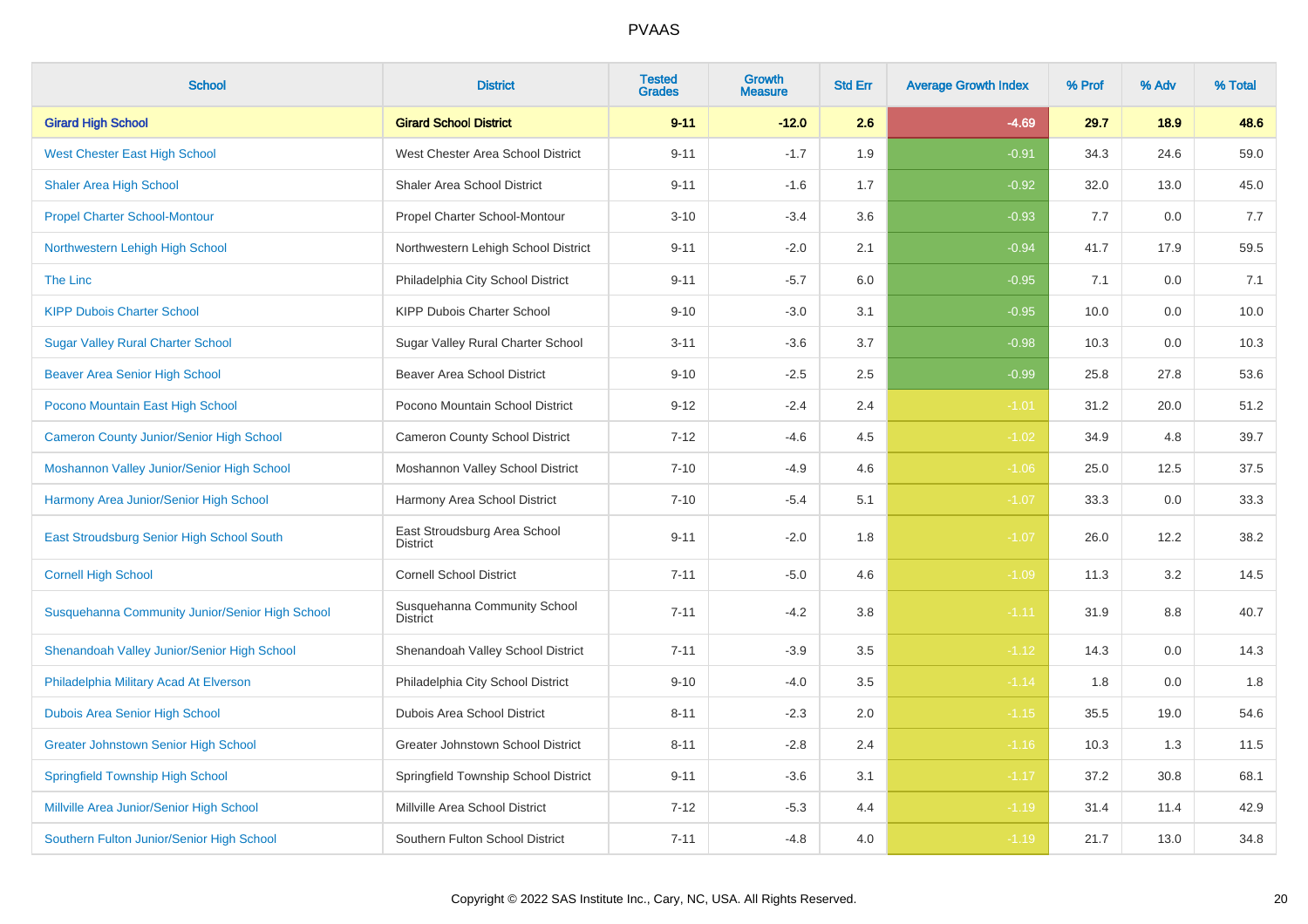| <b>School</b>                                     | <b>District</b>                              | <b>Tested</b><br><b>Grades</b> | Growth<br><b>Measure</b> | <b>Std Err</b> | <b>Average Growth Index</b> | % Prof | % Adv | % Total |
|---------------------------------------------------|----------------------------------------------|--------------------------------|--------------------------|----------------|-----------------------------|--------|-------|---------|
| <b>Girard High School</b>                         | <b>Girard School District</b>                | $9 - 11$                       | $-12.0$                  | 2.6            | $-4.69$                     | 29.7   | 18.9  | 48.6    |
| <b>Penncrest High School</b>                      | Rose Tree Media School District              | $9 - 10$                       | $-2.6$                   | 2.1            | $-1.20$                     | 35.2   | 29.6  | 64.8    |
| Northeast Bradford Junior/Senior High School      | Northeast Bradford School District           | $7 - 10$                       | $-4.6$                   | 3.7            | $-1.22$                     | 30.6   | 4.8   | 35.5    |
| Franklin Area Junior/Senior High School           | Franklin Area School District                | $7 - 11$                       | $-3.2$                   | 2.6            | $-1.23$                     | 30.5   | 5.9   | 36.4    |
| Saltsburg Middle/High School                      | Blairsville-Saltsburg School District        | $6 - 11$                       | $-4.9$                   | 3.9            | $-1.25$                     | 19.1   | 8.1   | 27.2    |
| Middletown Area High School                       | Middletown Area School District              | $9 - 11$                       | $-3.0$                   | 2.4            | $-1.26$                     | 34.3   | 15.2  | 49.4    |
| <b>Propel Charter School-Homestead</b>            | Propel Charter School-Homestead              | $3 - 11$                       | $-5.0$                   | 3.9            | $-1.27$                     | 7.3    | 0.0   | $7.3$   |
| <b>Keystone Education Center Charter School</b>   | Keystone Education Center Charter<br>School  | $3 - 12$                       | $-6.5$                   | 5.1            | $-1.28$                     | 0.0    | 0.0   | 0.0     |
| Nazareth Area High School                         | Nazareth Area School District                | $9 - 11$                       | $-2.1$                   | 1.6            | $-1.28$                     | 29.2   | 24.6  | 53.8    |
| <b>Bucks County Technical High School</b>         | <b>Bucks County Technical High</b><br>School | $9 - 10$                       | $-2.9$                   | 2.2            | $-1.29$                     | 27.7   | 10.4  | 38.2    |
| <b>Troy Area Junior/Senior High School</b>        | Troy Area School District                    | $7 - 10$                       | $-4.2$                   | 3.2            | $-1.31$                     | 22.8   | 16.5  | 39.2    |
| Towanda Area Junior/Senior High School            | Towanda Area School District                 | $7 - 11$                       | $-3.5$                   | 2.6            | $-1.33$                     | 24.8   | 9.9   | 34.8    |
| <b>Rochester High School</b>                      | Rochester Area School District               | $9 - 11$                       | $-5.3$                   | 4.0            | $-1.33$                     | 14.9   | 2.1   | 17.0    |
| <b>Weatherly Area Senior High School</b>          | <b>Weatherly Area School District</b>        | $9 - 11$                       | $-5.4$                   | 4.0            | $-1.34$                     | 32.1   | 8.9   | 41.1    |
| <b>Crestwood Secondary Campus</b>                 | <b>Crestwood School District</b>             | $7 - 11$                       | $-3.0$                   | 2.2            | $-1.35$                     | 33.1   | 21.7  | 54.9    |
| Charleroi Area High School                        | Charleroi School District                    | $8 - 11$                       | $-3.7$                   | 2.7            | $-1.35$                     | 22.2   | 15.9  | 38.1    |
| Hatboro-Horsham Senior High School                | Hatboro-Horsham School District              | $9 - 11$                       | $-2.2$                   | 1.6            | $-1.37$                     | 27.9   | 17.9  | 45.8    |
| Downingtown High School West Campus               | Downingtown Area School District             | $9 - 11$                       | $-2.2$                   | 1.6            | $-1.38$                     | 31.7   | 18.8  | 50.5    |
| <b>Slippery Rock Area High School</b>             | Slippery Rock Area School District           | $9 - 11$                       | $-3.4$                   | 2.4            | $-1.39$                     | 30.8   | 21.9  | 52.7    |
| <b>Woodland Hills High School</b>                 | Woodland Hills School District               | $8 - 12$                       | $-3.5$                   | 2.5            | $-1.39$                     | 10.1   | 1.4   | 11.5    |
| Salisbury-Elk Lick Junior/Senior High School      | Salisbury-Elk Lick School District           | $7 - 11$                       | $-8.3$                   | 5.8            | $-1.42$                     | 33.3   | 5.6   | 38.9    |
| <b>Laurel Highlands Senior High School</b>        | Laurel Highlands School District             | $9 - 11$                       | $-3.3$                   | 2.3            | $-1.43$                     | 20.9   | 14.6  | 35.4    |
| Kensington Creative & Performing Arts High School | Philadelphia City School District            | $8 - 11$                       | $-4.2$                   | 2.9            | $-1.43$                     | 2.2    | 0.0   | $2.2\,$ |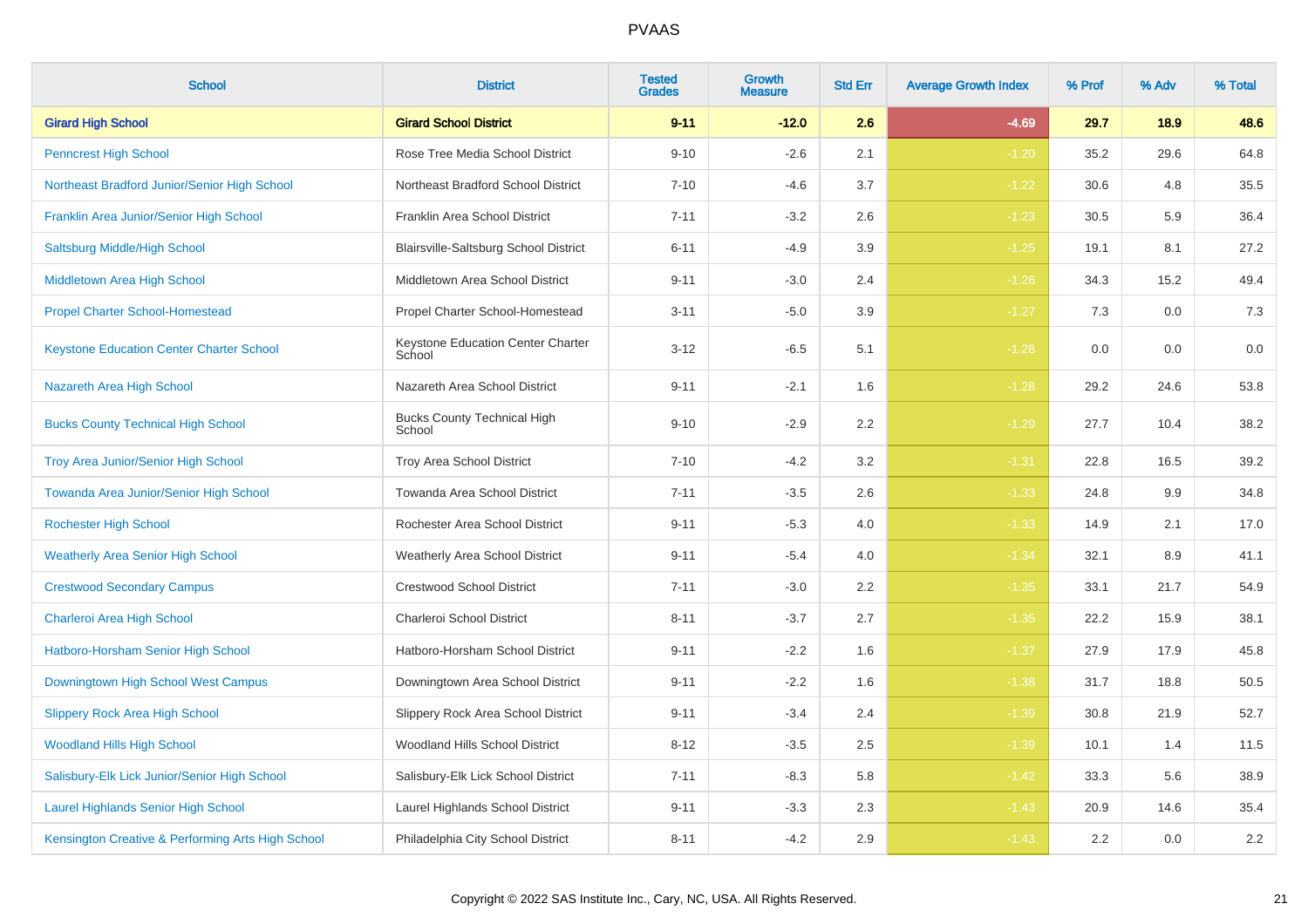| <b>School</b>                                     | <b>District</b>                                      | <b>Tested</b><br><b>Grades</b> | <b>Growth</b><br><b>Measure</b> | <b>Std Err</b> | <b>Average Growth Index</b> | % Prof | % Adv | % Total |
|---------------------------------------------------|------------------------------------------------------|--------------------------------|---------------------------------|----------------|-----------------------------|--------|-------|---------|
| <b>Girard High School</b>                         | <b>Girard School District</b>                        | $9 - 11$                       | $-12.0$                         | 2.6            | $-4.69$                     | 29.7   | 18.9  | 48.6    |
| <b>Steelton-Highspire High School</b>             | Steelton-Highspire School District                   | $7 - 11$                       | $-4.7$                          | 3.2            | $-1.45$                     | 13.9   | 0.0   | 13.9    |
| <b>Ridgway Area High School</b>                   | Ridgway Area School District                         | $9 - 11$                       | $-5.9$                          | 4.0            | $-1.46$                     | 42.2   | 15.6  | 57.8    |
| Conemaugh Valley Junior/Senior High School        | Conemaugh Valley School District                     | $7 - 12$                       | $-6.0$                          | 4.1            | $-1.46$                     | 23.7   | 5.1   | 28.8    |
| <b>Oxford Area High School</b>                    | <b>Oxford Area School District</b>                   | $9 - 11$                       | $-2.6$                          | 1.7            | $-1.49$                     | 27.5   | 14.5  | 42.0    |
| Twin Valley High School                           | Twin Valley School District                          | $9 - 12$                       | $-2.9$                          | 1.9            | $-1.50$                     | 38.8   | 19.8  | 58.6    |
| <b>Shanksville-Stonycreek High School</b>         | Shanksville-Stonycreek School<br><b>District</b>     | $9 - 10$                       | $-8.6$                          | 5.6            | $-1.53$                     | 17.6   | 23.5  | 41.2    |
| <b>Universal Audenried Charter School</b>         | Universal Audenried Charter School                   | $9 - 11$                       | $-3.8$                          | 2.5            | $-1.53$                     | 3.0    | 0.5   | 3.5     |
| Masterman Julia R Sec School                      | Philadelphia City School District                    | $5 - 10$                       | $-4.1$                          | 2.6            | $-1.55$                     | 25.2   | 73.1  | 98.3    |
| Freedom High School                               | Bethlehem Area School District                       | $9 - 11$                       | $-2.6$                          | 1.7            | $-1.56$                     | 21.7   | 9.1   | 30.9    |
| <b>Pleasant Valley High School</b>                | <b>Pleasant Valley School District</b>               | $9 - 11$                       | $-2.8$                          | 1.8            | $-1.57$                     | 28.5   | 10.4  | 39.0    |
| <b>Valley Junior/Senior High School</b>           | New Kensington-Arnold School<br><b>District</b>      | $7 - 11$                       | $-5.2$                          | 3.2            | $-1.61$                     | 10.8   | 1.2   | 12.0    |
| <b>Union Area High School</b>                     | Union Area School District                           | $9 - 11$                       | $-6.1$                          | 3.8            | $-1.61$                     | 30.6   | 12.2  | 42.9    |
| Southern Huntingdon County HS/MS                  | Southern Huntingdon County School<br><b>District</b> | $6 - 11$                       | $-5.5$                          | 3.4            | $-1.62$                     | 32.8   | 4.9   | 37.7    |
| Insight PA Cyber Charter School                   | Insight PA Cyber Charter School                      | $3 - 11$                       | $-9.4$                          | 5.8            | $-1.62$                     | 25.6   | 4.6   | 30.2    |
| West Forest Junior/Senior High School             | <b>Forest Area School District</b>                   | $7 - 11$                       | $-9.4$                          | 5.7            | $-1.65$                     | 16.7   | 6.7   | 23.3    |
| South Philadelphia High School                    | Philadelphia City School District                    | $9 - 10$                       | $-6.3$                          | 3.8            | $-1.66$                     | 1.7    | 0.0   | 1.7     |
| <b>Dauphin County Technical School</b>            | Dauphin County Technical School                      | $9 - 11$                       | $-3.9$                          | 2.3            | $-1.67$                     | 18.3   | 11.1  | 29.3    |
| <b>Environmental Charter School At Frick Park</b> | Environmental Charter School At<br><b>Frick Park</b> | $3-9$                          | $-6.2$                          | 3.7            | $-1.67$                     | 25.9   | 3.4   | 29.3    |
| <b>Washington George High School</b>              | Philadelphia City School District                    | $9 - 11$                       | $-3.8$                          | 2.3            | $-1.68$                     | 8.6    | 2.2   | 10.8    |
| Montgomery Junior/Senior High School              | Montgomery Area School District                      | $7 - 11$                       | $-5.4$                          | $3.2\,$        | $-1.70$                     | 25.0   | 11.5  | 36.5    |
| Penn Cambria High School                          | Penn Cambria School District                         | $9 - 11$                       | $-4.1$                          | 2.4            | $-1.70$                     | 27.3   | 15.8  | 43.2    |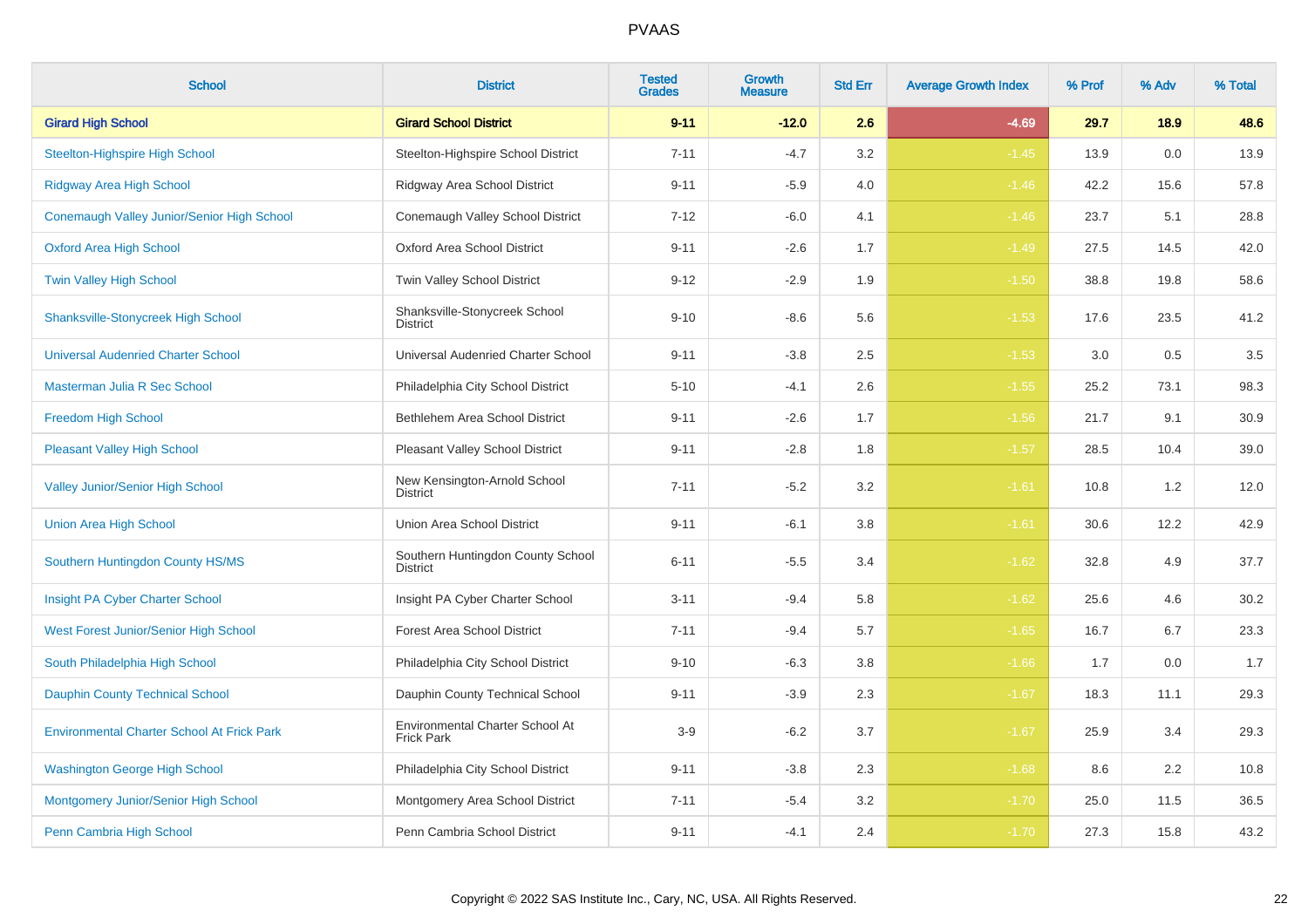| <b>School</b>                                          | <b>District</b>                                                  | <b>Tested</b><br><b>Grades</b> | Growth<br><b>Measure</b> | <b>Std Err</b> | <b>Average Growth Index</b> | % Prof | % Adv | % Total |
|--------------------------------------------------------|------------------------------------------------------------------|--------------------------------|--------------------------|----------------|-----------------------------|--------|-------|---------|
| <b>Girard High School</b>                              | <b>Girard School District</b>                                    | $9 - 11$                       | $-12.0$                  | 2.6            | $-4.69$                     | 29.7   | 18.9  | 48.6    |
| Millersburg Area Senior High School                    | Millersburg Area School District                                 | $8 - 11$                       | $-5.9$                   | 3.4            | $-1.71$                     | 24.6   | 10.5  | 35.1    |
| <b>Titusville Senior High School</b>                   | <b>Titusville Area School District</b>                           | $9 - 11$                       | $-4.3$                   | 2.5            | $-1.72$                     | 26.2   | 6.9   | 33.0    |
| East Juniata Junior/Senior High School                 | Juniata County School District                                   | $7 - 12$                       | $-5.8$                   | 3.3            | $-1.73$                     | 21.7   | 13.0  | 34.8    |
| Kiski Area High School                                 | Kiski Area School District                                       | $8 - 11$                       | $-3.5$                   | 2.0            | $-1.74$                     | 23.1   | 18.2  | 41.3    |
| <b>Phoenix Academy</b>                                 | Lancaster School District                                        | $7 - 12$                       | $-6.3$                   | 3.6            | $-1.74$                     | 0.0    | 0.0   | 0.0     |
| The U School: Innovative Lab                           | Philadelphia City School District                                | $9 - 11$                       | $-9.0$                   | 5.2            | $-1.74$                     | 8.3    | 0.0   | 8.3     |
| <b>Boyertown Area Senior High School</b>               | Boyertown Area School District                                   | $9 - 11$                       | $-2.4$                   | 1.4            | $-1.76$                     | 30.8   | 22.6  | 53.4    |
| Southern Lehigh Senior High School                     | Southern Lehigh School District                                  | $9 - 11$                       | $-3.7$                   | 2.1            | $-1.76$                     | 39.3   | 28.0  | 67.2    |
| Schuylkill Haven Senior High School                    | Schuylkill Haven Area School<br><b>District</b>                  | $8 - 11$                       | $-4.8$                   | 2.7            | $-1.78$                     | 22.2   | 11.6  | 33.8    |
| Renaissance Academy Charter School                     | Renaissance Academy Charter<br>School                            | $3 - 11$                       | $-5.6$                   | 3.1            | $-1.79$                     | 28.4   | 18.5  | 46.9    |
| Central Dauphin East Senior High School                | Central Dauphin School District                                  | $9 - 11$                       | $-3.4$                   | 1.9            | $-1.79$                     | 20.6   | 4.2   | 24.8    |
| Sto-Rox Junior/Senior High School                      | <b>Sto-Rox School District</b>                                   | $7 - 10$                       | $-6.3$                   | 3.5            | $-1.81$                     | 3.2    | 0.0   | 3.2     |
| <b>Westinghouse Arts Academy Charter School</b>        | Westinghouse Arts Academy<br>Charter School                      | $9 - 10$                       | $-6.0$                   | 3.3            | $-1.81$                     | 20.2   | 8.9   | 29.1    |
| Pittsburgh Milliones 6-12                              | Pittsburgh School District                                       | $6 - 11$                       | $-8.3$                   | 4.5            | $-1.84$                     | 2.3    | 0.0   | $2.3\,$ |
| <b>Bristol High School</b>                             | <b>Bristol Borough School District</b>                           | $9 - 12$                       | $-5.4$                   | 2.9            | $-1.84$                     | 27.8   | 3.3   | 31.1    |
| Jenkintown Middle/High School                          | Jenkintown School District                                       | $6 - 11$                       | $-7.6$                   | 4.1            | $-1.85$                     | 34.1   | 27.3  | 61.4    |
| North East High School                                 | North East School District                                       | $9 - 11$                       | $-5.1$                   | 2.7            | $-1.88$                     | 31.7   | 24.8  | 56.4    |
| <b>Chester Charter Scholars Academy Charter School</b> | <b>Chester Charter Scholars Academy</b><br><b>Charter School</b> | $3 - 12$                       | $-6.2$                   | 3.3            | $-1.88$                     | 2.2    | 0.0   | 2.2     |
| Freedom Area Senior High School                        | Freedom Area School District                                     | $9 - 11$                       | $-5.8$                   | 3.1            | $-1.90$                     | 22.9   | 8.4   | 31.3    |
| <b>Chambersburg Area Career Magnet School</b>          | Chambersburg Area School District                                | $9 - 11$                       | $-3.9$                   | 2.1            | $-1.90$                     | 26.8   | 16.8  | 43.6    |
| <b>Riverside High School</b>                           | Riverside Beaver County School<br><b>District</b>                | $9 - 11$                       | $-5.2$                   | 2.7            | $-1.92$                     | 35.8   | 23.2  | 59.0    |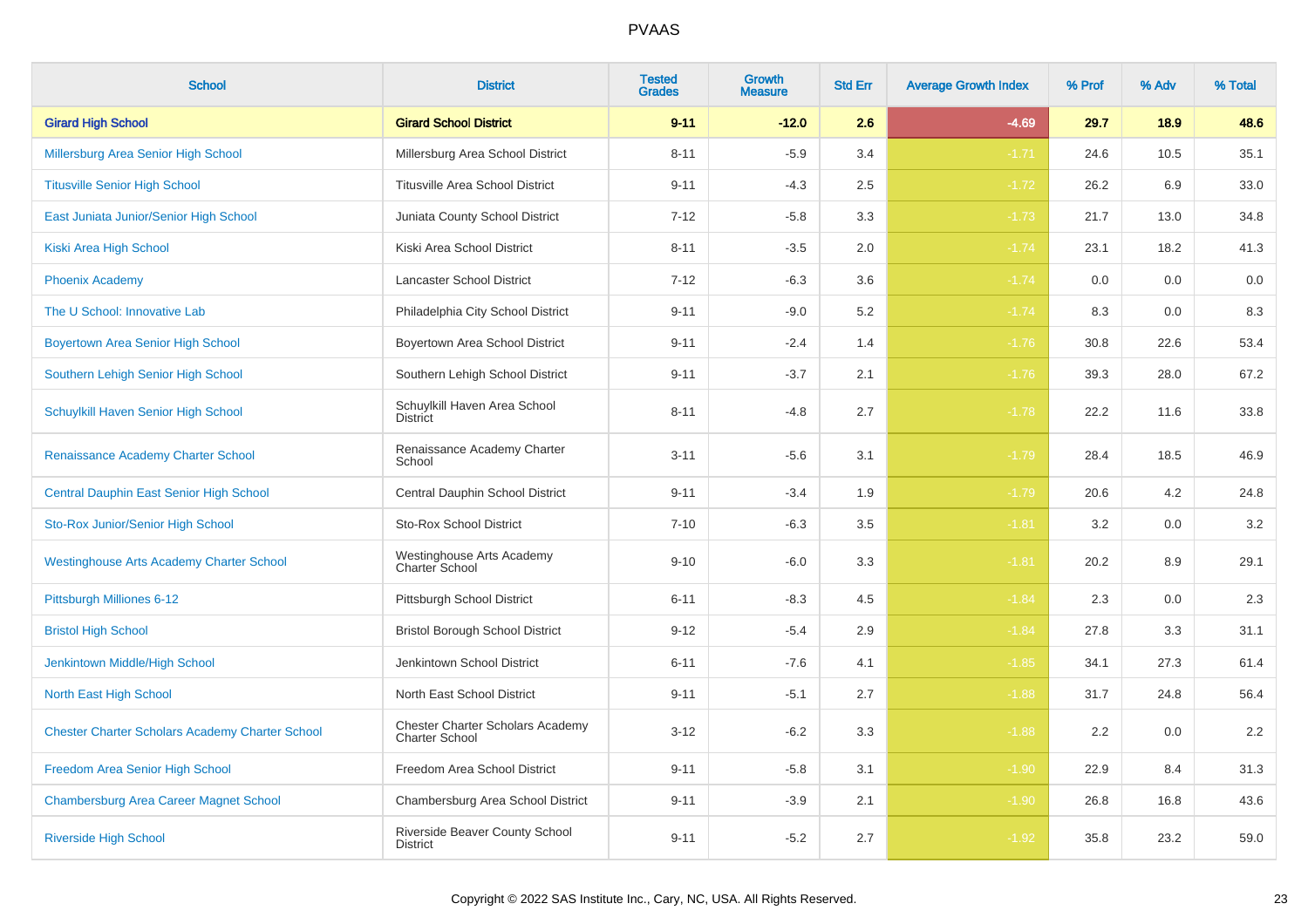| <b>School</b>                                                                   | <b>District</b>                                                             | <b>Tested</b><br><b>Grades</b> | <b>Growth</b><br><b>Measure</b> | <b>Std Err</b> | <b>Average Growth Index</b> | % Prof | % Adv | % Total |
|---------------------------------------------------------------------------------|-----------------------------------------------------------------------------|--------------------------------|---------------------------------|----------------|-----------------------------|--------|-------|---------|
| <b>Girard High School</b>                                                       | <b>Girard School District</b>                                               | $9 - 11$                       | $-12.0$                         | 2.6            | $-4.69$                     | 29.7   | 18.9  | 48.6    |
| East Allegheny Junior/Senior High School                                        | East Allegheny School District                                              | $7 - 11$                       | $-5.9$                          | 3.0            | $-1.93$                     | 21.0   | 7.4   | 28.4    |
| <b>Wellsboro Area High School</b>                                               | Wellsboro Area School District                                              | $8 - 11$                       | $-5.9$                          | 3.0            | $-1.95$                     | 24.4   | 13.4  | 37.8    |
| <b>Cambria Heights Senior High School</b>                                       | Cambria Heights School District                                             | $9 - 10$                       | $-5.7$                          | 2.9            | $-1.95$                     | 25.0   | 13.0  | 38.0    |
| North Schuylkill Junior/Senior High School                                      | North Schuylkill School District                                            | $7 - 11$                       | $-4.2$                          | 2.2            | $-1.95$                     | 20.2   | 11.7  | 31.9    |
| <b>Pottsgrove Middle School</b>                                                 | Pottsgrove School District                                                  | $6 - 8$                        | $-10.7$                         | 5.4            | $-1.96$                     | 68.2   | 13.6  | 81.8    |
| <b>Coatesville Area School District Cyber Academy</b>                           | Coatesville Area School District                                            | $3 - 11$                       | $-12.5$                         | 6.3            | $-1.97$                     | 8.0    | 0.0   | 8.0     |
| <b>Pottsgrove Senior High School</b>                                            | Pottsgrove School District                                                  | $9 - 11$                       | $-4.0$                          | 2.0            | $-1.97$                     | 24.3   | 9.9   | 34.2    |
| Elk Lake Junior/Senior High School                                              | Elk Lake School District                                                    | $7 - 11$                       | $-5.6$                          | 2.8            | $-1.97$                     | 26.3   | 11.6  | 37.9    |
| Lehigh Valley Academy Regional Charter School                                   | Lehigh Valley Academy Regional<br>Charter School                            | $3 - 11$                       | $-5.9$                          | 3.0            | $-1.98$                     | 20.0   | 7.7   | 27.7    |
| West Middlesex Area Junior/Senior High School                                   | West Middlesex Area School District                                         | $7 - 10$                       | $-7.0$                          | 3.5            | $-1.99$                     | 32.0   | 9.6   | 41.6    |
| Lincoln Leadership Academy Charter School                                       | Lincoln Leadership Academy<br><b>Charter School</b>                         | $3 - 12$                       | $-7.4$                          | 3.7            | $-1.99$                     | 6.4    | 2.1   | 8.5     |
| <b>West Greene Junior/Senior High School</b>                                    | West Greene School District                                                 | $7 - 11$                       | $-7.8$                          | 3.9            | $-2.00$                     | 31.0   | 11.9  | 42.9    |
| Elmer L Meyers Junior/Senior High School                                        | Wilkes-Barre Area School District                                           | $7 - 11$                       | $-11.1$                         | 5.5            | $-2.03$                     | 10.0   | 0.0   | 10.0    |
| Preparatory Charter School Of Mathematics, Science,<br><b>Tech. And Careers</b> | Preparatory Charter School Of<br>Mathematics, Science, Tech, And<br>Careers | $9 - 10$                       | $-5.1$                          | 2.5            | $-2.03$                     | 6.3    | 1.4   | 7.7     |
| <b>Wyoming Area Sec Center</b>                                                  | Wyoming Area School District                                                | $7 - 10$                       | $-5.1$                          | 2.5            | $-2.04$                     | 32.0   | 9.6   | 41.6    |
| <b>Elizabeth Forward Senior High School</b>                                     | Elizabeth Forward School District                                           | $9 - 11$                       | $-5.1$                          | 2.4            | $-2.07$                     | 32.2   | 12.8  | 45.0    |
| Gamp                                                                            | Philadelphia City School District                                           | $5 - 10$                       | $-12.8$                         | 6.1            | $-2.08$                     | 53.3   | 26.7  | 80.0    |
| <b>Owen J Roberts High School</b>                                               | Owen J Roberts School District                                              | $9 - 11$                       | $-3.2$                          | 1.5            | $-2.08$                     | 36.8   | 24.4  | 61.2    |
| <b>Mastery Charter School-Gratz Campus</b>                                      | Mastery Charter School - Gratz<br>Campus                                    | $7 - 10$                       | $-9.5$                          | 4.6            | $-2.09$                     | 0.0    | 3.4   | 3.4     |
| Pocono Mountain West High School                                                | Pocono Mountain School District                                             | $9 - 11$                       | $-5.2$                          | 2.5            | $-2.09$                     | 40.1   | 14.0  | 54.1    |
| <b>Yough Senior High School</b>                                                 | Yough School District                                                       | $9 - 10$                       | $-5.7$                          | 2.7            | $-2.09$                     | 28.9   | 8.8   | 37.7    |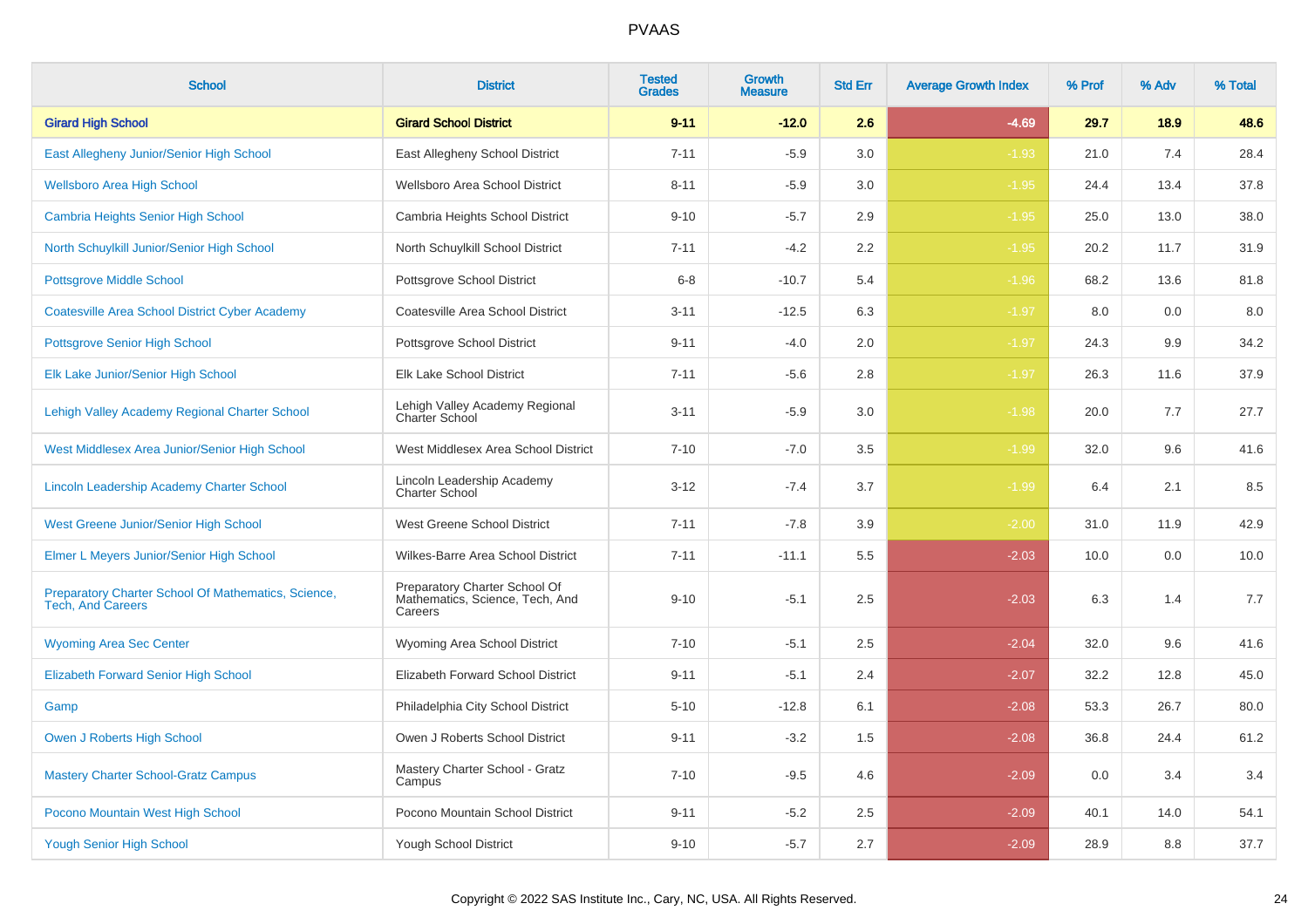| <b>School</b>                                    | <b>District</b>                                  | <b>Tested</b><br><b>Grades</b> | Growth<br><b>Measure</b> | <b>Std Err</b> | <b>Average Growth Index</b> | % Prof | % Adv | % Total |
|--------------------------------------------------|--------------------------------------------------|--------------------------------|--------------------------|----------------|-----------------------------|--------|-------|---------|
| <b>Girard High School</b>                        | <b>Girard School District</b>                    | $9 - 11$                       | $-12.0$                  | 2.6            | $-4.69$                     | 29.7   | 18.9  | 48.6    |
| Susquenita High School                           | Susquenita School District                       | $9 - 11$                       | $-5.4$                   | 2.6            | $-2.10$                     | 30.6   | 13.9  | 44.4    |
| <b>Pottsville Area High School</b>               | Pottsville Area School District                  | $9 - 12$                       | $-4.4$                   | 2.1            | $-2.13$                     | 21.8   | 7.9   | 29.6    |
| <b>Blairsville Senior High School</b>            | Blairsville-Saltsburg School District            | $9 - 11$                       | $-8.0$                   | 3.7            | $-2.14$                     | 21.3   | 8.3   | 29.6    |
| <b>Carmichaels Area High School</b>              | Carmichaels Area School District                 | $9 - 10$                       | $-6.6$                   | 3.0            | $-2.15$                     | 17.8   | 9.6   | 27.4    |
| Western Beaver County Junior/Senior High School  | Western Beaver County School<br><b>District</b>  | $6 - 11$                       | $-9.1$                   | 4.2            | $-2.15$                     | 45.1   | 3.9   | 49.0    |
| Mount Pleasant Area High School                  | Mount Pleasant Area School District              | $9 - 11$                       | $-4.9$                   | 2.3            | $-2.17$                     | 33.3   | 8.7   | 42.0    |
| <b>Wyoming Valley West Senior High School</b>    | Wyoming Valley West School<br><b>District</b>    | $9 - 11$                       | $-5.0$                   | 2.3            | $-2.17$                     | 22.2   | 9.2   | 31.4    |
| Riverside Junior/Senior High School              | <b>Riverside School District</b>                 | $7 - 11$                       | $-5.8$                   | 2.7            | $-2.19$                     | 20.8   | 17.0  | 37.7    |
| <b>Stem At Showalter</b>                         | <b>Chester-Upland School District</b>            | $7 - 10$                       | $-7.1$                   | 3.3            | $-2.19$                     | 1.3    | 0.0   | 1.3     |
| Octorara Area Junior/Senior High School          | Octorara Area School District                    | $7 - 11$                       | $-7.2$                   | 3.2            | $-2.24$                     | 26.1   | 17.0  | 43.2    |
| <b>Commodore Perry Junior/Senior High School</b> | Commodore Perry School District                  | $7 - 11$                       | $-10.1$                  | 4.5            | $-2.24$                     | 29.4   | 5.9   | 35.3    |
| Jamestown Area Junior/Senior High School         | Jamestown Area School District                   | $7 - 11$                       | $-9.2$                   | 4.1            | $-2.25$                     | 41.5   | 4.9   | 46.3    |
| <b>Redbank Valley High School</b>                | Redbank Valley School District                   | $6 - 11$                       | $-7.1$                   | 3.1            | $-2.27$                     | 12.4   | 10.6  | 23.1    |
| <b>Achievement House Charter School</b>          | Achievement House Charter School                 | $7 - 11$                       | $-8.2$                   | 3.6            | $-2.28$                     | 16.7   | 2.8   | 19.4    |
| <b>Union City High School</b>                    | Union City Area School District                  | $9 - 12$                       | $-7.7$                   | 3.4            | $-2.29$                     | 30.2   | 11.1  | 41.3    |
| Harrisburg High School - SciTech Cmp             | Harrisburg City School District                  | $9 - 11$                       | $-6.6$                   | 2.9            | $-2.29$                     | 14.0   | 3.5   | 17.4    |
| <b>City Charter High School</b>                  | City CHS                                         | $10 - 11$                      | $-5.6$                   | 2.4            | $-2.34$                     | 15.9   | 1.5   | 17.4    |
| <b>Connellsville Area Senior High School</b>     | Connellsville Area School District               | $9 - 11$                       | $-4.7$                   | 2.0            | $-2.37$                     | 24.2   | 5.0   | 29.1    |
| Governor Mifflin Senior High School              | Governor Mifflin School District                 | $9 - 11$                       | $-3.8$                   | 1.6            | $-2.37$                     | 30.3   | 7.7   | 38.0    |
| Forbes Road Junior/Senior High School            | <b>Forbes Road School District</b>               | $7 - 11$                       | $-11.3$                  | 4.7            | $-2.38$                     | 23.1   | 10.3  | 33.3    |
| <b>Greater Nanticoke Area Senior High School</b> | Greater Nanticoke Area School<br><b>District</b> | $9 - 12$                       | $-6.3$                   | 2.6            | $-2.42$                     | 15.2   | 8.9   | 24.1    |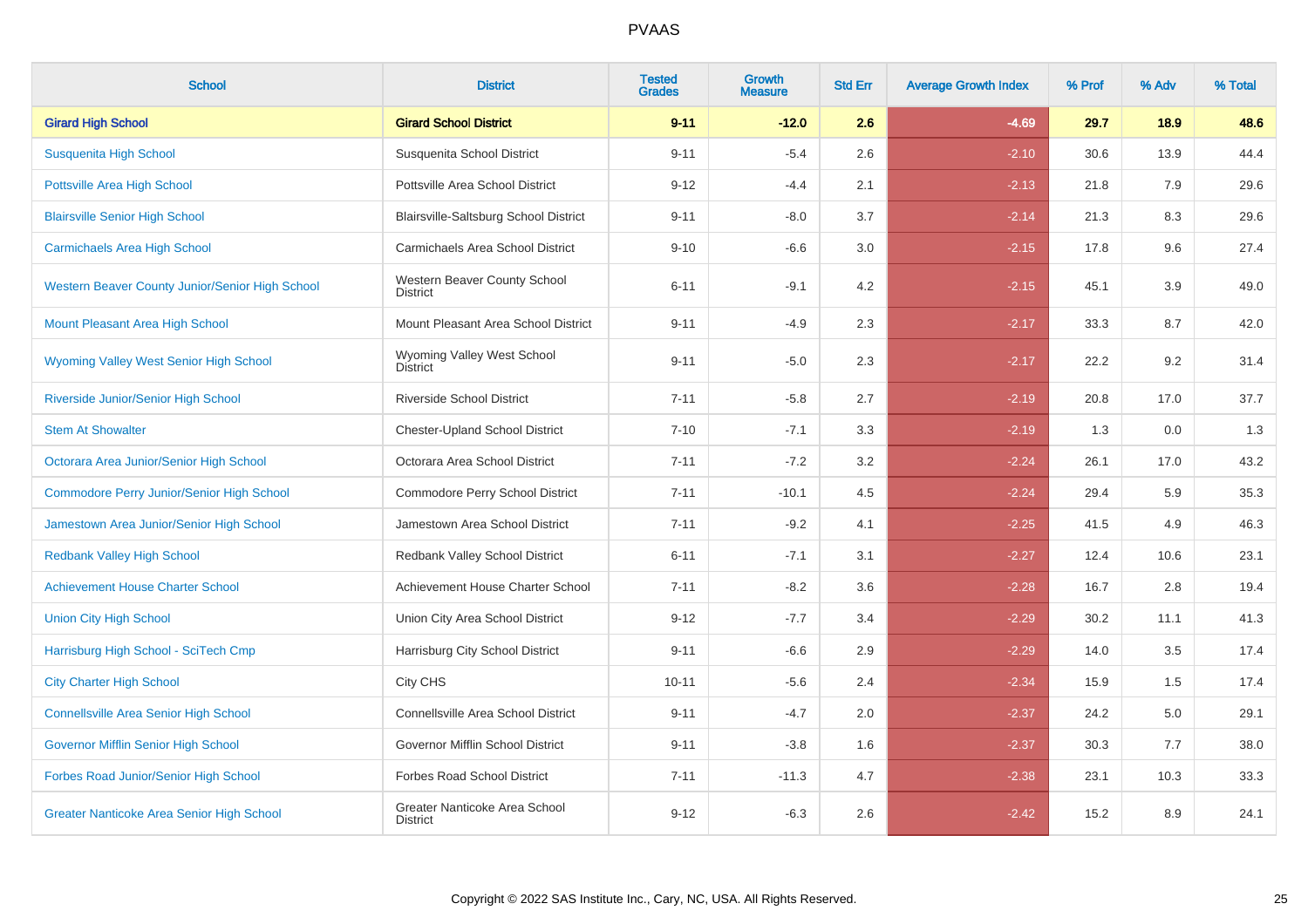| <b>School</b>                                           | <b>District</b>                                       | <b>Tested</b><br><b>Grades</b> | <b>Growth</b><br><b>Measure</b> | <b>Std Err</b> | <b>Average Growth Index</b> | % Prof | % Adv | % Total |
|---------------------------------------------------------|-------------------------------------------------------|--------------------------------|---------------------------------|----------------|-----------------------------|--------|-------|---------|
| <b>Girard High School</b>                               | <b>Girard School District</b>                         | $9 - 11$                       | $-12.0$                         | 2.6            | $-4.69$                     | 29.7   | 18.9  | 48.6    |
| Catasauqua Senior High School                           | Catasauqua Area School District                       | $9 - 12$                       | $-6.9$                          | 2.8            | $-2.45$                     | 27.1   | 11.2  | 38.3    |
| Antietam Middle/High School                             | Antietam School District                              | $7 - 10$                       | $-9.1$                          | 3.7            | $-2.45$                     | 20.9   | 1.5   | 22.4    |
| <b>Bethel Park High School</b>                          | <b>Bethel Park School District</b>                    | $8 - 11$                       | $-4.1$                          | 1.7            | $-2.46$                     | 40.1   | 27.3  | 67.4    |
| <b>Quakertown Community High School</b>                 | <b>Quakertown Community School</b><br><b>District</b> | $9 - 12$                       | $-3.8$                          | 1.5            | $-2.48$                     | 33.8   | 20.1  | 53.8    |
| <b>Richland High School</b>                             | <b>Richland School District</b>                       | $7 - 11$                       | $-6.5$                          | 2.6            | $-2.50$                     | 40.1   | 20.9  | 61.0    |
| Perseus House Charter School Of Excellence              | Perseus House Charter School Of<br>Excellence         | $6 - 11$                       | $-6.4$                          | 2.6            | $-2.50$                     | 0.9    | 0.0   | 0.9     |
| <b>Avonworth High School</b>                            | Avonworth School District                             | $9 - 10$                       | $-5.8$                          | 2.3            | $-2.50$                     | 35.9   | 14.1  | 50.0    |
| <b>Columbia-Montour AVTS</b>                            | Columbia-Montour AVTS                                 | $9 - 10$                       | $-7.1$                          | 2.8            | $-2.52$                     | 19.5   | 3.2   | 22.7    |
| Eastern York High School                                | Eastern York School District                          | $9 - 11$                       | $-5.8$                          | 2.3            | $-2.54$                     | 27.8   | 18.5  | 46.4    |
| Selinsgrove Area High School                            | Selinsgrove Area School District                      | $8 - 12$                       | $-5.4$                          | 2.1            | $-2.58$                     | 25.4   | 13.9  | 39.2    |
| <b>Sharon High School</b>                               | Sharon City School District                           | $8 - 11$                       | $-6.0$                          | 2.3            | $-2.58$                     | 13.1   | 5.0   | 18.1    |
| <b>Karns City High School</b>                           | Karns City Area School District                       | $7 - 11$                       | $-6.9$                          | 2.6            | $-2.59$                     | 26.4   | 20.8  | 47.2    |
| <b>Berwick Area High School</b>                         | <b>Berwick Area School District</b>                   | $9 - 11$                       | $-6.4$                          | 2.4            | $-2.63$                     | 22.3   | 11.5  | 33.8    |
| Mifflinburg Area Senior High School                     | Mifflinburg Area School District                      | $9 - 11$                       | $-5.5$                          | 2.1            | $-2.64$                     | 32.7   | 13.3  | 46.0    |
| <b>Turkeyfoot Valley Area Junior/Senior High School</b> | Turkeyfoot Valley Area School<br><b>District</b>      | $7 - 12$                       | $-15.4$                         | 5.8            | $-2.64$                     | 3.9    | 3.9   | 7.8     |
| <b>Lawrence County CTC</b>                              | Lawrence County CTC                                   | $10 - 11$                      | $-9.8$                          | 3.7            | $-2.68$                     | 7.3    | 0.0   | $7.3$   |
| Clarion-Limestone Area Junior/Senior High School        | Clarion-Limestone Area School<br><b>District</b>      | $7 - 12$                       | $-9.8$                          | 3.6            | $-2.68$                     | 28.3   | 20.0  | 48.3    |
| <b>Baldwin Senior High School</b>                       | <b>Baldwin-Whitehall School District</b>              | $7 - 11$                       | $-5.0$                          | 1.9            | $-2.68$                     | 32.0   | 14.7  | 46.7    |
| La Academia Partnership Charter School                  | La Academia Partnership Charter<br>School             | $6 - 11$                       | $-15.5$                         | 5.7            | $-2.70$                     | 2.3    | 0.0   | 2.3     |
| <b>Carlisle Area High School</b>                        | Carlisle Area School District                         | $9 - 11$                       | $-4.7$                          | 1.7            | $-2.72$                     | 28.0   | 19.3  | 47.3    |
| <b>Corry Area High School</b>                           | Corry Area School District                            | $9 - 11$                       | $-6.2$                          | 2.3            | $-2.74$                     | 24.1   | 7.8   | 31.9    |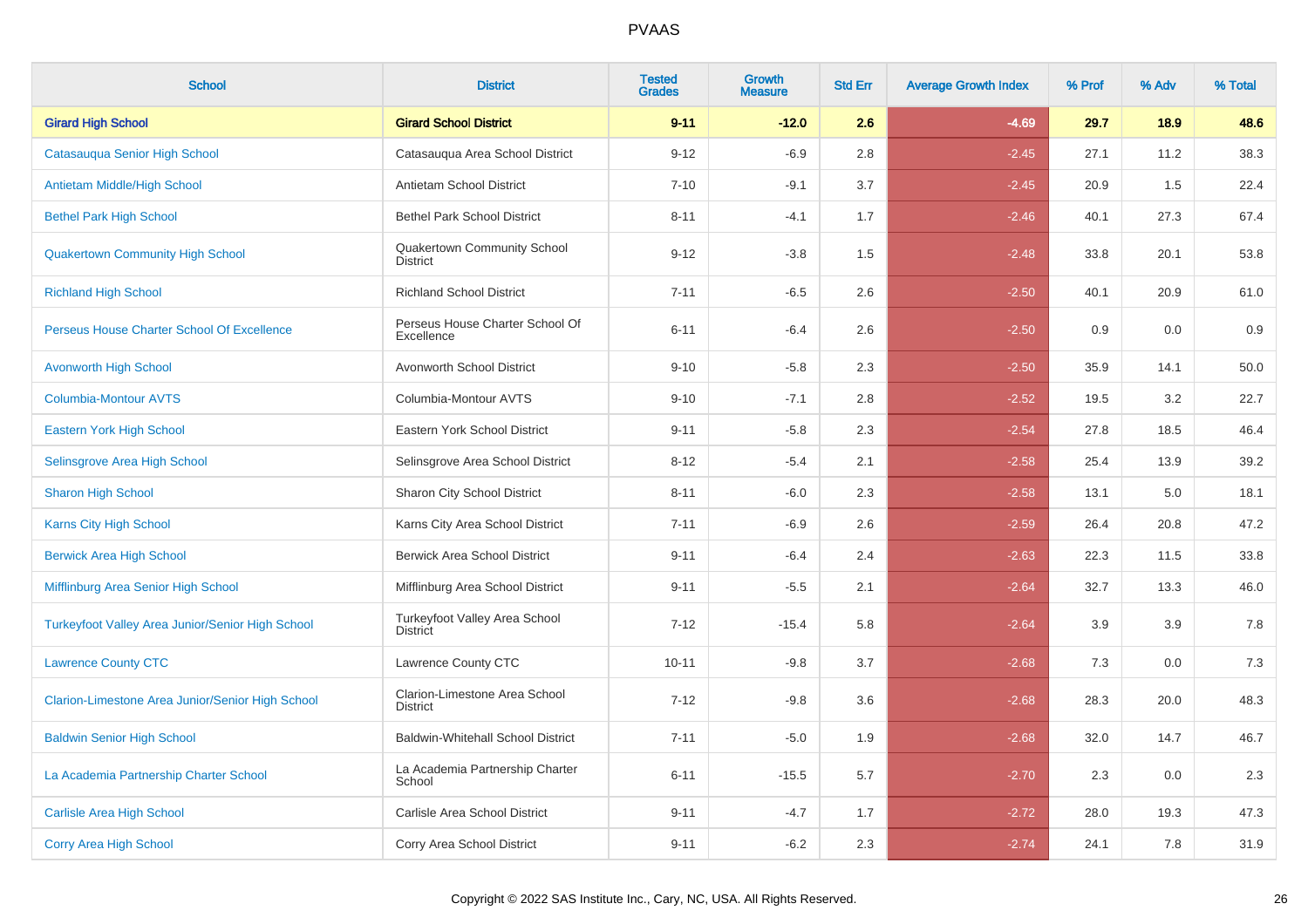| <b>School</b>                                  | <b>District</b>                                  | <b>Tested</b><br><b>Grades</b> | <b>Growth</b><br><b>Measure</b> | <b>Std Err</b> | <b>Average Growth Index</b> | % Prof | % Adv | % Total |
|------------------------------------------------|--------------------------------------------------|--------------------------------|---------------------------------|----------------|-----------------------------|--------|-------|---------|
| <b>Girard High School</b>                      | <b>Girard School District</b>                    | $9 - 11$                       | $-12.0$                         | 2.6            | $-4.69$                     | 29.7   | 18.9  | 48.6    |
| <b>Hill Freedman World Academy</b>             | Philadelphia City School District                | $6 - 10$                       | $-9.2$                          | 3.4            | $-2.74$                     | 16.5   | 0.0   | 16.5    |
| Southern Columbia High School                  | Southern Columbia Area School<br><b>District</b> | $9 - 11$                       | $-8.2$                          | 3.0            | $-2.75$                     | 30.5   | 12.8  | 43.3    |
| <b>Academy at Westinghouse</b>                 | Pittsburgh School District                       | $5 - 11$                       | $-8.4$                          | 3.0            | $-2.76$                     | 2.8    | 0.0   | 2.8     |
| Pittsburgh Science And Technology Academy 6-12 | Pittsburgh School District                       | $6 - 11$                       | $-8.4$                          | 3.0            | $-2.81$                     | 34.7   | 6.6   | 41.3    |
| <b>Parkland High School</b>                    | <b>Parkland School District</b>                  | $9 - 11$                       | $-3.3$                          | 1.1            | $-2.83$                     | 31.4   | 30.6  | 62.0    |
| Greensburg-Salem High School                   | Greensburg Salem School District                 | $9 - 11$                       | $-6.3$                          | 2.2            | $-2.83$                     | 30.3   | 13.3  | 43.6    |
| <b>Innovative Arts Academy Charter School</b>  | Innovative Arts Academy Charter<br>School        | $6 - 11$                       | $-7.2$                          | 2.5            | $-2.83$                     | 2.0    | 0.0   | $2.0\,$ |
| Gettysburg Area High School                    | Gettysburg Area School District                  | $9 - 11$                       | $-5.6$                          | 2.0            | $-2.85$                     | 28.8   | 19.6  | 48.5    |
| Hollidaysburg Area Junior High School          | Hollidaysburg Area School District               | $7 - 9$                        | $-7.4$                          | 2.6            | $-2.88$                     | 47.7   | 33.3  | 81.1    |
| <b>Mount Carmel Area High School</b>           | Mount Carmel Area School District                | $6 - 11$                       | $-6.8$                          | 2.4            | $-2.88$                     | 18.3   | 3.9   | 22.2    |
| <b>Wissahickon Senior High School</b>          | Wissahickon School District                      | $9 - 10$                       | $-4.9$                          | 1.7            | $-2.89$                     | 27.5   | 29.0  | 56.6    |
| <b>Montour High School</b>                     | <b>Montour School District</b>                   | $9 - 11$                       | $-6.6$                          | 2.3            | $-2.91$                     | 31.9   | 18.1  | 50.0    |
| <b>Carbon Career &amp; Technical Institute</b> | Carbon Career & Technical Institute              | $9 - 11$                       | $-9.3$                          | 3.2            | $-2.92$                     | 19.6   | 2.2   | 21.7    |
| <b>Keystone Oaks High School</b>               | Keystone Oaks School District                    | $9 - 11$                       | $-6.7$                          | 2.3            | $-2.94$                     | 30.0   | 11.1  | 41.0    |
| <b>Franklin LC</b>                             | Philadelphia City School District                | $9 - 11$                       | $-7.4$                          | 2.5            | $-3.00$                     | 23.3   | 1.2   | 24.5    |
| <b>Erie High School</b>                        | Erie City School District                        | $9 - 12$                       | $-5.1$                          | 1.7            | $-3.01$                     | 5.5    | 0.5   | $6.0\,$ |
| Somerset Area Jr-Sr High School                | Somerset Area School District                    | $6 - 11$                       | $-7.1$                          | 2.4            | $-3.01$                     | 21.0   | 14.5  | 35.5    |
| Montoursville Area Senior High School          | Montoursville Area School District               | $9 - 12$                       | $-8.0$                          | 2.6            | $-3.02$                     | 38.8   | 18.2  | 57.0    |
| Jefferson-Morgan Middle/High School            | Jefferson-Morgan School District                 | $7 - 10$                       | $-11.7$                         | 3.9            | $-3.02$                     | 28.6   | 6.1   | 34.7    |
| Boys Latin Of Philadelphia Charter School      | Boys Latin Of Philadelphia Charter<br>School     | $6 - 12$                       | $-8.0$                          | 2.7            | $-3.02$                     | 1.4    | 0.0   | 1.4     |
| Imhotep Institute Charter High School          | Imhotep Institute Charter High<br>School         | $9 - 11$                       | $-17.6$                         | 5.8            | $-3.03$                     | 15.4   | 0.0   | 15.4    |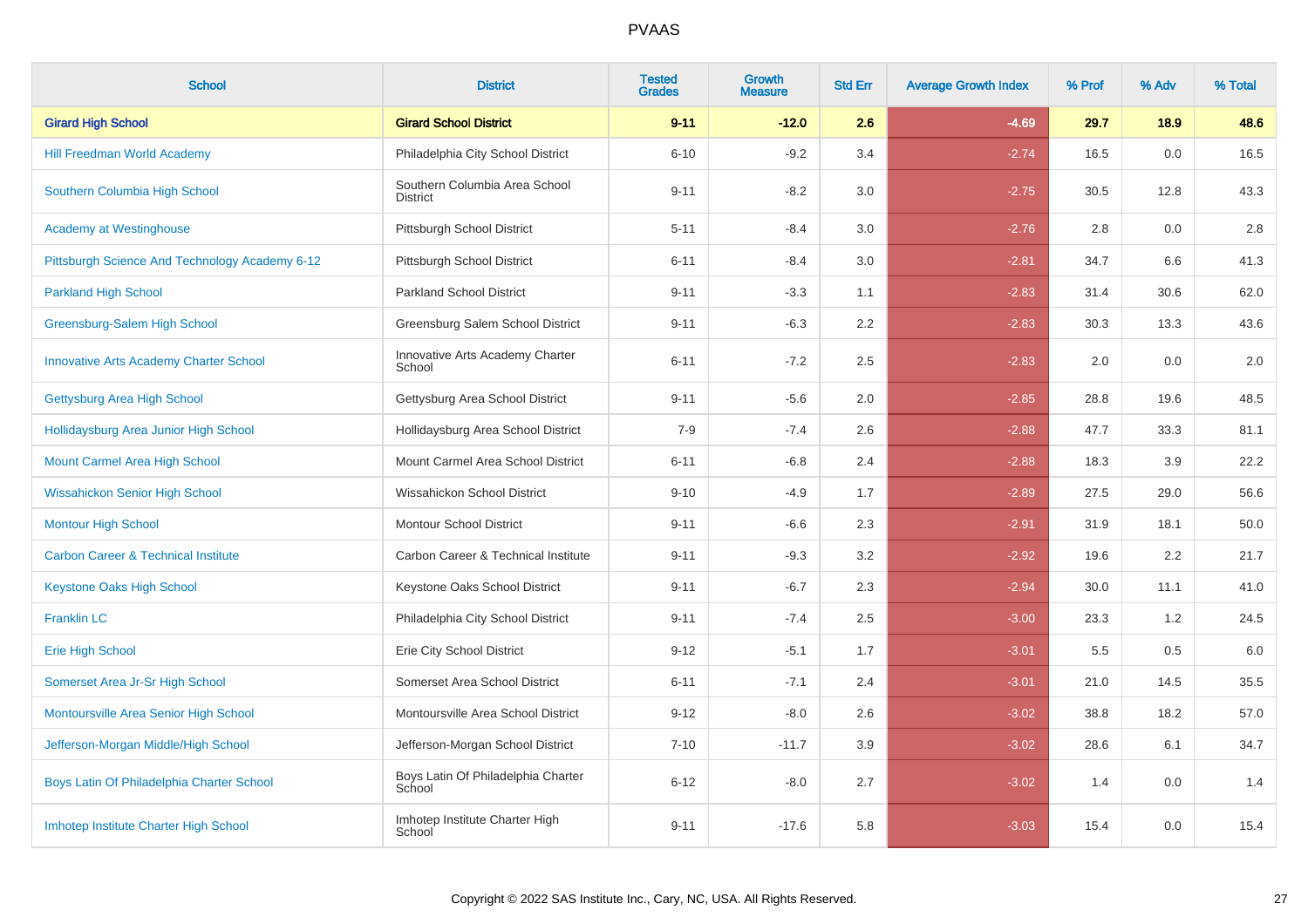| <b>School</b>                              | <b>District</b>                                 | <b>Tested</b><br><b>Grades</b> | <b>Growth</b><br><b>Measure</b> | <b>Std Err</b> | <b>Average Growth Index</b> | % Prof | % Adv | % Total |
|--------------------------------------------|-------------------------------------------------|--------------------------------|---------------------------------|----------------|-----------------------------|--------|-------|---------|
| <b>Girard High School</b>                  | <b>Girard School District</b>                   | $9 - 11$                       | $-12.0$                         | 2.6            | $-4.69$                     | 29.7   | 18.9  | 48.6    |
| California Area Senior High School         | California Area School District                 | $9 - 10$                       | $-13.7$                         | 4.5            | $-3.03$                     | 41.7   | 16.7  | 58.3    |
| <b>Roxborough High School</b>              | Philadelphia City School District               | $9 - 10$                       | $-9.4$                          | 3.1            | $-3.04$                     | 2.3    | 0.0   | 2.3     |
| <b>Canon-Mcmillan Senior High School</b>   | Canon-Mcmillan School District                  | $9 - 11$                       | $-4.7$                          | 1.5            | $-3.07$                     | 30.8   | 28.5  | 59.3    |
| Hanover Area Junior/Senior High School     | Hanover Area School District                    | $7 - 11$                       | $-14.5$                         | 4.7            | $-3.07$                     | 12.1   | 3.0   | 15.2    |
| <b>GAR Middle School</b>                   | Wilkes-Barre Area School District               | $7 - 11$                       | $-11.8$                         | 3.8            | $-3.08$                     | 8.8    | 0.0   | 8.8     |
| Pittsburgh Capa 6-12                       | Pittsburgh School District                      | $6 - 11$                       | $-8.7$                          | 2.8            | $-3.13$                     | 33.3   | 20.0  | 53.3    |
| <b>Building 21 Allentown</b>               | Allentown City School District                  | $9 - 11$                       | $-13.0$                         | 4.1            | $-3.14$                     | 0.0    | 0.0   | 0.0     |
| <b>Riverview Junior/Senior High School</b> | <b>Riverview School District</b>                | $7 - 11$                       | $-12.7$                         | 4.0            | $-3.22$                     | 43.1   | 7.8   | 51.0    |
| <b>Liberty High School</b>                 | Bethlehem Area School District                  | $9 - 11$                       | $-4.6$                          | 1.4            | $-3.23$                     | 19.4   | 12.9  | 32.3    |
| Pittsburgh Perry High School               | Pittsburgh School District                      | $8 - 11$                       | $-11.3$                         | 3.5            | $-3.24$                     | 0.0    | 0.0   | 0.0     |
| Lackawanna Trail Junior/Senior High School | Lackawanna Trail School District                | $7 - 10$                       | $-10.6$                         | 3.3            | $-3.25$                     | 13.1   | 18.0  | 31.2    |
| Mechanicsburg Area Senior High School      | Mechanicsburg Area School District              | $9 - 11$                       | $-5.3$                          | 1.6            | $-3.26$                     | 35.1   | 16.0  | 51.2    |
| <b>Burgettstown Middle/High School</b>     | <b>Burgettstown Area School District</b>        | $6 - 11$                       | $-10.7$                         | 3.2            | $-3.31$                     | 16.0   | 2.7   | 18.7    |
| <b>Ligonier Valley High School</b>         | <b>Ligonier Valley School District</b>          | $9 - 11$                       | $-10.4$                         | 3.1            | $-3.32$                     | 34.1   | 5.8   | 39.9    |
| South Park Senior High School              | South Park School District                      | $7 - 11$                       | $-8.5$                          | $2.5\,$        | $-3.35$                     | 28.1   | 17.0  | 45.2    |
| James M Coughlin Junior/Senior High School | Wilkes-Barre Area School District               | $9 - 11$                       | $-11.7$                         | 3.5            | $-3.36$                     | 12.9   | 1.6   | 14.5    |
| Morrisville High School (8381)             | Morrisville Borough School District             | $6 - 11$                       | $-12.5$                         | 3.7            | $-3.36$                     | 4.9    | 1.6   | 6.6     |
| West Chester Bayard Rustin High School     | West Chester Area School District               | $9 - 10$                       | $-6.6$                          | 1.9            | $-3.38$                     | 35.6   | 20.6  | 56.2    |
| <b>West York Area High School</b>          | West York Area School District                  | $8 - 12$                       | $-9.3$                          | 2.7            | $-3.40$                     | 21.9   | 10.9  | 32.8    |
| <b>Parkway Northwest</b>                   | Philadelphia City School District               | $9 - 10$                       | $-13.0$                         | 3.8            | $-3.42$                     | 4.3    | 0.0   | 4.3     |
| <b>Butler Area Senior High School</b>      | <b>Butler Area School District</b>              | $10 - 11$                      | $-7.4$                          | $2.2\,$        | $-3.45$                     | 13.3   | 2.8   | 16.1    |
| East Stroudsburg Senior High School North  | East Stroudsburg Area School<br><b>District</b> | $9 - 11$                       | $-7.4$                          | 2.1            | $-3.45$                     | 18.2   | 12.8  | 31.0    |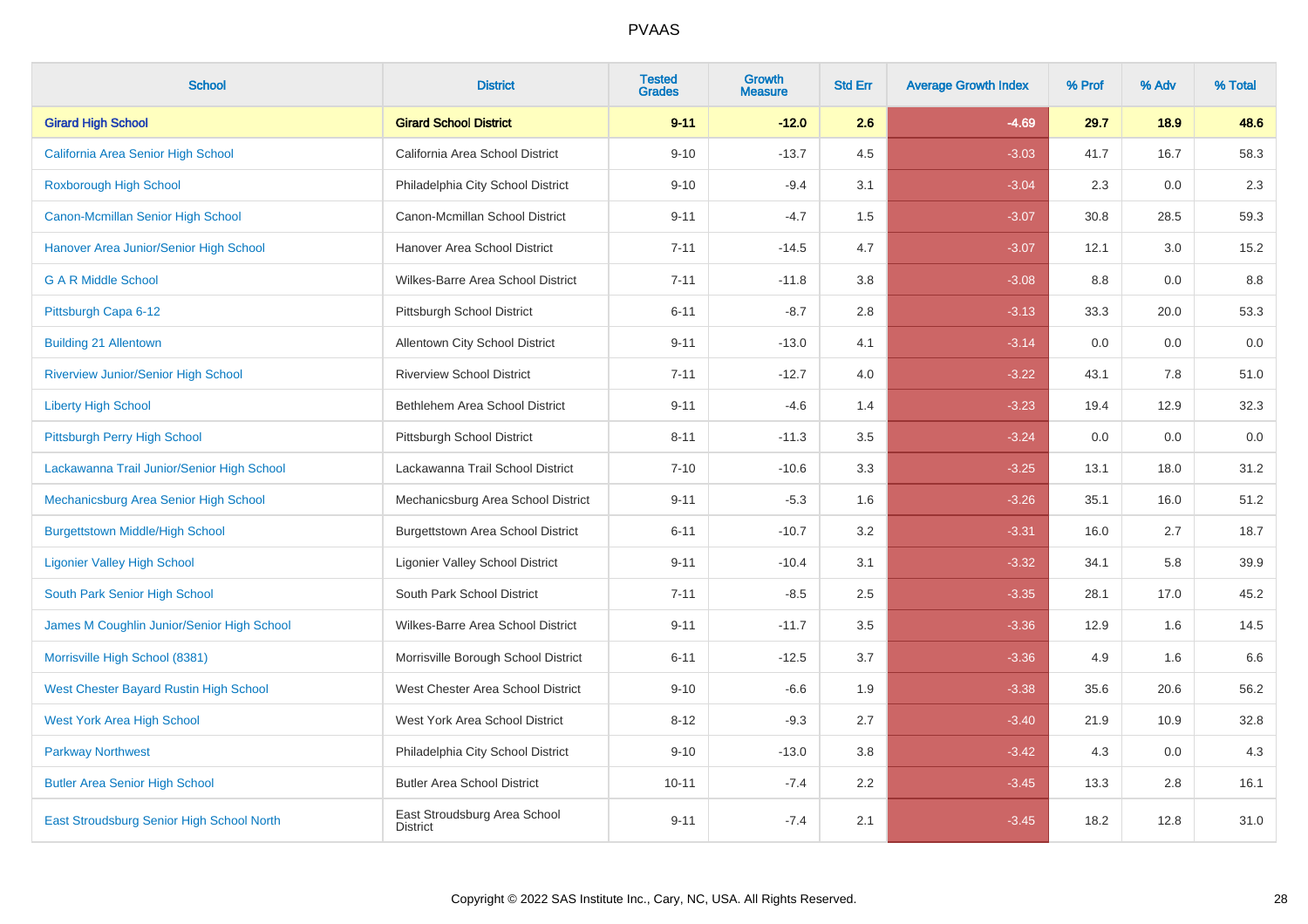| <b>School</b>                            | <b>District</b>                        | <b>Tested</b><br><b>Grades</b> | <b>Growth</b><br><b>Measure</b> | <b>Std Err</b> | <b>Average Growth Index</b> | % Prof | % Adv | % Total |
|------------------------------------------|----------------------------------------|--------------------------------|---------------------------------|----------------|-----------------------------|--------|-------|---------|
| <b>Girard High School</b>                | <b>Girard School District</b>          | $9 - 11$                       | $-12.0$                         | 2.6            | $-4.69$                     | 29.7   | 18.9  | 48.6    |
| Old Forge Junior/Senior High School      | Old Forge School District              | $7 - 12$                       | $-11.0$                         | 3.1            | $-3.51$                     | 28.6   | 13.2  | 41.8    |
| Pittston Area Senior High School         | <b>Pittston Area School District</b>   | $9 - 11$                       | $-7.7$                          | 2.2            | $-3.54$                     | 26.7   | 14.8  | 41.5    |
| Central Dauphin Senior High School       | Central Dauphin School District        | $9 - 11$                       | $-5.3$                          | 1.5            | $-3.55$                     | 35.1   | 11.8  | 46.9    |
| Vaux High School: A Big Picture School   | Philadelphia City School District      | $9 - 12$                       | $-8.4$                          | 2.3            | $-3.58$                     | 0.0    | 0.0   | $0.0\,$ |
| <b>Grove City Area High School</b>       | Grove City Area School District        | $8 - 12$                       | $-8.1$                          | 2.3            | $-3.58$                     | 29.9   | 19.5  | 49.4    |
| Shade Junior/Senior High School          | Shade-Central City School District     | $7 - 11$                       | $-14.3$                         | 4.0            | $-3.59$                     | 9.6    | 0.0   | 9.6     |
| <b>Mohawk Senior High School</b>         | Mohawk Area School District            | $9 - 11$                       | $-10.2$                         | 2.8            | $-3.65$                     | 35.1   | 10.6  | 45.7    |
| Chambersburg Area Senior High School     | Chambersburg Area School District      | $9 - 11$                       | $-5.5$                          | 1.5            | $-3.68$                     | 23.0   | 14.5  | 37.5    |
| Jefferson County-Dubois AVTS             | Jefferson County-Dubois AVTS           | $9 - 11$                       | $-11.7$                         | 3.1            | $-3.72$                     | 17.6   | 2.8   | 20.4    |
| Windber Area High School                 | Windber Area School District           | $9 - 11$                       | $-11.4$                         | 3.1            | $-3.72$                     | 41.9   | 6.8   | 48.6    |
| <b>Tussey Mountain High School</b>       | <b>Tussey Mountain School District</b> | $9 - 12$                       | $-12.6$                         | 3.3            | $-3.80$                     | 11.1   | 3.2   | 14.3    |
| Deer Lakes High School                   | Deer Lakes School District             | $9 - 11$                       | $-9.5$                          | 2.5            | $-3.85$                     | 27.7   | 9.9   | 37.6    |
| Pittsburgh Carrick High School           | Pittsburgh School District             | $9 - 10$                       | $-11.4$                         | 3.0            | $-3.85$                     | 7.4    | 2.1   | 9.5     |
| <b>Plum Senior High School</b>           | Plum Borough School District           | $9 - 11$                       | $-9.1$                          | 2.4            | $-3.86$                     | 32.9   | 27.4  | 60.4    |
| <b>Milton High School</b>                | Milton Area School District            | $8 - 11$                       | $-9.6$                          | 2.5            | $-3.86$                     | 22.8   | 11.0  | 33.8    |
| <b>Mcguffey High School</b>              | <b>Mcguffey School District</b>        | $9 - 11$                       | $-11.5$                         | 3.0            | $-3.88$                     | 12.8   | 5.9   | 18.6    |
| <b>Constitution High School</b>          | Philadelphia City School District      | $8 - 11$                       | $-10.9$                         | 2.8            | $-3.89$                     | 3.8    | 1.0   | 4.8     |
| Science Leadership Academy               | Philadelphia City School District      | $8 - 11$                       | $-13.6$                         | 3.5            | $-3.90$                     | 30.8   | 12.3  | 43.1    |
| <b>Lincoln Junior/Senior High School</b> | Ellwood City Area School District      | $7 - 11$                       | $-12.2$                         | 3.1            | $-3.90$                     | 26.7   | 8.7   | 35.4    |
| <b>Tacony Academy Charter School</b>     | Tacony Academy Charter School          | $3 - 11$                       | $-12.9$                         | 3.3            | $-3.90$                     | 8.6    | 1.4   | 10.0    |
| Moniteau Junior/Senior High School       | Moniteau School District               | $7 - 11$                       | $-11.4$                         | 2.9            | $-3.92$                     | 22.6   | 5.0   | 27.6    |
| <b>Mid Valley Secondary Center</b>       | Mid Valley School District             | $7 - 10$                       | $-10.7$                         | 2.7            | $-3.96$                     | 28.3   | 8.1   | 36.4    |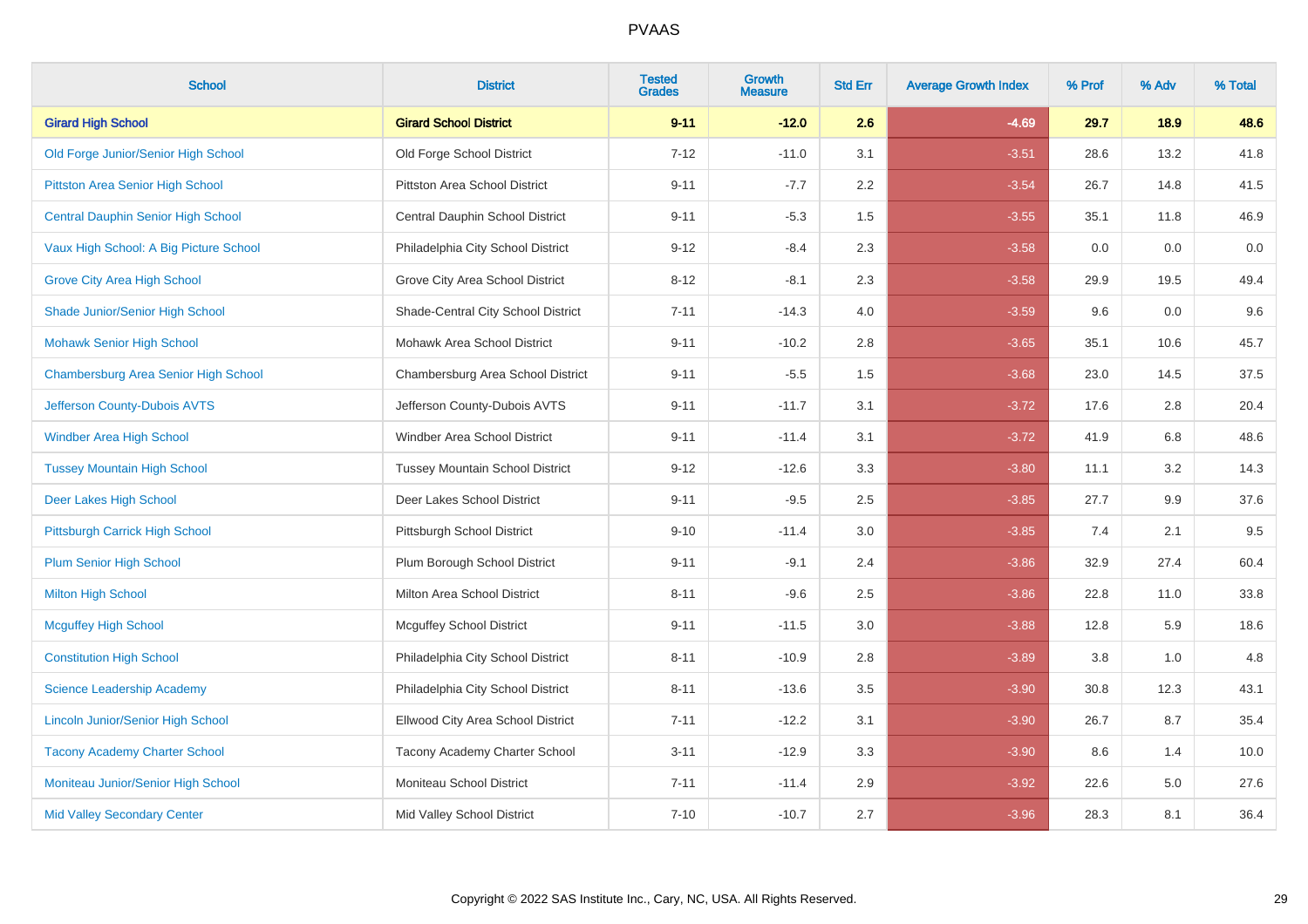| <b>School</b>                                    | <b>District</b>                                  | <b>Tested</b><br><b>Grades</b> | Growth<br><b>Measure</b> | <b>Std Err</b> | <b>Average Growth Index</b> | % Prof | % Adv | % Total |
|--------------------------------------------------|--------------------------------------------------|--------------------------------|--------------------------|----------------|-----------------------------|--------|-------|---------|
| <b>Girard High School</b>                        | <b>Girard School District</b>                    | $9 - 11$                       | $-12.0$                  | 2.6            | $-4.69$                     | 29.7   | 18.9  | 48.6    |
| <b>Chartiers Valley High School</b>              | <b>Chartiers Valley School District</b>          | $9 - 11$                       | $-8.5$                   | 2.1            | $-3.99$                     | 20.7   | 17.4  | 38.0    |
| Southmoreland Senior High School                 | Southmoreland School District                    | $9 - 11$                       | $-12.3$                  | 3.1            | $-3.99$                     | 33.3   | 15.5  | 48.8    |
| Panther Valley Junior/Senior High School         | Panther Valley School District                   | $7 - 12$                       | $-12.9$                  | 3.2            | $-3.99$                     | 31.5   | 4.1   | 35.6    |
| <b>Interboro Senior High School</b>              | Interboro School District                        | $7 - 12$                       | $-7.9$                   | 2.0            | $-4.03$                     | 27.6   | 6.4   | 34.1    |
| Williamsburg Community Junior/Senior High School | Williamsburg Community School<br><b>District</b> | $7 - 11$                       | $-16.7$                  | 4.1            | $-4.08$                     | 22.4   | 0.0   | 22.4    |
| <b>Mcconnellsburg High School</b>                | <b>Central Fulton School District</b>            | $9 - 11$                       | $-13.0$                  | 3.2            | $-4.10$                     | 18.1   | 9.7   | 27.8    |
| <b>Big Spring High School</b>                    | <b>Big Spring School District</b>                | $9 - 11$                       | $-9.3$                   | 2.3            | $-4.12$                     | 23.6   | 12.9  | 36.5    |
| <b>West Scranton High School</b>                 | <b>Scranton School District</b>                  | $9 - 12$                       | $-12.7$                  | 3.0            | $-4.21$                     | 16.9   | 3.6   | 20.5    |
| Saul W B Agricultural School                     | Philadelphia City School District                | $9 - 10$                       | $-10.4$                  | 2.5            | $-4.22$                     | 10.3   | 0.8   | 11.1    |
| <b>General Mclane High School</b>                | General Mclane School District                   | $8 - 11$                       | $-10.4$                  | 2.4            | $-4.28$                     | 34.0   | 15.6  | 49.6    |
| Jim Thorpe Area High School                      | Jim Thorpe Area School District                  | $9 - 11$                       | $-10.4$                  | 2.4            | $-4.30$                     | 19.5   | 6.0   | 25.5    |
| <b>Greenville Junior/Senior High School</b>      | Greenville Area School District                  | $7 - 11$                       | $-12.8$                  | 3.0            | $-4.32$                     | 32.1   | 4.6   | 36.7    |
| Dunmore Junior/Senior High School                | Dunmore School District                          | $7 - 11$                       | $-11.7$                  | 2.7            | $-4.34$                     | 15.0   | 5.3   | 20.4    |
| <b>Hanover Senior High School</b>                | Hanover Public School District                   | $9 - 11$                       | $-11.9$                  | 2.7            | $-4.34$                     | 22.7   | 6.2   | 28.9    |
| Derry Area Senior High School                    | Derry Area School District                       | $9 - 11$                       | $-11.4$                  | 2.6            | $-4.37$                     | 34.8   | 6.1   | 40.9    |
| Pittsburgh Obama 6-12                            | Pittsburgh School District                       | $6 - 11$                       | $-11.3$                  | 2.6            | $-4.38$                     | 9.2    | 6.9   | 16.1    |
| Northwestern Senior High School                  | Northwestern School District                     | $9 - 11$                       | $-14.3$                  | 3.2            | $-4.43$                     | 32.5   | 13.7  | 46.2    |
| Youngsville Middle/High School                   | Warren County School District                    | $6 - 11$                       | $-15.6$                  | 3.4            | $-4.56$                     | 29.4   | 4.0   | 33.3    |
| West Mifflin Area High School                    | West Mifflin Area School District                | $8 - 12$                       | $-11.4$                  | 2.5            | $-4.58$                     | 15.9   | 4.0   | 19.9    |
| Neshannock Junior/Senior High School             | Neshannock Township School<br><b>District</b>    | $7 - 10$                       | $-12.3$                  | 2.6            | $-4.63$                     | 29.0   | 13.0  | 42.0    |
| <b>Trinity Senior High School</b>                | <b>Trinity Area School District</b>              | $9 - 11$                       | $-8.2$                   | 1.8            | $-4.63$                     | 20.9   | 9.8   | 30.8    |
| <b>Fannett-Metal Senior High School</b>          | Fannett-Metal School District                    | $9 - 11$                       | $-22.4$                  | 4.8            | $-4.65$                     | 16.4   | 6.6   | 23.0    |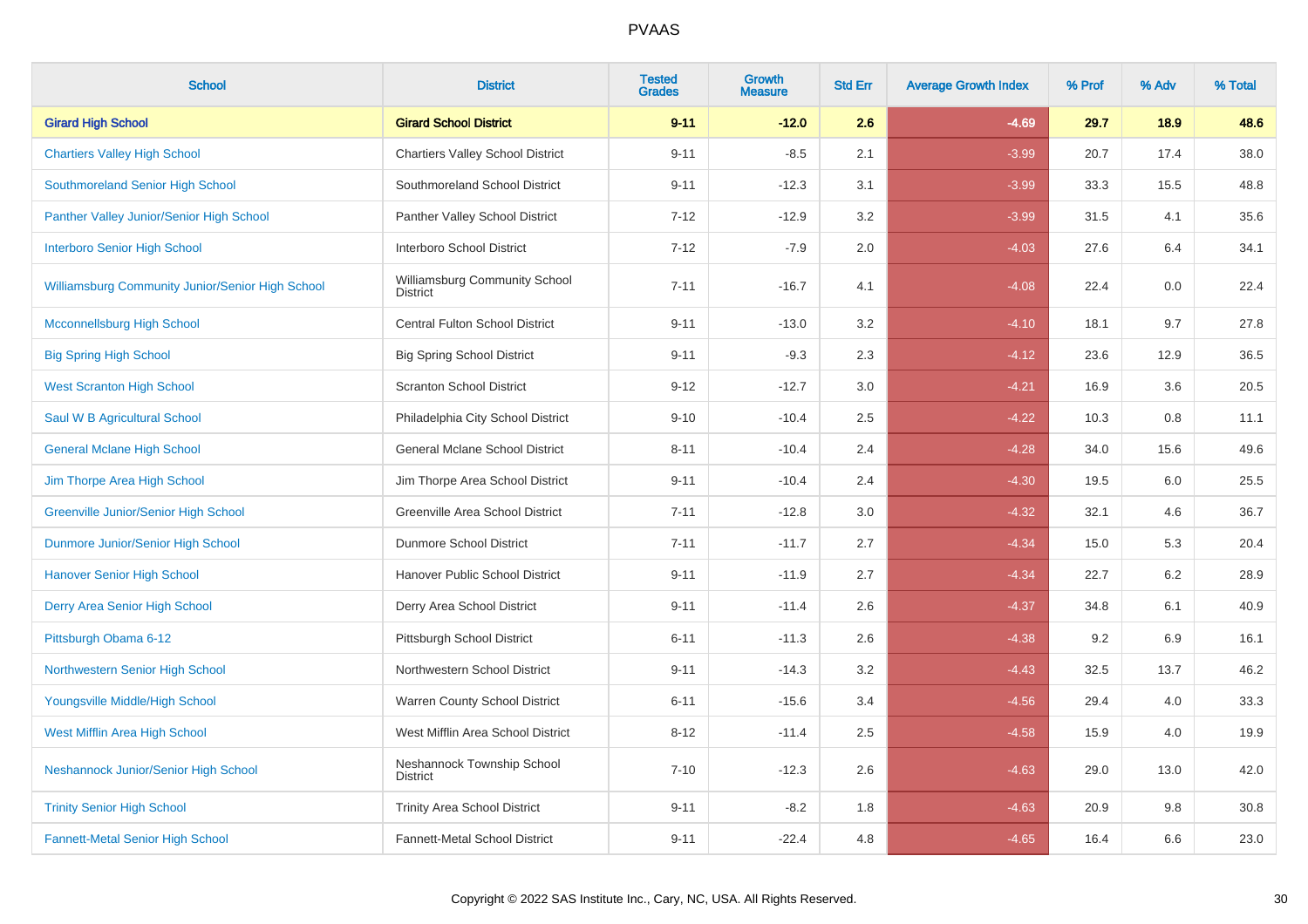| <b>School</b>                                      | <b>District</b>                                             | <b>Tested</b><br><b>Grades</b> | <b>Growth</b><br><b>Measure</b> | <b>Std Err</b> | <b>Average Growth Index</b> | % Prof | % Adv | % Total |
|----------------------------------------------------|-------------------------------------------------------------|--------------------------------|---------------------------------|----------------|-----------------------------|--------|-------|---------|
| <b>Girard High School</b>                          | <b>Girard School District</b>                               | $9 - 11$                       | $-12.0$                         | 2.6            | $-4.69$                     | 29.7   | 18.9  | 48.6    |
| <b>Chartiers-Houston Junior/Senior High School</b> | <b>Chartiers-Houston School District</b>                    | $7 - 10$                       | $-16.2$                         | 3.5            | $-4.68$                     | 26.3   | 6.6   | 32.9    |
| <b>Girard High School</b>                          | <b>Girard School District</b>                               | $9 - 11$                       | $-12.0$                         | 2.6            | $-4.69$                     | 29.7   | 18.9  | 48.6    |
| Lehigh Valley Charter High School For The Arts     | Lehigh Valley Charter High School<br>For The Arts           | $9 - 10$                       | $-11.8$                         | 2.5            | $-4.76$                     | 28.9   | 5.7   | 34.6    |
| <b>School Of The Future</b>                        | Philadelphia City School District                           | $9 - 10$                       | $-11.5$                         | 2.4            | $-4.80$                     | 2.4    | 0.0   | 2.4     |
| <b>Executive Education Academy Charter School</b>  | <b>Executive Education Academy</b><br><b>Charter School</b> | $3 - 10$                       | $-14.6$                         | 3.0            | $-4.81$                     | 8.5    | 1.2   | $9.8\,$ |
| Meyersdale Area High School                        | Meyersdale Area School District                             | $9 - 11$                       | $-15.8$                         | 3.2            | $-4.85$                     | 20.3   | 5.8   | 26.1    |
| <b>Hughesville Junior/Senior High School</b>       | East Lycoming School District                               | $7 - 11$                       | $-10.4$                         | 2.1            | $-4.88$                     | 22.5   | 8.2   | 30.8    |
| <b>Truman Senior High School</b>                   | <b>Bristol Township School District</b>                     | $9 - 11$                       | $-6.8$                          | 1.4            | $-4.88$                     | 13.8   | 4.6   | 18.4    |
| <b>Parkway Center City Middle College</b>          | Philadelphia City School District                           | $9 - 10$                       | $-13.5$                         | 2.7            | $-4.98$                     | 25.2   | 2.6   | 27.8    |
| <b>Girls High School</b>                           | Philadelphia City School District                           | $8 - 11$                       | $-10.1$                         | 2.0            | $-5.15$                     | 17.1   | 2.4   | 19.6    |
| <b>Washington High School</b>                      | Washington School District                                  | $9 - 11$                       | $-15.4$                         | 2.9            | $-5.28$                     | 12.9   | 1.7   | 14.7    |
| <b>Frazier High School</b>                         | <b>Frazier School District</b>                              | $9 - 11$                       | $-18.5$                         | 3.4            | $-5.40$                     | 18.3   | 1.4   | 19.7    |
| Aliquippa Junior/Senior High School                | Aliquippa School District                                   | $7 - 11$                       | $-19.5$                         | 3.6            | $-5.41$                     | 1.7    | 0.0   | 1.7     |
| <b>Central Cambria High School</b>                 | Central Cambria School District                             | $9 - 11$                       | $-12.2$                         | 2.3            | $-5.41$                     | 19.4   | 7.4   | 26.9    |
| Philadelphia Academy Charter School                | Philadelphia Academy Charter<br>School                      | $3 - 11$                       | $-14.7$                         | 2.7            | $-5.42$                     | 21.6   | 3.9   | 25.5    |
| <b>Lincoln Park Performing Arts Charter School</b> | Lincoln Park Performing Arts Charter<br>School              | $7 - 11$                       | $-14.9$                         | 2.7            | $-5.45$                     | 39.3   | 8.9   | 48.2    |
| <b>Coatesville Intermediate High School</b>        | Coatesville Area School District                            | $8-9$                          | $-10.1$                         | 1.8            | $-5.72$                     | 16.9   | 4.5   | 21.3    |
| Pittsburgh Allderdice High School                  | Pittsburgh School District                                  | $9 - 10$                       | $-12.2$                         | 2.1            | $-5.73$                     | 26.4   | 10.6  | 37.0    |
| <b>New Castle Senior High School</b>               | New Castle Area School District                             | $7 - 12$                       | $-13.1$                         | 2.3            | $-5.78$                     | 17.6   | 2.0   | 19.5    |
| <b>Shikellamy High School</b>                      | <b>Shikellamy School District</b>                           | $9 - 10$                       | $-15.2$                         | 2.6            | $-5.89$                     | 23.6   | 4.6   | 28.2    |
| Swenson Arts & Technology High School              | Philadelphia City School District                           | $9 - 10$                       | $-13.5$                         | 2.3            | $-5.99$                     | 9.8    | 1.4   | 11.2    |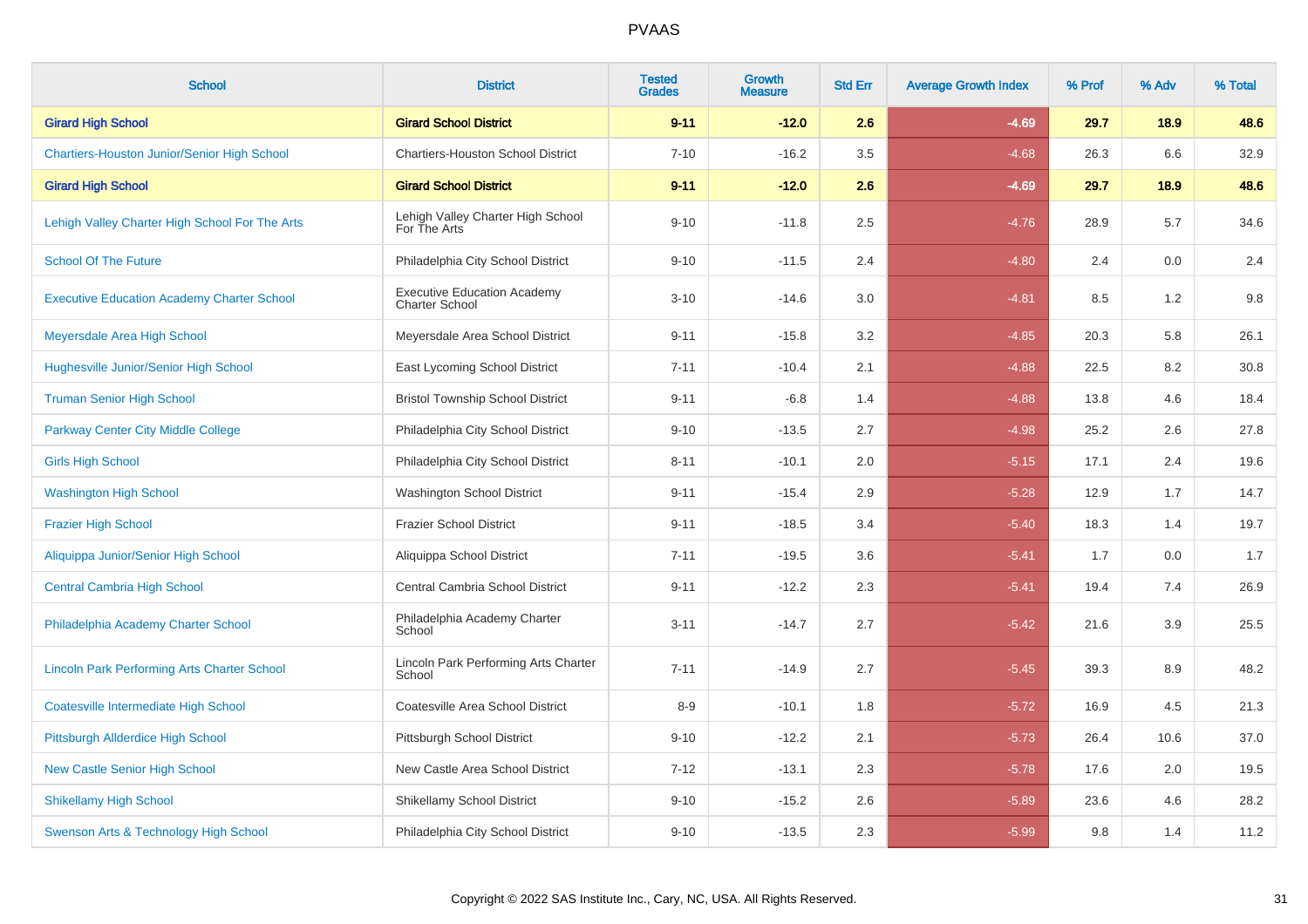| <b>School</b>                             | <b>District</b>                        | <b>Tested</b><br><b>Grades</b> | Growth<br><b>Measure</b> | <b>Std Err</b> | <b>Average Growth Index</b> | % Prof | % Adv | % Total |
|-------------------------------------------|----------------------------------------|--------------------------------|--------------------------|----------------|-----------------------------|--------|-------|---------|
| <b>Girard High School</b>                 | <b>Girard School District</b>          | $9 - 11$                       | $-12.0$                  | 2.6            | $-4.69$                     | 29.7   | 18.9  | 48.6    |
| <b>Kennett High School</b>                | Kennett Consolidated School District   | $9 - 11$                       | $-10.0$                  | 1.7            | $-6.05$                     | 28.7   | 14.0  | 42.7    |
| Beaver Falls Area Senior High School      | Big Beaver Falls Area School District  | $9 - 11$                       | $-17.4$                  | 2.8            | $-6.12$                     | 9.4    | 2.8   | 12.2    |
| Hempfield Area Senior High School         | Hempfield Area School District         | $9 - 12$                       | $-9.8$                   | 1.6            | $-6.14$                     | 28.1   | 19.2  | 47.3    |
| <b>Mccaskey Campus</b>                    | Lancaster School District              | $8 - 11$                       | $-9.6$                   | 1.5            | $-6.56$                     | 10.8   | 4.7   | 15.5    |
| <b>York County School Of Technology</b>   | York Co School Of Technology           | $9 - 12$                       | $-10.9$                  | 1.6            | $-6.79$                     | 22.6   | 4.0   | 26.6    |
| <b>Greater Latrobe Senior High School</b> | <b>Greater Latrobe School District</b> | $9 - 11$                       | $-13.8$                  | 2.0            | $-7.00$                     | 41.0   | 12.6  | 53.6    |
| <b>Carver High School</b>                 | Philadelphia City School District      | $7 - 11$                       | $-16.8$                  | 2.3            | $-7.26$                     | 38.6   | 6.7   | 45.2    |
| Arts Academy At Benjamin Rush             | Philadelphia City School District      | $9 - 10$                       | $-18.6$                  | 2.5            | $-7.35$                     | 23.6   | 6.1   | 29.7    |
| Ambridge Area High School                 | Ambridge Area School District          | $9 - 12$                       | $-18.9$                  | $2.5\,$        | $-7.48$                     | 23.2   | 5.6   | 28.9    |
| Pittsburgh Brashear High School           | Pittsburgh School District             | $9 - 11$                       | $-20.1$                  | 2.7            | $-7.56$                     | 6.0    | 0.7   | 6.6     |
| Williamsport Area Senior High School      | Williamsport Area School District      | $9 - 11$                       | $-11.1$                  | 1.4            | $-7.95$                     | 18.2   | 10.5  | 28.7    |
| <b>William Allen High School</b>          | Allentown City School District         | $8 - 12$                       | $-15.5$                  | 1.9            | $-8.04$                     | 7.8    | 0.8   | 8.6     |
| <b>West Side CTC</b>                      | West Side CTC                          | $9 - 10$                       | $-32.0$                  | 3.9            | $-8.16$                     | 5.9    | 0.0   | 5.9     |
| Louis E Dieruff High School               | Allentown City School District         | $8 - 12$                       | $-16.3$                  | 1.9            | $-8.44$                     | 5.2    | 0.0   | $5.2\,$ |
| <b>Creative And Performing Arts</b>       | Philadelphia City School District      | $8 - 11$                       | $-17.7$                  | 2.1            | $-8.51$                     | 31.8   | 5.2   | 37.0    |
| <b>Cheltenham High School</b>             | Cheltenham School District             | $9 - 11$                       | $-17.2$                  | 2.0            | $-8.55$                     | 24.4   | 8.3   | 32.6    |
| North Hills Senior High School            | North Hills School District            | $9 - 11$                       | $-15.4$                  | 1.8            | $-8.67$                     | 26.4   | 19.8  | 46.2    |
| <b>Academy At Palumbo</b>                 | Philadelphia City School District      | $8 - 11$                       | $-17.2$                  | 2.0            | $-8.69$                     | 32.6   | 6.9   | 39.6    |
| <b>Bodine William W High School</b>       | Philadelphia City School District      | $8 - 11$                       | $-21.5$                  | 2.4            | $-8.86$                     | 11.2   | 0.0   | 11.2    |
| <b>Muhlenberg Middle School</b>           | <b>Muhlenberg School District</b>      | $7-9$                          | $-17.2$                  | 1.9            | $-9.06$                     | 12.4   | 4.6   | 17.0    |
| <b>Butler Area lhs</b>                    | <b>Butler Area School District</b>     | $7 - 9$                        | $-17.9$                  | 1.9            | $-9.48$                     | 35.4   | 16.7  | 52.1    |
| <b>William Penn Senior High School</b>    | <b>York City School District</b>       | $9 - 12$                       | $-17.0$                  | 1.8            | $-9.69$                     | 3.2    | 0.7   | 3.9     |